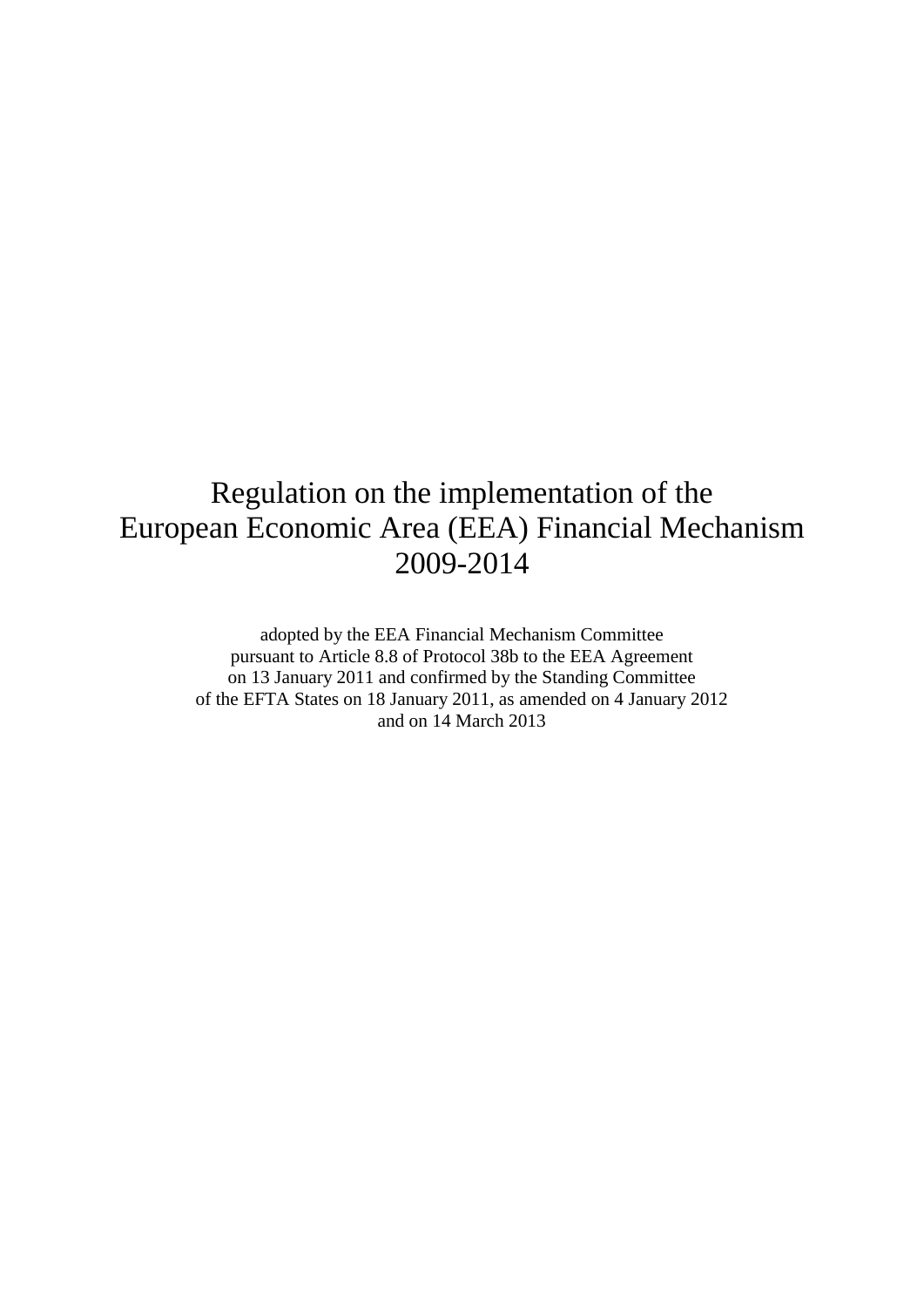# **Table of contents**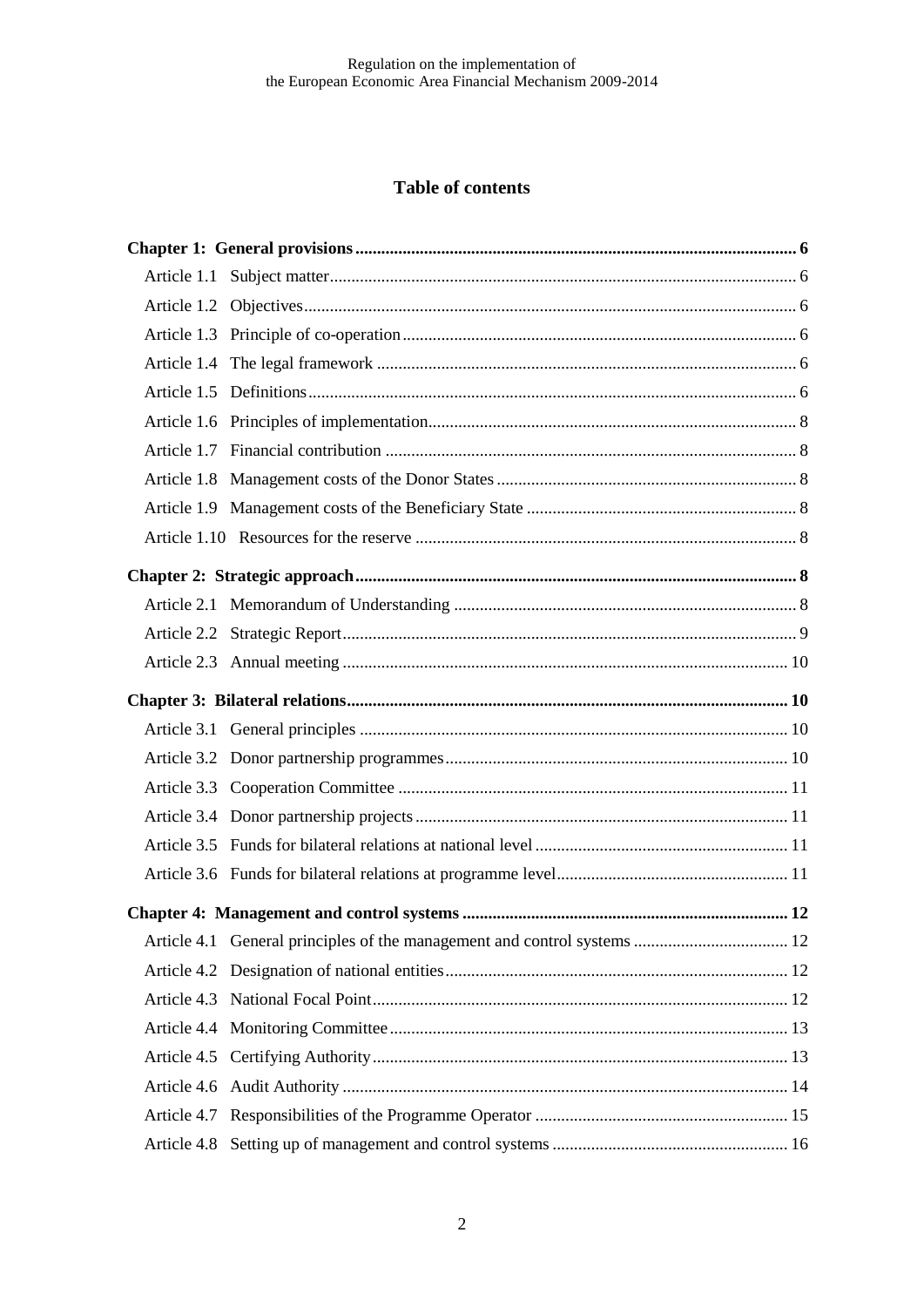#### Regulation on the implementation of the European Economic Area Financial Mechanism 2009-2014

| Article 5.13 Programmes operated by the FMO, inter-governmental organisations or Donor |  |
|----------------------------------------------------------------------------------------|--|
|                                                                                        |  |
|                                                                                        |  |
|                                                                                        |  |
|                                                                                        |  |
|                                                                                        |  |
|                                                                                        |  |
|                                                                                        |  |
|                                                                                        |  |
|                                                                                        |  |
|                                                                                        |  |
|                                                                                        |  |
|                                                                                        |  |
|                                                                                        |  |
|                                                                                        |  |
|                                                                                        |  |
|                                                                                        |  |
|                                                                                        |  |
|                                                                                        |  |
|                                                                                        |  |
|                                                                                        |  |
|                                                                                        |  |
|                                                                                        |  |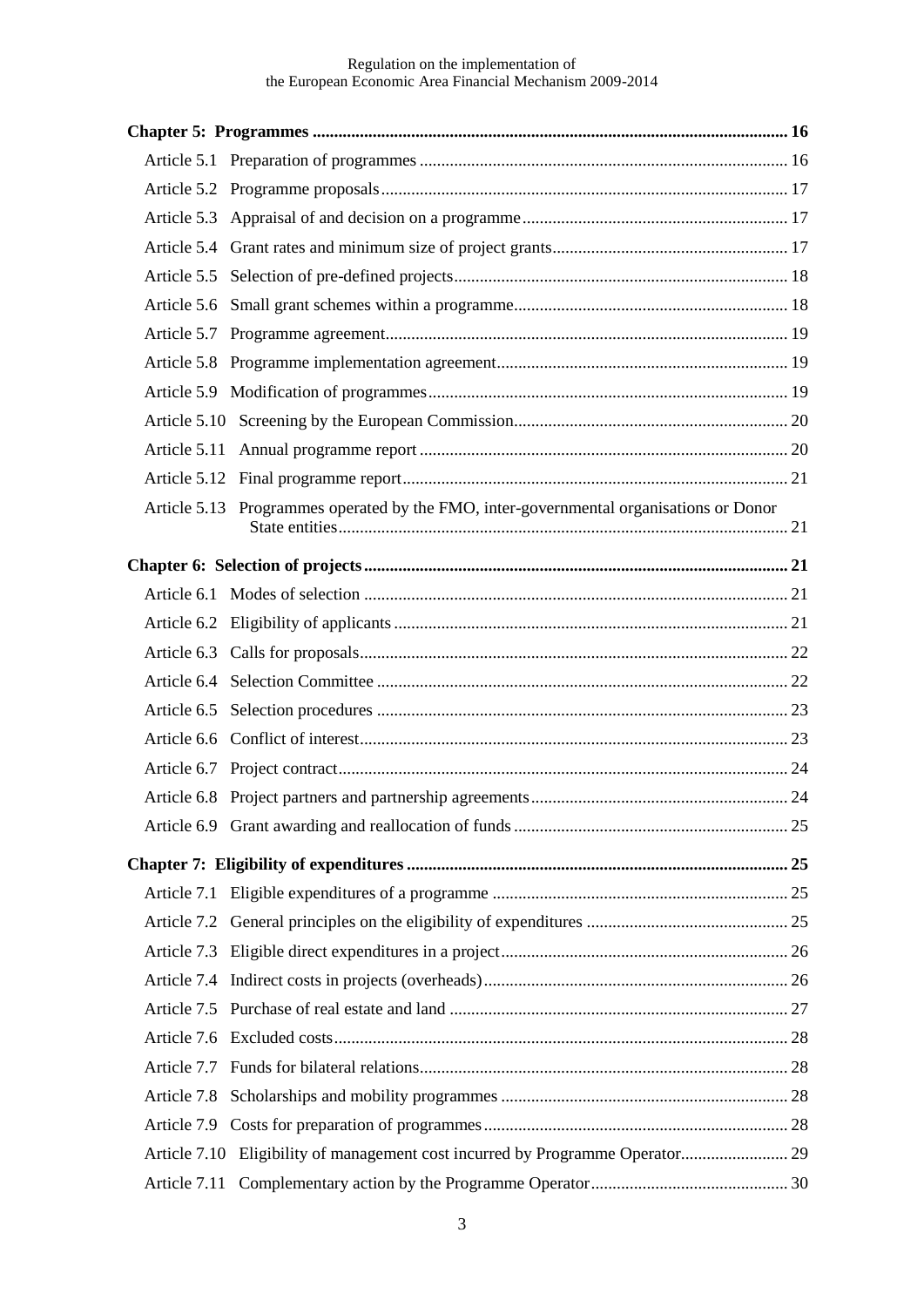Regulation on the implementation of the European Economic Area Financial Mechanism 2009-2014

| Article 11.6 Reporting on progress regarding already reported irregularities 37 |  |
|---------------------------------------------------------------------------------|--|
|                                                                                 |  |
|                                                                                 |  |
| Chapter 12: Suspension of payments, financial corrections and reimbursement  38 |  |
|                                                                                 |  |
|                                                                                 |  |
|                                                                                 |  |
|                                                                                 |  |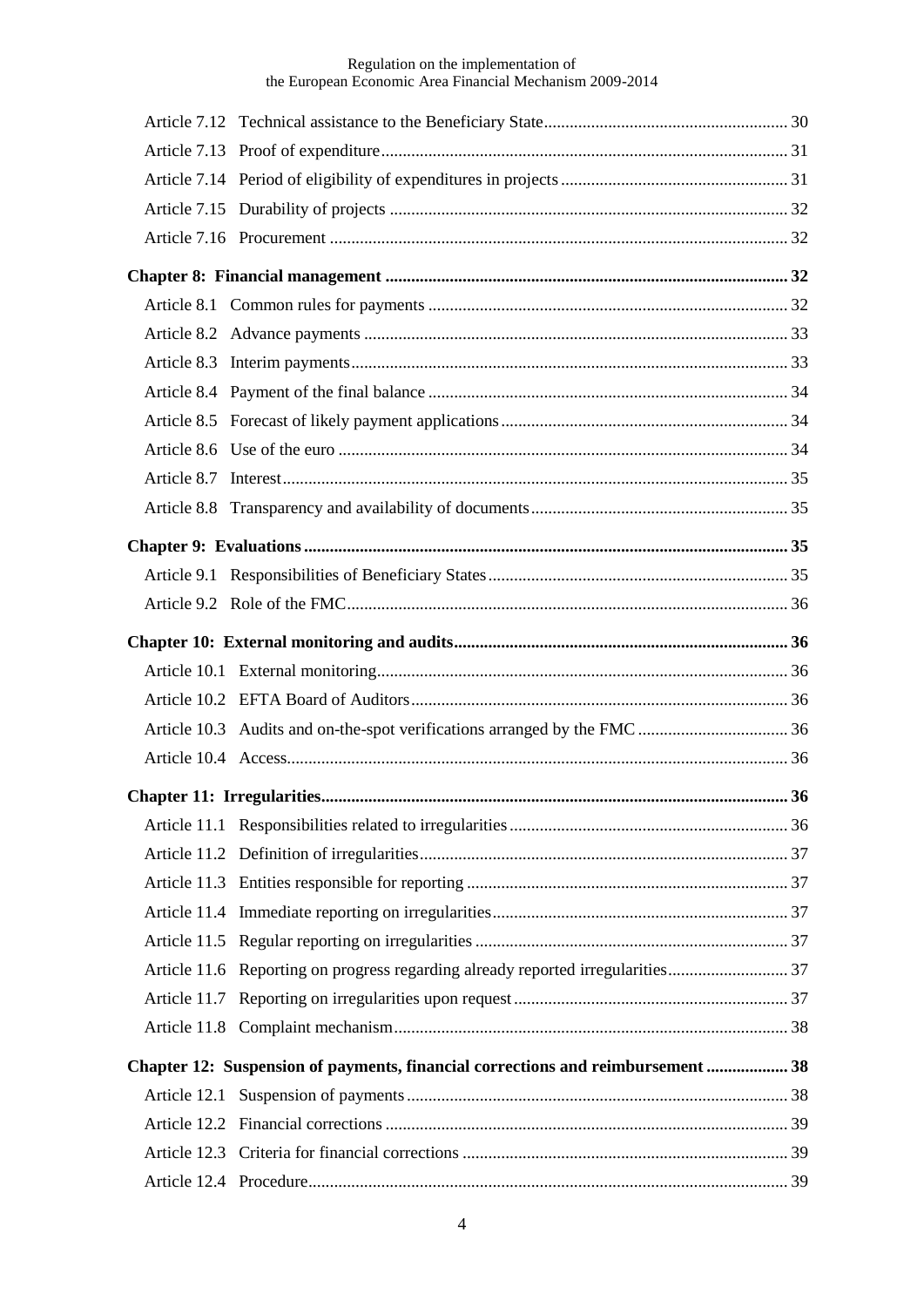Regulation on the implementation of the European Economic Area Financial Mechanism 2009-2014

# ANNEXES

| Annex 1  | Eligible programme areas                                              |
|----------|-----------------------------------------------------------------------|
| Annex 2  | Template for MoU                                                      |
| Annex 3  | Template for Strategic Report                                         |
| Annex 4  | <b>Information and Publicity Requirements</b>                         |
| Annex 5  | Template for irregularities reports                                   |
| Annex 6  | <b>Technical Assistance</b>                                           |
| Annex 7  | Template for a forecast of likely payment applications                |
| Annex 8  | Template for reporting on interest earned                             |
| Annex 9  | Programme Operators' Manual                                           |
|          | Template for programme proposal                                       |
|          | Template for the financial annex to the Final Programme Report        |
| Annex 10 | Template for programme agreement                                      |
| Annex 11 | Template for interim financial report                                 |
| Annex 12 | Rules for the establishment and implementation of Donor partnership   |
|          | programmes falling under the Programme Area "Research within Priority |
|          | sectors" and "Bilateral Research Cooperation"                         |

Annex 13 Total and net financial contributions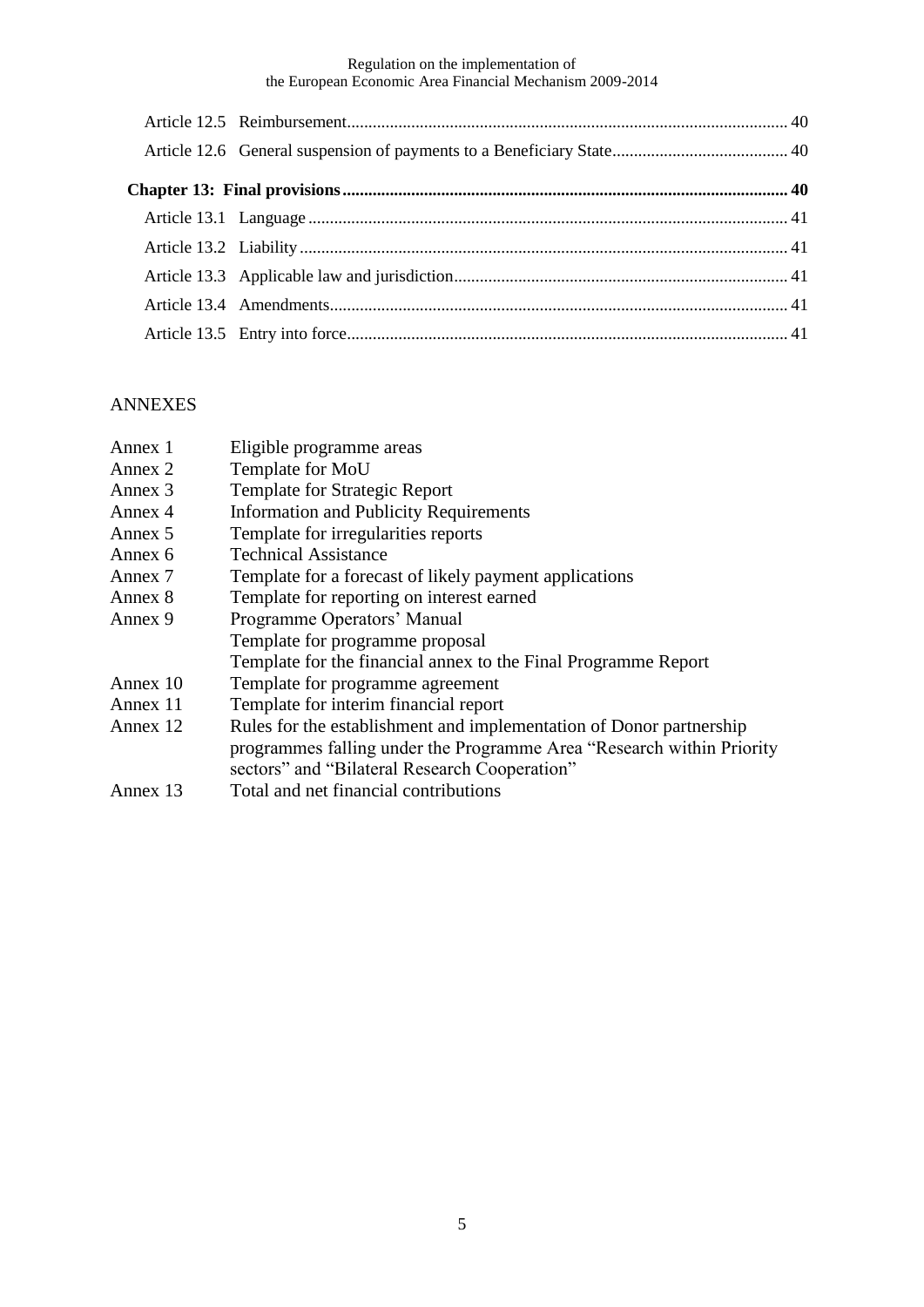# <span id="page-5-0"></span>**Chapter 1: General provisions**

#### **Article 1.1 Subject matter**

<span id="page-5-1"></span>1. This Regulation applies to the implementation of the EEA Financial Mechanism 2009-2014 and was adopted in accordance with Article 8 of Protocol 38b to the EEA Agreement.

2. This Regulation lays down the general rules governing the EEA Financial Mechanism 2009- 2014 without prejudice to the provisions laid down in Protocol 38b to the EEA Agreement.

#### **Article 1.2 Objectives**

<span id="page-5-2"></span>1. The overall objectives of the EEA Financial Mechanism 2009-2014 are to contribute to the reduction of economic and social disparities in the European Economic Area and to strengthen bilateral relations between the Donor States and the Beneficiary States through financial contributions in the priority sectors listed in paragraph 2.

2. The financial contributions are available in the following priority sectors:

- (a) environmental protection and management;
- (b) climate change and renewable energy;
- (c) civil society;
- (d) human and social development;
- (e) protecting cultural heritage.

3. Academic research may be eligible for funding in so far as it is targeted at one or more of the priority sectors.

4. The indicative allocation target for each Beneficiary State is at least 30% of its total allocation for priority sectors listed in paragraphs 2(a) and (b) combined, and 10% of its total allocation for the priority sector under paragraph  $2(c)$ .

5. In order to ensure efficient and targeted use of the financial contribution from the EEA Financial Mechanism 2009-2014, its implementation shall be within the programme areas listed in Annex 1 and agreed upon in the MoU.

#### **Article 1.3**

# **Principle of co-operation**

<span id="page-5-3"></span>The objectives of the EEA Financial Mechanism 2009-2014 shall be pursued in the framework of close co-operation between the Donor States and the Beneficiary States.

#### **Article 1.4 The legal framework**

<span id="page-5-4"></span>1. This Regulation shall be read in conjunction with the following documents which, together with the Regulation and its annexes, constitute the legal framework of the EEA Financial Mechanism 2009- 2014:

- (a) Protocol 38b to the EEA Agreement on the EEA Financial Mechanism 2009-2014;
- (b) the Memorandum of Understanding on the Implementation of the EEA Financial Mechanism 2009-2014 (hereinafter referred to as the MoU), entered into between the Donor States and the Beneficiary State;
- (c) the programme agreements; and
- (d) any guidelines adopted by the FMC after consultation with the Beneficiary States.

2. The Beneficiary State shall ensure that any additional provisions applicable to the implementation of the EEA Financial Mechanism 2009-2014 are kept to a minimum. The legal framework mentioned in paragraph 1 takes precedence over any such provisions.

### **Article 1.5 Definitions**

<span id="page-5-5"></span>1. For the purposes of this Regulation, the following terms shall have the meanings assigned to them here:

- (a) "Audit Authority": a national public entity, functionally independent of the National Focal Point, the Certifying Authority and the Programme Operator, designated by the Beneficiary State and responsible for verifying the effective functioning of the management and control system.
- (b) "Certifying Authority": a national public entity, functionally independent of the Audit Authority and the Programme Operator, designated by the Beneficiary State to certify financial information.
- (c) "Donor partnership project": a project implemented in close cooperation with a project partner whose primary location is in one of the Donor States.
- (d) "Donor programme partner": a public entity in a Donor State or an inter-governmental organisation designated by the FMC advising on the preparation and/or implementation of a programme.
- (e) "Donor States": Iceland, Liechtenstein and Norway.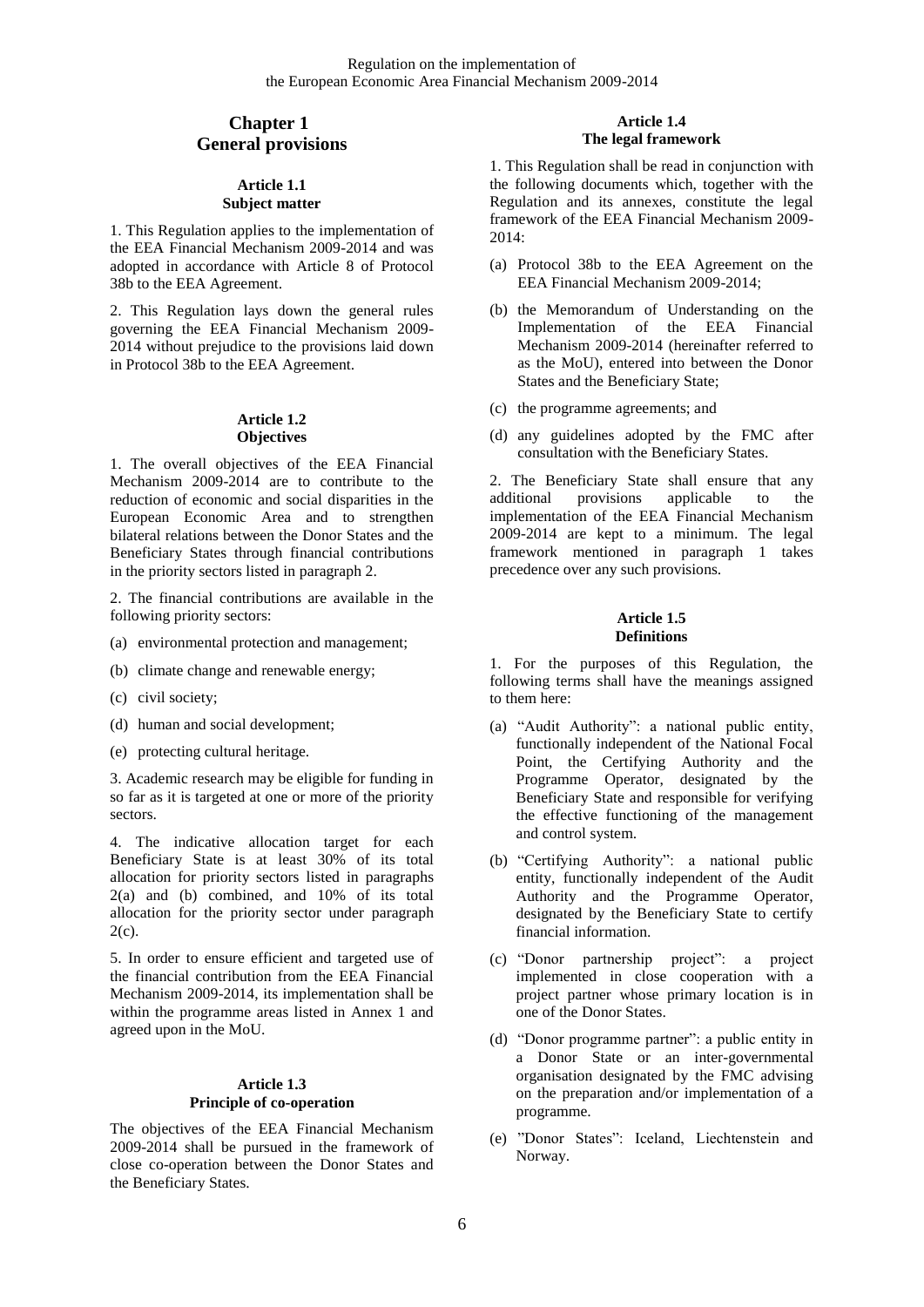- (f) "EEA Financial Mechanism Committee" (hereinafter referred to as the FMC): The committee established by the Standing Committee of the EFTA States to manage the EEA Financial Mechanism 2009-2014.
- (g) "Evaluation": a systematic, objective and independent assessment of the design, implementation and/or results achieved in programmes and projects with the aim of determining the relevance, effectiveness, efficiency, economy, impacts and sustainability of the financial contribution.
- (h) "Financial Mechanism Office" (hereinafter referred to as the FMO): The office assisting the FMC in managing the EEA Financial Mechanism 2009-2014. The FMO, which is administratively a part of the European Free Trade Association, is responsible for the dayto-day implementation of the EEA Financial Mechanism 2009-2014 on behalf of the FMC and serves as a contact point.
- (i) "Monitoring": the observation of project and programme implementation in order to ensure that agreed procedures are followed, to verify progress and to identify potential problems in a timely manner so as to allow for corrective action.
- (j) "Monitoring Committee": a committee established by the National Focal Point to review progress in the implementation of the EEA Financial Mechanism 2009-2014 towards reaching its expected outcomes and objectives.
- (k) "National Focal Point": a national public entity designated by the Beneficiary State to have the overall responsibility for reaching the objectives of the EEA Financial Mechanism 2009-2014 and implementing the MoU.
- (l) "Net allocation": The total financial contribution to a Beneficiary State, net of Donor State management cost referred to in Article 1.8.
- (m) "Non-governmental organisation" (hereinafter referred to as NGO): a non-profit voluntary organisation established as a legal entity, having a non-commercial purpose, independent of local, regional and central government, public entities, political parties and commercial organisations. Religious institutions and political parties are not considered NGOs.
- (n) "Programme": a structure setting out a development strategy with a coherent set of measures to be carried out through projects with the support of the EEA Financial Mechanism 2009-2014 and aimed at achieving agreed objectives and outcomes.
- (o) "Programme agreement": an agreement between the FMC and the National Focal Point regulating the implementation of a particular programme.
- (p) "Programme area": a thematic field within a priority sector, with a specific overall objective and specific measurable outcomes.
- (q) "Programme grant": the financial contribution from the Donor States to a programme.
- (r) "Programme Operator": a public or private entity, commercial or non-commercial, as well as non-governmental organisations, having the responsibility for preparing and implementing a programme.
- (s) "Programme partner": a public or private entity, commercial or non-commercial, as well as non-governmental organisations, actively involved in, and effectively contributing to, the implementation of a programme.
- (t) "Project": an economically indivisible series of works fulfilling a precise technical function and with clearly identifiable aims related to the programme under which it falls. A project may include one or more sub-projects. Without prejudice to Article 5.5, projects are selected by the Programme Operator.
- (u) "Project contract": an agreement between the Programme Operator and the Project Promoter regulating the implementation of a particular project.
- (v) "Project grant": a grant awarded by a Programme Operator to a Project Promoter to implement a project.
- (w) "Project partner": a public or private entity, commercial or non-commercial, as well as nongovernmental organisations, all of whose primary locations are either in the Donor States, Beneficiary States or a country outside the European Economic Area that has a common border with the respective Beneficiary State, or any inter-governmental organisation, actively involved in, and effectively contributing to, the implementation of a project. It shares with the Project Promoter a common economic or social goal which is to be realised through the implementation of that project. For donor partnership programmes falling under the programme area "Research within Priority sectors", the term "project partner" is defined in the Annex 12.
- (x) "Project Promoter": a public or private entity, commercial or non-commercial, as well as nongovernmental organisations, having the responsibility for initiating, preparing and implementing a project.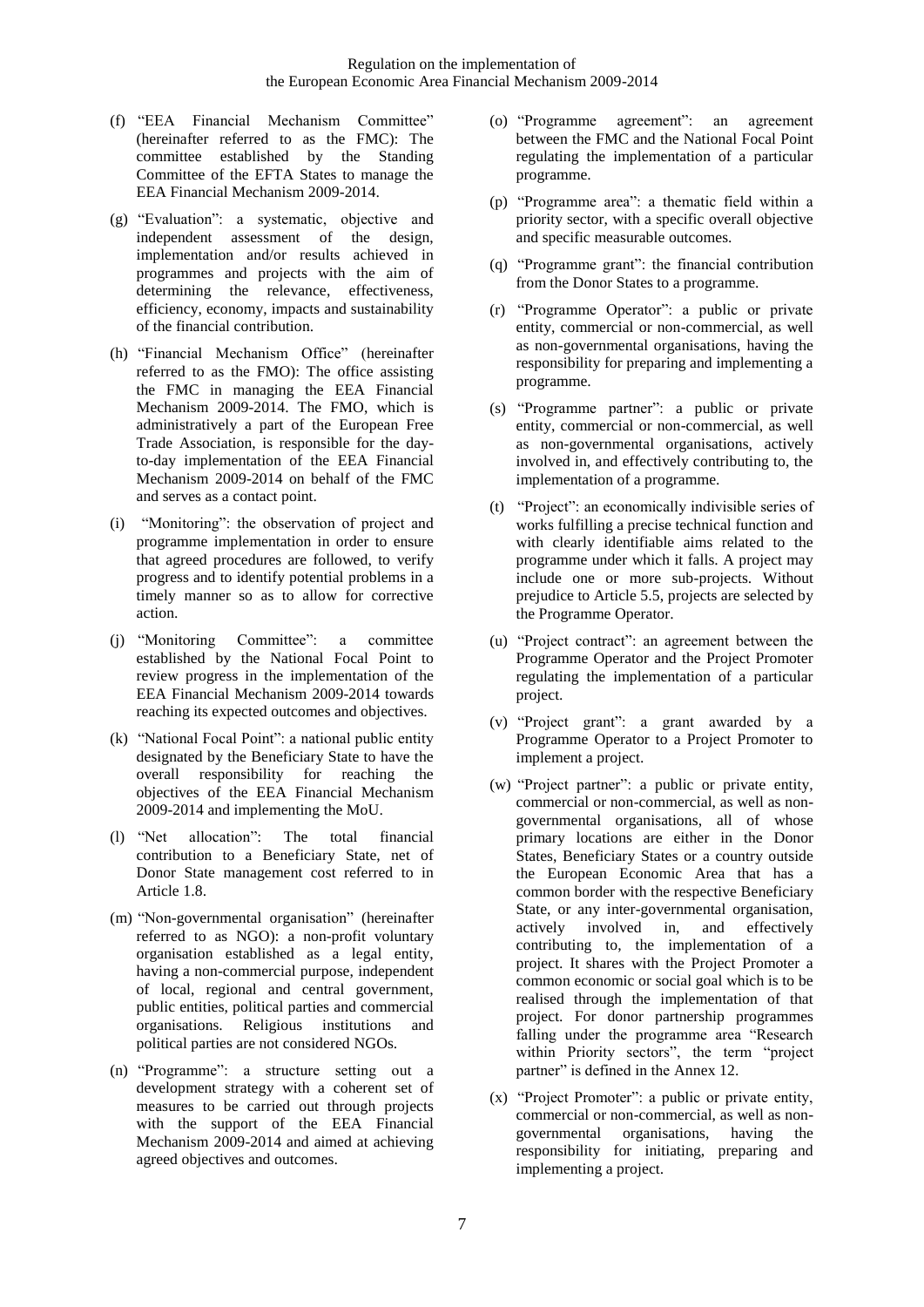- (y) "Social partners": representatives of employers' organisations and trade unions.
- 2. The terms "objective", "outcome" and "output" of a programme are described in Annex 9.

#### **Article 1.6 Principles of implementation**

<span id="page-7-0"></span>The highest degree of transparency, accountability and cost efficiency as well as the principles of good governance, sustainable development, gender equality and equal opportunities shall be applied in all implementation phases of the EEA Financial Mechanism 2009-2014. The Donor States exercise zero-tolerance towards corruption.

#### **Article 1.7 Financial contribution**

<span id="page-7-1"></span>1. In accordance with Article 2 of Protocol 38b, the financial contribution from the EEA Financial Mechanism 2009-2014 shall be  $\epsilon$  988.5 million, to be made available for commitment in annual tranches of  $\epsilon$  197.7 million over the period running from 1 May 2009 to 30 April 2014, inclusive.

2. Annual commitment tranches refers to funds that may during its respective year and onwards be made available for projects, management costs, technical assistance, and other costs related to the implementation of the EEA Financial Mechanism 2009-2014.

#### <span id="page-7-2"></span>**Article 1.8 Management costs of the Donor States**

1. The management costs of the Donor States shall be covered by the financial contribution.

- 2. Management costs shall include:
- (a) the costs of running the FMO;
- (b) the costs linked to the functions of the FMC;
- (c) the costs of audits performed by or on behalf of the EFTA Board of Auditors;
- (d) the costs related to appraisal, monitoring, evaluation, reporting, and auditing performed by or on behalf of the FMC;
- (e) the costs related to the participation of donor programme partners, including preparatory work to facilitate donor partnership programmes.

3. The costs referred to in paragraph 1 are fixed at 7.5% of the total amount of the financial contribution.

#### <span id="page-7-3"></span>**Article 1.9 Management costs of the Beneficiary State**

General administrative costs incurred by the Beneficiary State in relation to the implementation of the EEA Financial Mechanism 2009-2014 shall not be covered by the EEA Financial Mechanism 2009-2014. Specific costs which are necessary, clearly identifiable, and directly and exclusively related to the management of the EEA Financial Mechanism 2009-2014 can be covered through technical assistance. The eligibility of such costs is set in Article 7.12.

#### **Article 1.10 Resources for the reserve**

<span id="page-7-4"></span>1. The Donor States and the Beneficiary States shall in the MoU decide to set aside a reserve, consisting of a minimum of 5% of the Beneficiary State's total allocation, for example to react to unforeseen developments in the Beneficiary State. Not later than 31 January 2013, the Beneficiary State shall submit to the FMC a proposal on the allocation of the reserve within the framework of the EEA Financial Mechanism 2009-2014, either in the form of a new programme or as an addition to an existing programme or programmes. The FMC shall decide on the allocation of the reserve in accordance with Article 5.3 or paragraph 8 of Article 5.9, as appropriate. The Donor States may in exceptional cases waive the requirement of a reserve according to this paragraph.

2. The Donor States and the Beneficiary States may agree to set aside a maximum of 10% of the total contribution from the EEA Financial Mechanism 2009-2014 to fund the completion of specific projects selected within the framework of the EEA Financial Mechanism 2004-2009. The total amount of such a reserve and the projects to be funded from this reserve shall be confirmed in the MoU. The rules of the EEA Financial Mechanism 2004-2009 shall apply to the implementation of such projects and the final date of eligibility shall be no later than 30 April 2012.

# <span id="page-7-5"></span>**Chapter 2: Strategic approach**

#### **Article 2.1 Memorandum of Understanding**

<span id="page-7-6"></span>1. In order to ensure efficient and targeted implementation the Donor States shall conclude an MoU with each Beneficiary State.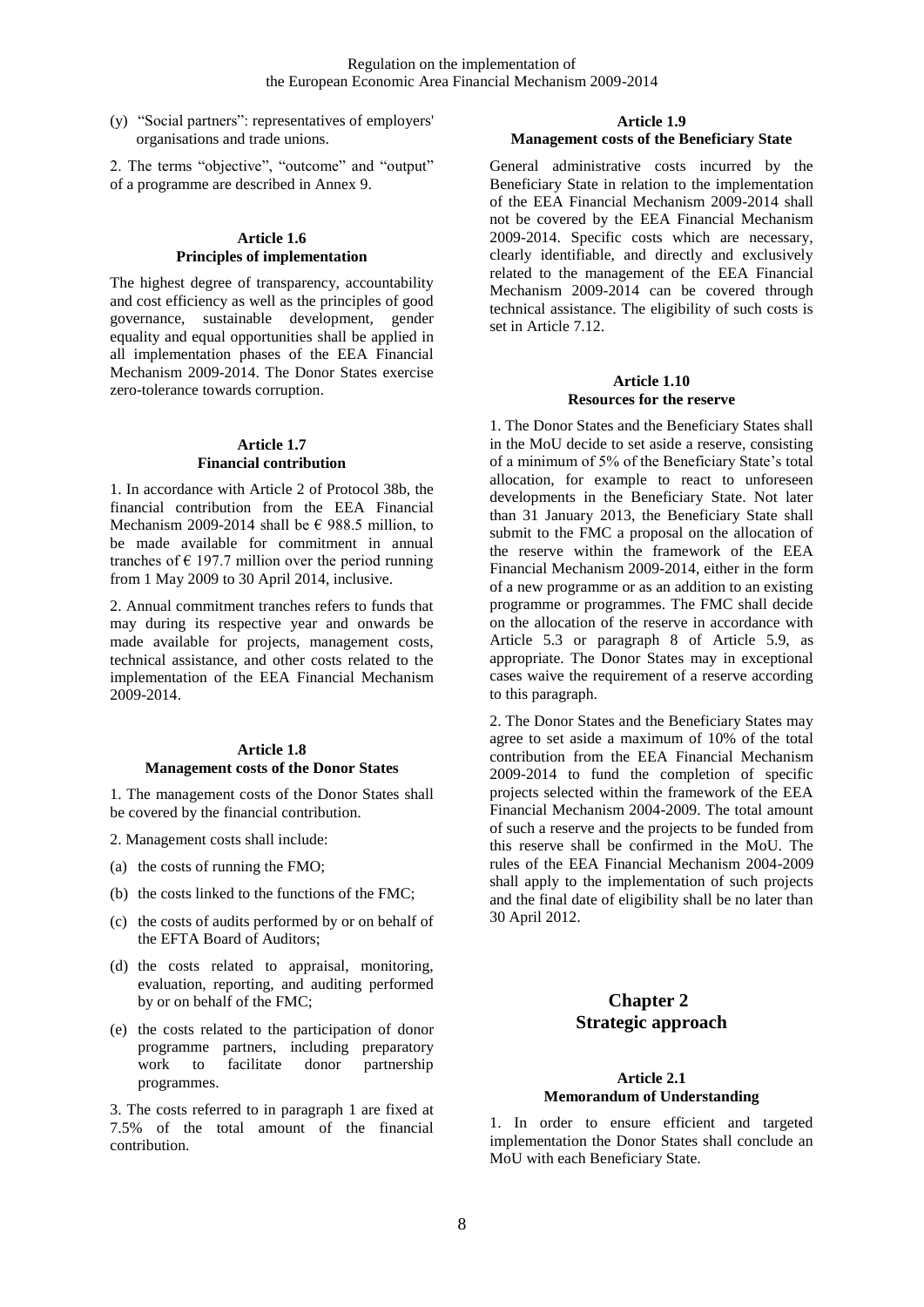2. The MoU shall establish a framework for cooperation and contain the following elements:

- (a) the designation of national entities involved in the implementation of the EEA Financial Mechanism 2009-2014 and identification of their functions in the national management and control structures (Annex A to the MoU).
- (b) an implementation framework (Annex B to the MoU) consisting of the following financial and substantive parameters:
	- (i) a list of agreed programme areas, the financial contribution from the EEA Financial Mechanism 2009-2014 by programme area;
	- (ii) identification of programmes, their main focus and outcomes, as appropriate, as well as any specific concerns relating to target groups, geographical areas or other issues;
	- (iii) identification of programme operators, as appropriate;
	- (iv) initiatives to strengthening the bilateral relations between the Donor States and the Beneficiary States, including the identification of programme areas in which donor partnership programmes as referred to in Article 3.2 shall be prepared, the designation of donor programme partners, the allocation of funds for such programmes, and programmes, or component thereof, that are dedicated exclusively to donor partnership projects;
	- (v) in specific cases, the identification of pre-defined projects to be included in relevant programmes;
	- (vi) identification of small grant schemes, as appropriate.

3. Annex A may be subject to review at the annual meetings. Amendments to Annex A agreed upon at the annual meetings do not require a formal change to the Memorandum of Understanding. Such amendments shall be confirmed through an exchange of letters between the FMC and the National Focal Point.

4. Annex B may be changed through an exchange of letters between the FMC and the National Focal Point.

5. The provisions of the MoU shall be interpreted in a manner consistent with this Regulation.

6. A template for the MoU is provided in Annex 2.

#### **Article 2.2 Strategic Report**

<span id="page-8-0"></span>1. The National Focal Point shall submit to the FMC an annual report on its implementation of the EEA Financial Mechanism 2009-2014, hereinafter referred to as the Strategic Report. The reporting periods shall follow the calendar year.

- 2. The Strategic Report shall provide:
- (a) an assessment of the contribution of the EEA Financial Mechanism 2009-2014 towards the reduction of social and economic disparities in the Beneficiary State;
- (b) an assessment of the contribution of the EEA Financial Mechanism 2009-2014 towards strengthening of bilateral relations with the Donor States;
- (c) an assessment of the efficiency and the effectiveness of the national management and<br>control structures established in the established in the Beneficiary State;
- (d) information on preparation and subsequent<br>implementation and progress of the implementation and progress of the programmes within the programme areas set out in the implementation framework, including financial figures;
- (e) the results of audits, reviews and evaluations carried out, and the plans for audits, reviews and evaluations for the next reporting periods;
- (f) the results of monitoring carried out and the monitoring plan for the next reporting period;
- (g) a summary of actual outputs and an assessment of progress towards expected outcomes for each programme;
- (h) an assessment of the implementation of the communication strategy, in accordance with the Information and Publicity Requirements in Annex 4;
- (i) a summary of irregularities detected and the measures taken as well as a summary of complaints received under the complaint mechanism referred to in Article 11.8; and
- (j) a summary of risk assessment carried out and the associated mitigation measures taken.

3. The Strategic Report shall form the basis of discussions at the annual meeting, and shall be subject to approval by the FMC at that time. The opinion of the Monitoring Committee in respect of the Strategic Report shall be provided at the annual meeting by its representative.

4. The Strategic Report shall be written in English and submitted to the FMC no later than 31 March each year.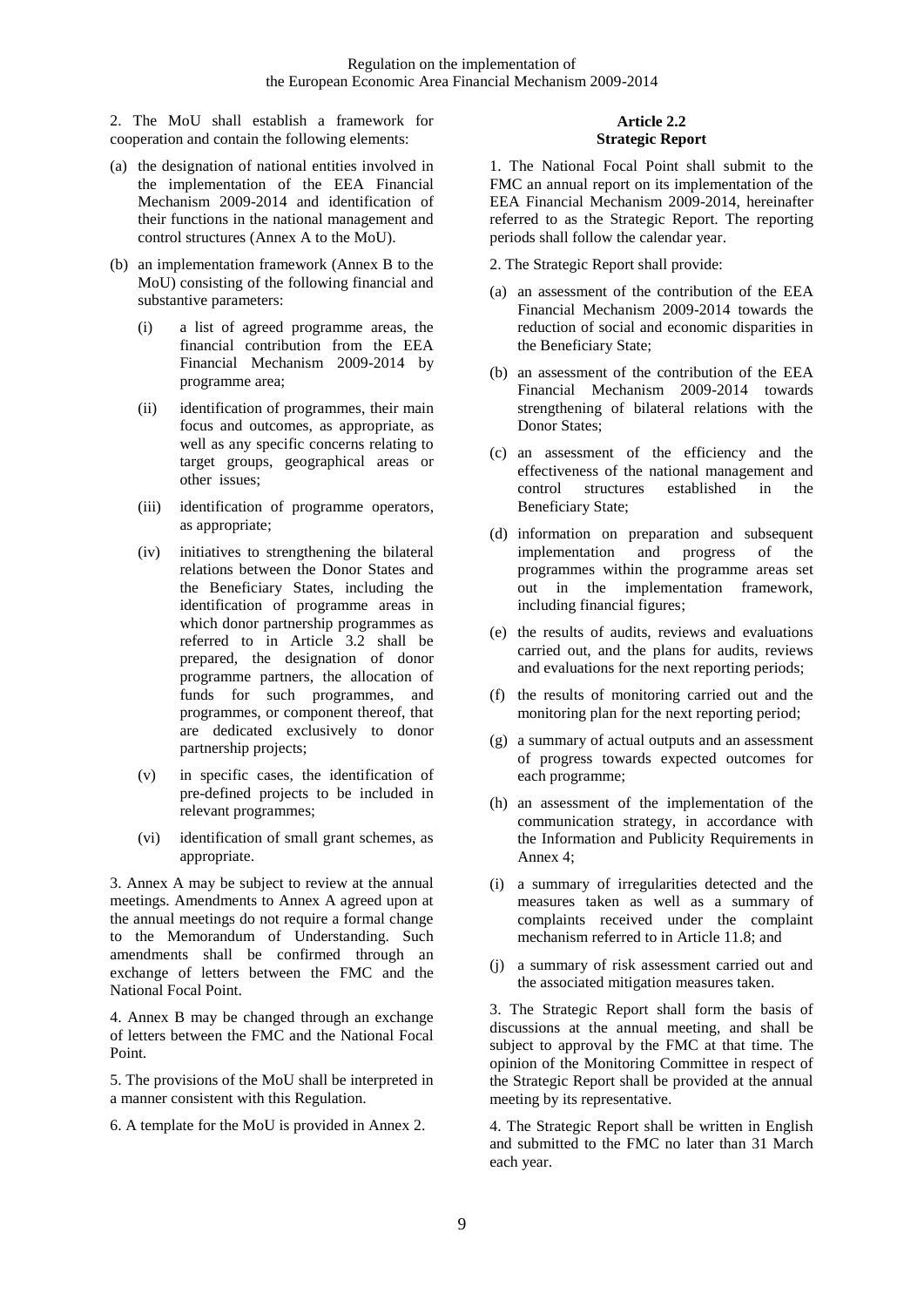5. The final Strategic Report shall be submitted within six months of the FMC's approval of the last final programme report, but not later than 31 October 2017, unless extensions under paragraphs 4 or 5 of Article 7.14 have been granted.

6. The template for the Strategic Report is provided in Annex 3.

### **Article 2.3 Annual meeting**

<span id="page-9-0"></span>1. An annual meeting shall be held between the FMC and the National Focal Point. The National Focal Point is responsible for organising the meeting and shall, when appropriate, arrange for site visits.

2. The annual meeting shall allow the FMC and the National Focal Point to examine progress achieved over the previous reporting period and agree on any necessary measures to be taken.

3. The timing of the annual meeting shall be set out in the MoU. If the date is later than 31 August, the Beneficiary State shall submit a brief update of the Strategic Report four weeks prior to the annual meeting.

4. Representatives of the Audit Authority, Certifying Authority, Monitoring Committee, Programme Operators and the representatives of the Donor State Embassies in the Beneficiary States shall be invited to attend the meeting. The programme partners may be invited as observers.

5. The National Focal Point is responsible for preparing the draft agenda, which shall reflect the main issues set out in the Strategic Report. The draft agenda shall be sent with the Strategic Report, and the agenda's final version shall be agreed upon between the FMC and the National Focal Point at least one week before the meeting.

6. Decisions taken at the annual meeting shall be set out in the agreed minutes. The National Focal Point is responsible for the drafting of the minutes from the meeting, summarising the main points and the action points discussed at the meeting and following the structure of the agenda. These minutes shall be decision oriented, follow-up oriented and task oriented.

7. The approved Strategic Report and the minutes agreed between the FMC and the National Focal Point shall be published on the website of the National Focal Point within one month of the annual meeting. The attachment containing the audit plan shall not be published.

# <span id="page-9-1"></span>**Chapter 3: Bilateral relations**

# **Article 3.1 General principles**

<span id="page-9-2"></span>1. In order to contribute to the overall objective of strengthening the relations between the Donor States and the Beneficiary States, the preparation and implementation of the EEA Financial Mechanism 2009-2014 shall, where appropriate, be carried out in partnership.

2. Partnership may take the form of donor partnership programmes and/or donor partnership projects. In addition, within all programmes funds shall be set aside for networking and exchange of knowledge and/or for the establishment and development of partnerships and the preparation of applications for donor partnership projects.

# **Article 3.2 Donor partnership programmes**

<span id="page-9-3"></span>1. The purpose of donor partnership programmes is to facilitate networking, exchange, sharing and transfer of knowledge, technology, experience and good practices between public entities in the Donor States and the Beneficiary States.

2. The Donor States shall through the MoU designate one or more donor programme partners for each programme area identified according to paragraph 2(b)(iv) of Article 2.1. Donor programme partners can also be agreed upon by the FMC and the National Focal Point through an exchange of letters.

3. The donor programme partner(s) shall be invited to advise on the preparation and implementation of the donor partnership programme.

4. The Donor States and the Beneficiary States shall in the MoU identify the programme areas where all or part of the funding shall be allocated to donor partnership programmes dedicated exclusively to donor partnership projects.

5. Donor partnership programmes falling under the Programme Area "Research within Priority sectors" shall be established and implemented in accordance with this Regulation and Annex 12. The following articles of this Regulation shall not apply to such programmes:

- (a) Article 3.3 (Cooperation Committee);
- (b) Article 6.1 (Modes of selection);
- (c) Article 6.3 (Calls for proposals);
- (d) Article 6.4 (Selection Committee);
- (e) Article 6.5 (Selection procedures);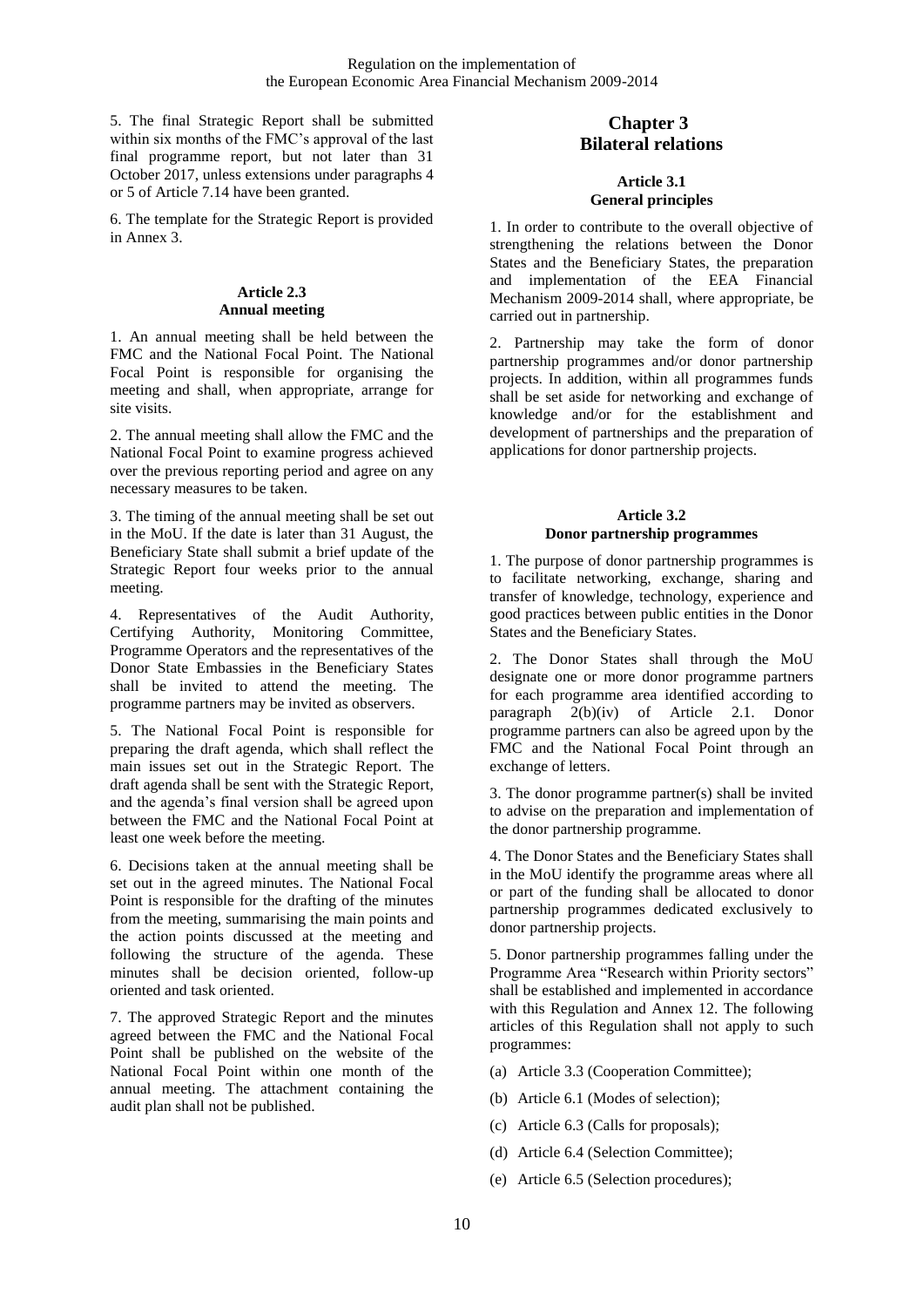- (f) Article 7.13 (Proof of expenditure);
- (g) Article 8.2 (Advance payments); and
- (h) Article 8.3 (Interim payments).

#### **Article 3.3 Cooperation Committee**

<span id="page-10-0"></span>1. The Programme Operator of a donor partnership programme shall establish a Cooperation Committee, consisting of representatives from the Programme Operator and the donor programme partner(s). The Cooperation Committee shall provide advice on the preparation and provide advice on the preparation and implementation of the programme. The Cooperation Committees shall be chaired by a representative of the Programme Operator. Representatives of the FMC and the National Focal Point shall be invited to participate as observers.

2. All documents presented to and produced by the Cooperation Committee shall be in English. The Committee meetings shall be conducted in English.

3. The tasks of the Cooperation Committee include:

- (a) advising on selection criteria and the texts for call(s) for proposals;
- (b) advising on possible project partners in the Donor States;
- (c) reviewing progress made towards achieving the outcome(s) and objective(s) of the programme;
- (d) examining the results of the implementation of the programme;
- (e) reviewing the annual programme reports;
- (f) advising the Programme Operator of any revision of the programme likely to facilitate the achievement of the programme's expected outcome(s) and objective(s); and
- (g) advising on the use and the set-up of the fund for bilateral relations at the programme level.

# **Article 3.4 Donor partnership projects**

<span id="page-10-1"></span>Projects may be prepared and implemented in cooperation with one or more legal entity in the Donor States. With reference to the objectives of the EEA Financial Mechanism 2009-2014 related to bilateral relations, the Programme Operator shall encourage and facilitate the establishment of such partnerships.

# <span id="page-10-2"></span>**Article 3.5 Funds for bilateral relations at national level**

1. The Beneficiary State shall set aside a minimum of 0.5% of the Beneficiary State's total allocation for a fund to strengthen bilateral relations between the Donor States and the Beneficiary States within the programme areas listed in Annex 1. The eligibility of expenditures to be covered by the fund under this paragraph is detailed in Article 7.7.

2. The National Focal Point shall manage the use of the funds mentioned in paragraph 1 and report on the use of them in the Strategic Report. The first date of eligibility for support under this article shall be the date of the last signature of the MoU with the respective Beneficiary State. If support under this Article is received under both the EEA and the Norwegian Financial Mechanisms, the first date of eligibility shall be the date of the last signature of whichever MoU is signed first.

3. Payment claims from the National Focal Point related to this fund shall be submitted with payment claims for the technical assistance in accordance with paragraph 8 of Article 7.12.

# **Article 3.6**

# <span id="page-10-3"></span>**Funds for bilateral relations at programme level**

1. The Programme Operator shall within each programme set aside a minimum of 1.5% of the eligible expenditure of the programme for a fund to facilitate:

- (a) the search for partners for donor partnership projects prior to or during the preparation of a project application, the development of such partnerships and the preparation of an application for a donor partnership project; and/or
- (b) networking, exchange, sharing and transfer of knowledge, technology, experience and best practice between Project Promoters and entities in the Donor States.

2. The eligibility of expenditures to be covered by the fund under paragraph 1 is detailed in Article 7.7.

3. The applicable rules on state aid and public procurement shall be complied with. The selection procedures and criteria for awarding support from the fund, the grant rate and the maximum grant amount shall be suggested in the programme proposal and set in the programme agreement.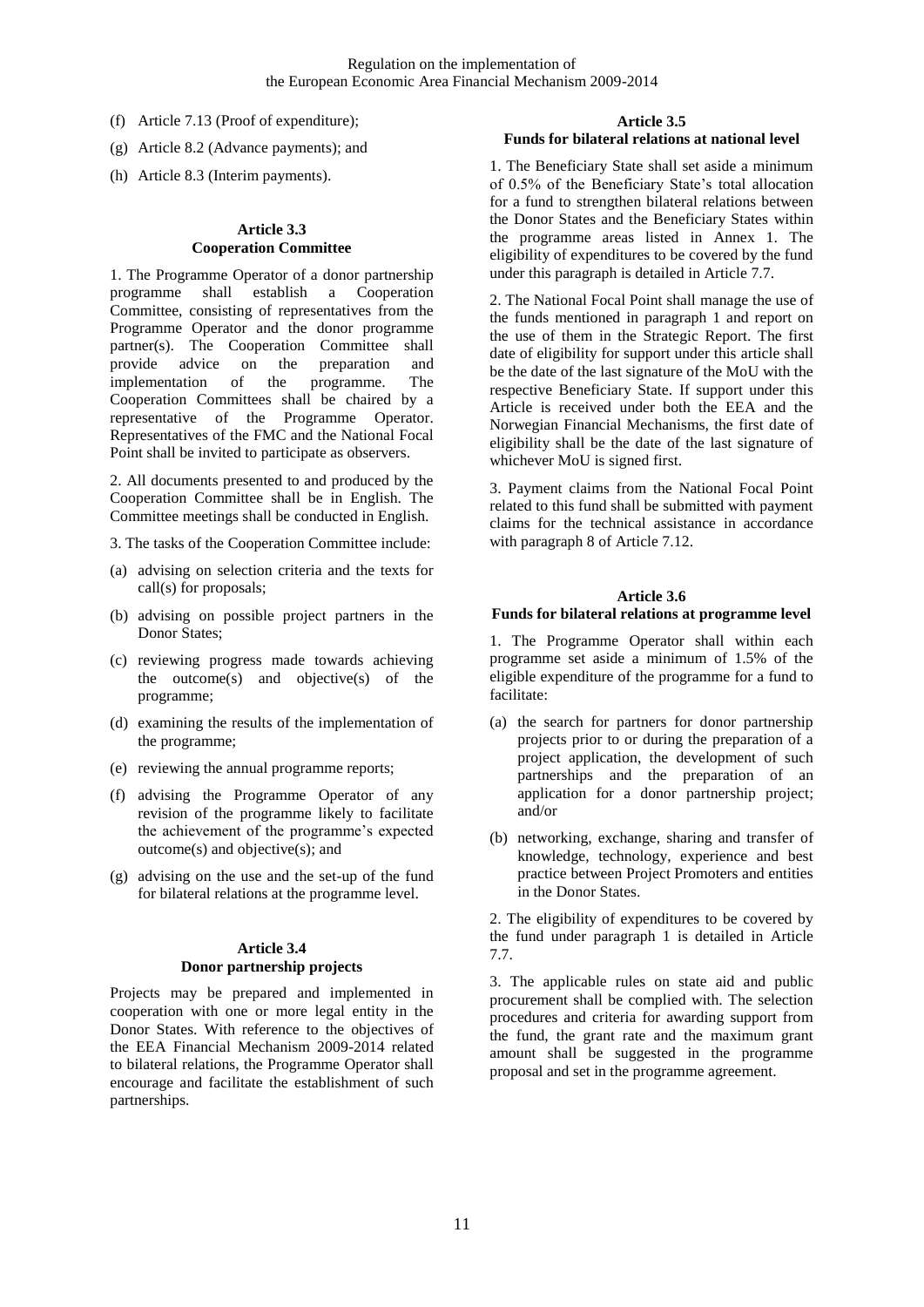# <span id="page-11-0"></span>**Chapter 4: Management and control systems**

#### <span id="page-11-1"></span>**Article 4.1 General principles of the management and control systems**

1. The Beneficiary State shall be responsible for the management and control of programmes. The management and control systems established by the Beneficiary State for the EEA Financial Mechanism 2009-2014 shall ensure the respect of the principles of economy, efficiency and effectiveness.

2. The management and control systems shall provide for:

- (a) the definition of the functions of the entities concerned in management and control and the allocation of functions within each entity;
- (b) compliance with the principle of separation of functions between and within such entities;
- (c) procedures for ensuring the correctness and regularity of expenditure;
- (d) reliable accounting, monitoring and financial reporting systems in computerised form;
- (e) a system of reporting and monitoring where the responsible entity entrusts the execution of tasks to another entity;
- (f) arrangements for auditing the functioning of the systems;
- (g) systems and procedures to ensure an adequate audit trail; and
- (h) reporting and monitoring procedures for irregularities and for the recovery of amounts unduly paid.

3. The Beneficiary State shall comply with the requirements defined by the FMC for submitting information electronically.

#### **Article 4.2 Designation of national entities**

<span id="page-11-2"></span>1. The Beneficiary State shall in the MoU designate the following entities for the implementation of the EEA Financial Mechanism 2009-2014:

- (a) a National Focal Point;
- (b) a Certifying Authority;
- (c) an Audit Authority; and
- (d) an appropriate national public entity responsible for the preparation and submission of irregularities reports.

2. The National Focal Point shall establish a Monitoring Committee.

3. The Donor States and the Beneficiary State may in the MoU decide that the National Focal Point, in addition to its tasks referred to in Article 4.3, takes on the tasks of the Certifying Authority under Article 4.5. Such arrangements shall nevertheless ensure the adequate functional separation of tasks related to payments from other tasks within the National Focal Point. If such arrangements are agreed upon, paragraph 5 shall not apply.

4. Without prejudice to Articles 2.1 and 5.13, the National Focal Point shall, in consultation with the FMC, designate a Programme Operator for each programme. The Programme Operator shall have strong ties to the sector within which the programme belongs. For programmes under the programme area 'Funds for Non-governmental Organisations', the Programme Operator shall be autonomous of national, regional and local governmental institutions. Should such an autonomous Programme Operator be unattainable, the FMC may in exceptional cases waive this requirement but only to the extent necessary.

5. In exceptional cases, the FMC may approve that the National Focal Point takes the role of a Programme Operator for one or more programmes.

#### **Article 4.3 National Focal Point**

<span id="page-11-3"></span>1. The National Focal Point shall have the overall responsibility for reaching the objectives of the EEA Financial Mechanism 2009-2014 as well as for the implementation of the EEA Financial Mechanism 2009-2014 in the Beneficiary State. It shall serve as a contact point and be responsible and accountable for the implementation of the MoU.

2. The National Focal Point represents the Beneficiary State in its relations with the FMC regarding the implementation of the EEA Financial Mechanism 2009-2014 in the Beneficiary State.

3. The National Focal Point shall guide the work of the Monitoring Committee. The National Focal Point shall collect from the Programme Operator, and provide the Monitoring Committee with, the documents required to permit the implementation of the programmes to be monitored in light of their specific expected outcome(s) and objective(s).

4. With the aim of highlighting the role of the EEA Financial Mechanism 2009-2014 and to ensure that assistance from the mechanism is transparent, the National Focal Point shall provide information on the existence in the Beneficiary State of the EEA Financial Mechanism 2009-2014, its objectives (including cooperation with Donor State entities), implementation and overall impact. This will be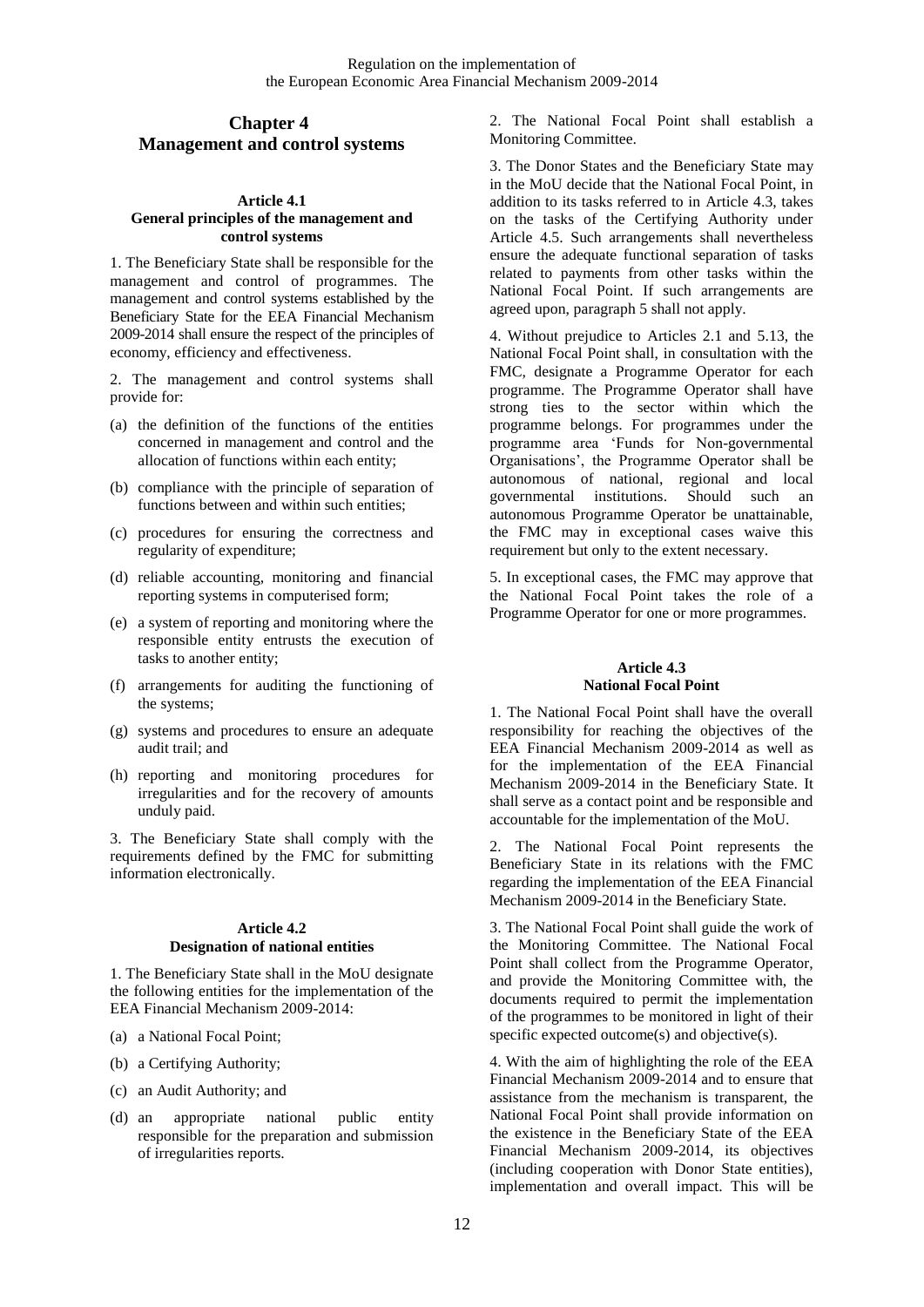provided in accordance with the Information and Publicity Requirements in Annex 4, in particular through the following measures:

- (a) a communication strategy for the EEA Financial Mechanism 2009-2014;
- (b) at least three major information activities on the implementation of the EEA Financial Mechanism 2009-2014, such as a seminar or a conference with stakeholders, a press conference or press event, including a launching event and a closing event for the EEA Financial Mechanism 2009-2014; and
- (c) a dedicated website on the EEA and Norwegian Financial Mechanisms 2009-2014 in the language(s) of the Beneficiary State and in English, with information on all programmes, bilateral relations with the Donor States related to the EEA Financial Mechanism 2009-2014, an overview of calls for proposals, contact information and relevant documents.

5. The National Focal Point shall ensure that the Programme Operators fulfil their information and publicity obligations in accordance with this Regulation and the Information and Publicity Requirements in Annex 4.

6. The National Focal Point shall ensure that the programmes are implemented in accordance with this Regulation and monitor the progress and quality of their implementation. To this end, the National Focal Point shall continuously and in a structured manner assess the risks to the implementation of the EEA Financial Mechanism 2009-2014 and may take the action it deems necessary and compatible with this Regulation, including to verify the quality and content of any documents provided to the FMC through the National Focal Point and request the necessary modification to such documents.

7. The National Focal Point shall carry out regular monitoring of the programmes with regards to their progress towards the programme outcome(s) and objective(s) according to agreed indicators and financial requirements specified for the programme. Results of the monitoring shall be reported in the Strategic Report.

8. The role of the National Focal Point may be further specified in the MoU.

# **Article 4.4 Monitoring Committee**

<span id="page-12-0"></span>1. The National Focal Point shall establish a Monitoring Committee for the EEA Financial Mechanism 2009-2014 within six months from the date of the signing of the MoU.

2. The Monitoring Committee shall be chaired by a representative of the National Focal Point. Its composition shall include representatives from relevant ministries local and regional authorities, civil society, the social partners and, where relevant, the private sector.

3. The FMC shall be invited to participate in the meetings of the Monitoring Committee as an observer.

4. The Monitoring Committee shall satisfy itself as to the effectiveness and quality of the implementation of the EEA Financial Mechanism 2009-2014, in accordance with the following provisions:

- (a) it shall periodically review progress made towards achieving the objectives of the EEA Financial Mechanism 2009-2014 on the basis of documents submitted by the National Focal Point and the Programme Operators;
- (b) it shall examine the results of implementation, particularly the achievement of the outputs as well as the progress towards expected<br>outcome(s) and objective(s) set for  $objective(s)$  set for programmes, and of the evaluations referred to in Chapter 9;
- (c) it shall assess and prepare an opinion on the Strategic Reports; and
- (d) it may propose to the National Focal Point any revision or examination of the implementation framework in Annex B to the MoU likely to make possible the attainment of the EEA Financial Mechanism 2009-2014 objectives referred to in Article 1.2 or to improve its management, including its financial management.

#### **Article 4.5 Certifying Authority**

<span id="page-12-1"></span>1. The Certifying Authority shall be responsible in particular for:

- (a) submitting to the FMC certified interim financial reports and final programme reports referred to in Articles 8.3 and 5.12, respectively, certifying that:
	- (i) the summary of eligible expenditure submitted by the Programme Operator is in full conformity with the supporting documents;
	- (ii) the supporting documents have been examined and found to be authentic, correct and accurate;
	- (iii) the summary of eligible expenditure is based on verifiable accounting which is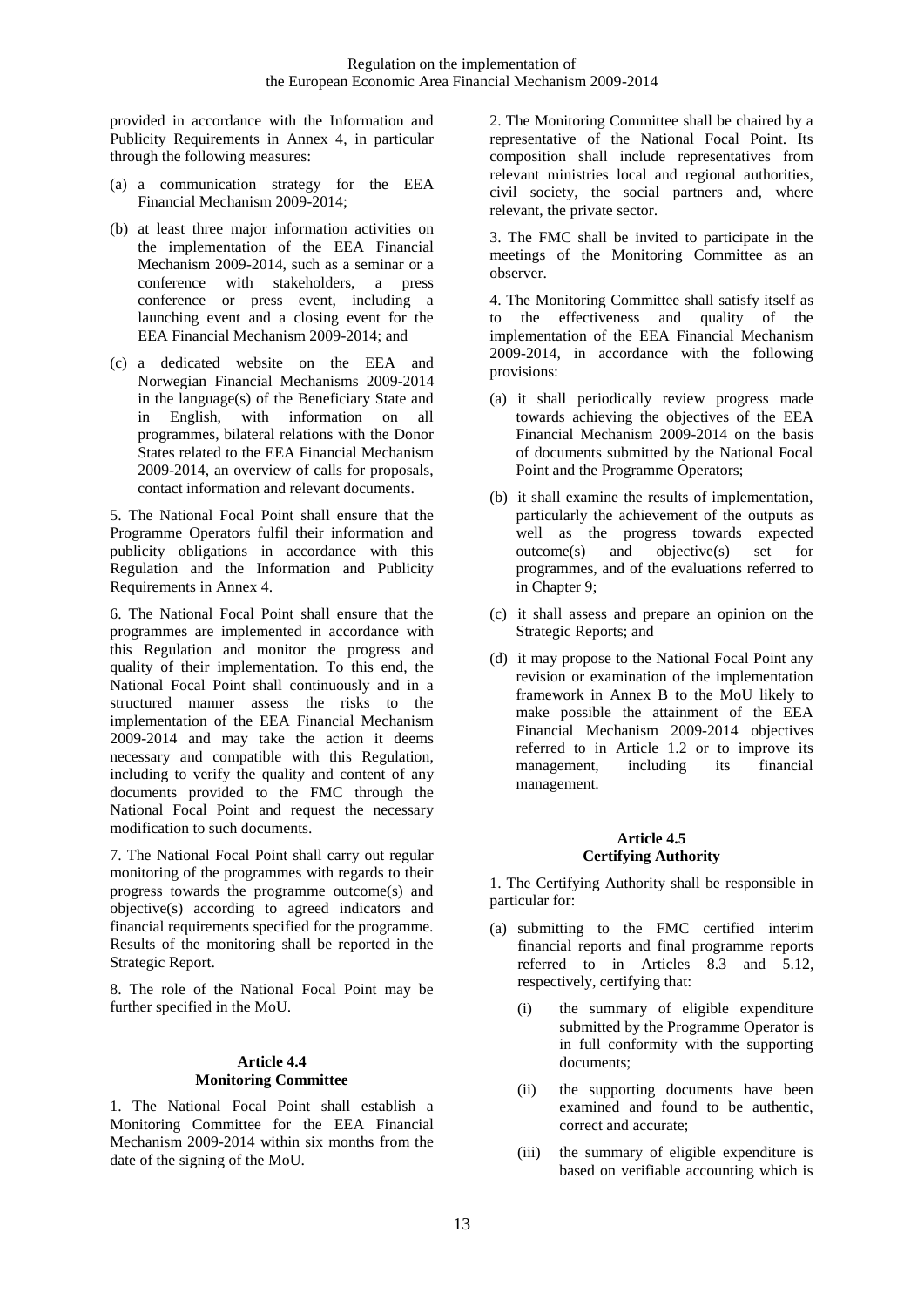in compliance with generally accepted accounting principles and methods;

- (iv) the summary of eligible expenditure falls within eligible expenditure under this Regulation;
- (v) the summary of expenditure is incurred as part of the implementation of the Programme in accordance with the programme agreement;
- (vi) sufficient audit trail exists; and
- (vii) co-financing committed to the programme has been paid.
- (b) submitting to the FMC a forecast of likely payment applications as referred to in Article 8.5;
- (c) declaring to the FMC any interest earned as referred to in Article 8.7;
- (d) taking account for certification purposes of the results of all audits carried out by or under the responsibility of the Audit Authority;
- (e) maintaining accounting records in computerised form of expenditure declared to the FMC;
- (f) ensuring that payments are transferred to the Programme Operators according to paragraph 2 of Article 8.1; and
- (g) ensuring that amounts recovered and amounts withdrawn following cancellation of all or part of the financial contribution for a programme or project are reimbursed to the FMC prior to the closure of the programme.

2. Subject to contrary provision of the national law of the Beneficiary State, the Certifying Authority shall ensure the establishment and maintenance of a separate interest-bearing bank account dedicated to the EEA Financial Mechanism 2009-2014.

#### **Article 4.6 Audit Authority**

<span id="page-13-0"></span>1. The Audit Authority shall be responsible in particular for:

- (a) ensuring that audits are carried out to verify the effective functioning of the management and control system at the level of the Beneficiary State;
- (b) ensuring that at least one audit is carried out of each programme to verify the effective functioning of its management and control system;
- (c) ensuring that audits are carried out on projects on the basis of an appropriate sample to verify expenditure declared;
- (d) presenting to the FMC within nine months of the approval of the programme an audit strategy, the method to be used, the sampling method for audits on projects and the indicative planning of audits to ensure that audits are spread evenly throughout the programming period;
- (e) by 31 December each year from 2012 to 2017:
	- (i) submitting to the FMC an annual audit report setting out the findings of the audits carried out during the previous 12 monthperiod ending on 30 June of the year concerned in accordance with the audit strategy of the programme and reporting any shortcomings found in the systems for the management and control of the programme. The first report to be submitted by 31 December 2012 shall cover the period up to 30 June 2012. The information concerning the audits carried out after 1 July 2017 shall be included in the final audit report supporting the closure declaration referred to in subparagraph (f);
	- (ii) issuing an opinion to the FMC, on the basis of the controls and audits that have been carried out under its responsibility, as to whether the management and control system functions effectively, so as to provide a reasonable assurance that statements of actual expenditure incurred presented to the FMC are correct and as a consequence reasonable assurance that the underlying transactions are legal and regular;
- (f) submitting to the FMC at the latest by 31 December 2017 a closure declaration assessing the validity of the application for payment of the final balance claimed in the final programme report.

2. Where the Audit Authority chooses not to carry out audits according to paragraphs 1(a) through (c), it shall appoint an independent and certified auditor to perform these tasks.

3. The Audit Authority shall ensure that the audit complies with internationally accepted audit standards.

4. The FMC shall provide its comments on the audit strategy presented under paragraph 1(d) no later than three months from receipt thereof. In the absence of comments within this period it shall be considered to have been accepted.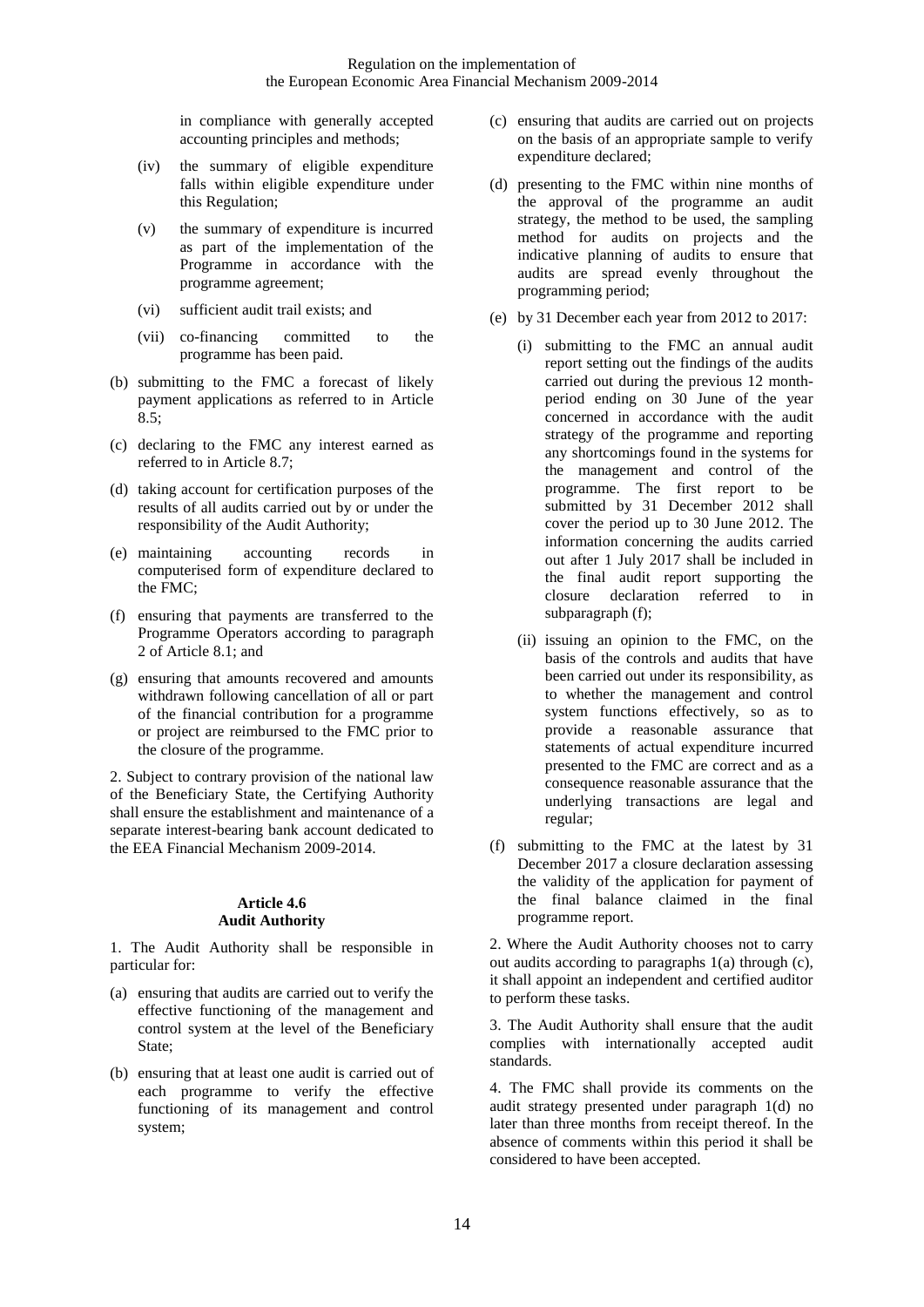5. Should the FMC decide to grant extensions in accordance with paragraphs 4 or 5 of Article 7.14, it may modify the dates referred to in this article.

#### **Article 4.7**

# <span id="page-14-0"></span>**Responsibilities of the Programme Operator**

1. The Programme Operator shall be responsible for preparing and implementing the programme in accordance with the principles of economy, efficiency and effectiveness and in particular for:

- (a) ensuring that projects contribute to the overall objectives of the EEA Financial Mechanism 2009-2014 and the specific programme outcome(s) and objective(s) and that they comply with this Regulation, the programme agreement as well as applicable national and European Union law in all implementation phases;
- (b) collecting applications, selecting projects to be funded and signing project contracts for each project;
- (c) verifying the project outputs and that the expenditure declared by the Projects Promoters has actually been incurred and complies with this Regulation, the programme agreement as well as applicable national and European Union law;
- (d) ensuring that payments of the project grant are made in a timely manner;
- (e) ensuring the quality of the implementation of the programme and verifying the projects' progress towards expected outcomes, *inter alia* through reviews and/or on-the-spot verification of projects carried out on a sample basis;
- (f) conducting annual monitoring of a sample of projects, selected based on risk assessment and including random samples;
- (g) ensuring that the financial contribution is used exclusively for the purpose of the programme and its projects and according to the programme agreement and that all assets forming part of the programme are used only for such purposes as provided for in the programme agreement;
- (h) ensuring that there is a system for recording and storing in computerised form accounting records for each project under the programme and that the data on implementation necessary for financial management, reporting, monitoring, verifications, audits and evaluation are collected;
- (i) establishing an organisational structure of the Programme Operator that ensures independence and functional separation of the

division responsible for verification of payment claims from other divisions responsible for the implementation of the programme;

- (j) subject to contrary provisions of the national law of the Beneficiary State, establishing and maintaining a separate interest-bearing bank account dedicated to the funds intended for regranting;
- (k) ensuring that Project Promoters maintain either a separate accounting system or an adequate accounting code for all transactions relating to the project without prejudice to national accounting rules;
- (l) ensuring transparency and availability of documents in accordance with the requirements of Article 8.8;
- (m) ensuring that the Certifying Authority receives all necessary information on the procedures and verifications carried out in relation to expenditure for the purpose of certification;
- (n) drawing up and submitting the interim financial reports, the annual programme report, the final programme report and reports on interests earned in accordance with Articles 5.11, 5.12, 8.3, 8.4 and 8.7;
- (o) submitting to the Certifying Authority a forecast of likely payment applications necessary for the Certifying Authority to fulfil its obligations in accordance with Article 8.5;
- (p) ensuring entry of project-specific statistical data to maintain the reporting database in accordance with the Programme Operator's Manual (Annex 9);
- (q) ensuring that the FMC and the National Focal Point is upon request, and within reasonable time, provided with all documents and information related to the implementation of the programme and its projects;
- (r) ensuring that the Project Promoters are fully committed and able to implement their projects;
- (s) ensuring that all necessary and appropriate measures are taken to prevent, detect and nullify any cases of suspected or actual irregularities, that they are investigated promptly and efficiently and properly reported and remedied, including making any financial corrections that may be appropriate;
- (t) ensuring that all relevant local, national and European Union legislation (including, but not limited to, legislation on the environment, public procurement and state aid) are complied with; and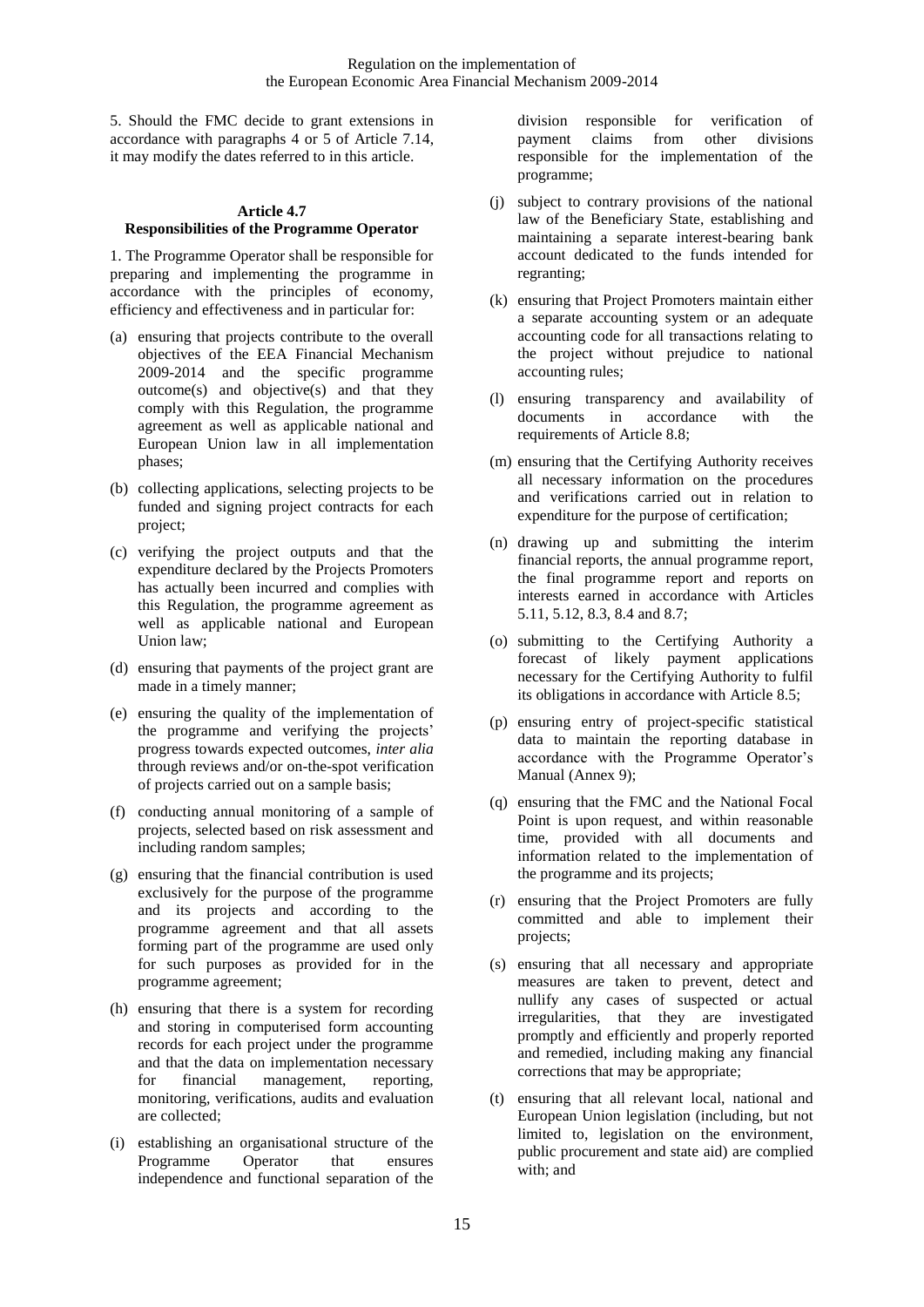(u) complying with any other obligations stipulated in the programme agreement.

2. The Programme Operator shall comply with the Information and Publicity Requirements in Annex 4. It shall provide information on the existence, the objectives, and the implementation of the programme, as well as on the cooperation with Donor State entities, in particular through the following measures:

- (a) a communication plan for the programme;
- (b) at least two major information activities on progress in the programme and its projects, such as a seminar or a conference with stakeholders, a press conference or press event; and
- (c) a dedicated website on the programme in the language(s) of the Beneficiary State and in English, with information on all calls for proposals and all supported projects, bilateral relations between the Donor States and the Beneficiary State related to the programme, contact information and relevant documents.

3. The Programme Operator shall ensure that the Project Promoters fulfil their information and publicity obligations in accordance with the Information and Publicity Requirements in Annex 4.

4. The Programme Operator shall comply with the requirements defined by the FMC for submitting information electronically.

#### <span id="page-15-0"></span>**Article 4.8 Setting up of management and control systems**

1. Before the approval of the first programme by the FMC or at the latest within twelve months of the date of the last signature of the MoU, the National Focal Point shall submit to the FMC a detailed description of the management and control systems, covering in particular the organisation and procedures of:

- (a) the National Focal Point, the Certifying Authority and any other national entities involved in the implementation of the EEA Financial Mechanism 2009-2014 according to the MoU;
- (b) the Audit Authority and any other entities carrying out audits under its responsibility.

2. Within six months from the submission of the first interim financial report, the National Focal Point shall submit to the FMC a detailed description of the management and control systems of the Programme Operator and their functions, covering in particular:

- (a) the system for verification of payment claims;
- (b) the audit and monitoring systems;
- (c) the system for preventing, mitigating, detecting, reporting on and remedying irregularities; and
- (d) the system established to maintain an audit trail of all supported activities.

3. The detailed descriptions referred to in paragraphs 1 and 2 shall be accompanied by a report and an opinion confirming that the implementation system of the Beneficiary State and the Programme Operator complies with this Regulation and generally accepted accounting<br>principles. The report shall assess the principles. The report shall assess the proportionality of the management and control systems' requirements in relation to the effectiveness of achieving the objectives of the programmes.

4. The report and the opinion referred to in paragraph 3 shall be drawn up by the Audit Authority. Where the Audit Authority chooses not to carry out audits itself, it shall appoint an independent and certified auditor to perform these tasks.

5. Prior to disbursing the first payment to any programme, the FMC shall determine whether the Beneficiary State has complied with paragraph 1 of this article. This paragraph shall not apply to advance payments in respect of costs related to the preparation of programmes approved by the FMC, in accordance with paragraph 4 of Article 7.9.

# **Chapter 5: Programmes**

#### <span id="page-15-1"></span>**Article 5.1 Preparation of programmes**

<span id="page-15-2"></span>1. The EEA Financial Mechanism 2009-2014 is implemented in the Beneficiary States through programmes. With the exceptions provided in paragraph 2, a programme shall fall under not more than one programme area identified in the MoU, save as otherwise agreed between the Donor States and the Beneficiary State.

2. In Beneficiary States receiving 3% or less of the total financial contribution from the EEA Financial Mechanism 2009-2014, programmes can fall under more than one programme area.

3. The Donor States and the Beneficiary States may consult on possible and specific programmes before a formal programme proposal is submitted to the FMC.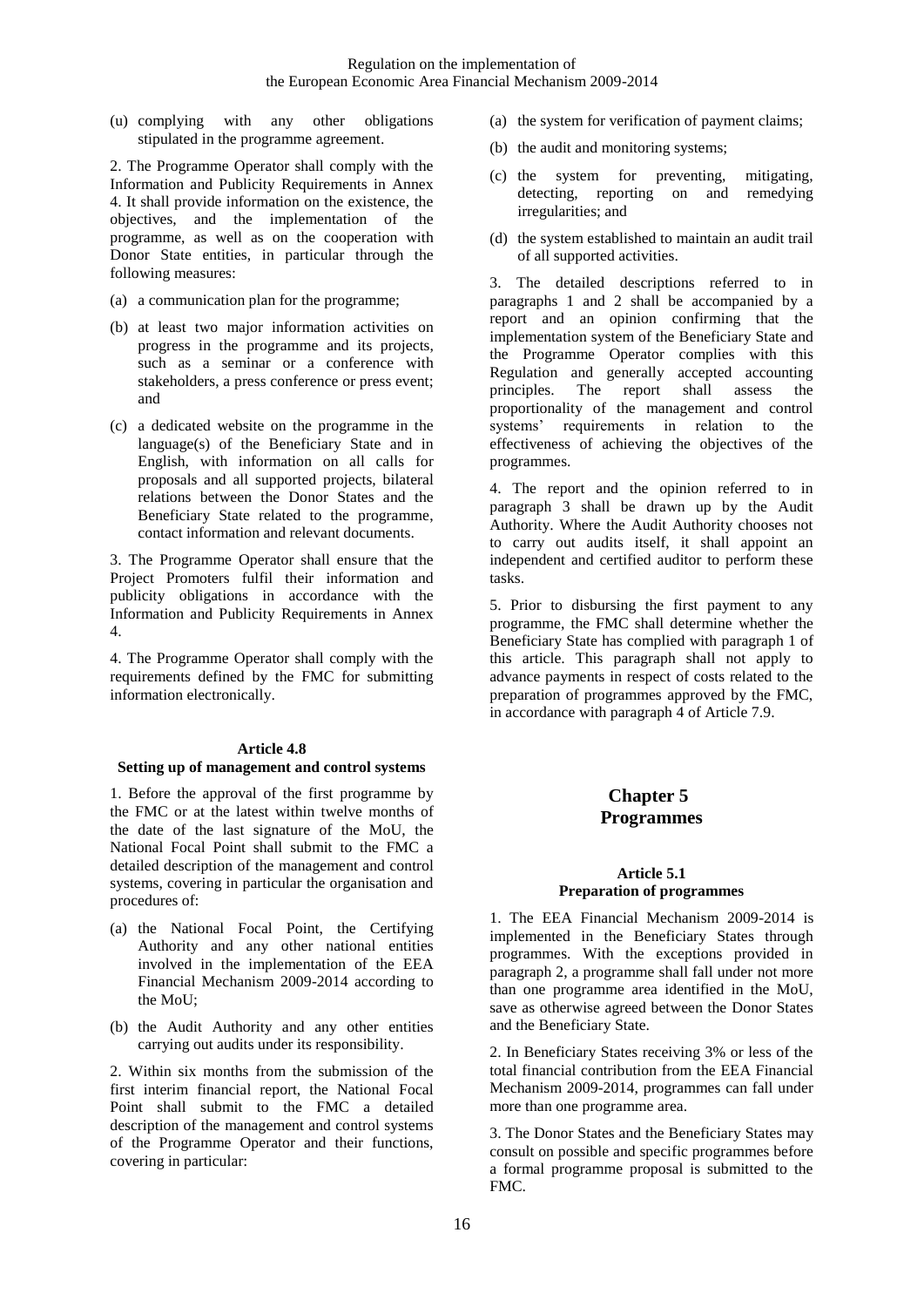4. On the basis of the approved MoU and within the programme areas identified therein, the Programme Operator shall, through the National Focal Point, submit a formal proposal for each programme to the FMC within eight months of the date of the designation of the Programme Operator according to Article 4.2, but no later than 31 January 2013. The FMO may be consulted for advice during the preparation of the programme proposal.

5. The programme proposal shall be in accordance with the Programme Operators' Manual (Annex 9) and limited to the objective and the expected outcomes of the relevant programme area as outlined in Annex 1.

#### **Article 5.2 Programme proposals**

<span id="page-16-0"></span>1. The purpose of a programme proposal is to describe:

- (a) the substantive and operative competence of the programme operator;
- (b) the main features of the programme;
- (c) the programme's contribution to the overall objective and expected outcomes of the relevant programme area; and
- (d) the details in respect of the implementation of the programme, including financial planning as well as risk assessment and mitigation.

2. Programme proposals shall be in the format and contain the information required in the template for programme proposals (attachment to Annex 9).

# **Article 5.3**

# <span id="page-16-1"></span>**Appraisal of and decision on a programme**

1. The FMC shall appraise the programme proposals in order to determine whether the programme contributes to the objectives of the EEA Financial Mechanism 2009-2014, and complies with the legal framework of the EEA Financial Mechanism 2009-2014, national and European Union law.

2. The FMC shall make a decision on each programme no later than four months following the receipt of all relevant documents and necessary information.

3. The FMC may decide to:

(a) approve the programme without conditions;

(b) approve the programme with conditions;

- (c) approve the programme in a modified form; or
- (d) reject the programme.

4. The FMC shall not reject a programme without giving the Programme Operator an opportunity to remedy the deficiencies of the programme.

5. Should a programme be rejected by the FMC, the Programme Operator may, through the National Focal Point, resubmit once a revised programme proposal within four months from the date of the rejection. The National Focal Point may, as an alternative and within the same deadline, propose that the funds intended for the rejected programme be used for another programme, provided that such reallocation is compatible with the MoU. If the receiving programme has already been approved, such reallocation of funds shall comply with paragraph 8 of Article 5.9.

#### **Article 5.4**

#### <span id="page-16-2"></span>**Grant rates and minimum size of project grants**

1. The contribution from the EEA Financial Mechanism 2009-2014 shall not exceed 85% of eligible expenditure of the programme, except for:

- (a) donor partnership programmes;
- (b) programmes under the programme area "Funds for Non-governmental Organisations";
- (c) programmes operated by the FMO, intergovernmental organisations or Donor State entities in accordance with Article 5.13; and
- (d) other programmes of special interest,

where the FMC may set a higher programme grant rate.

2. The maximum project grant rate shall be proposed in the programme proposal and determined in the programme agreement. It shall take into account the need to ensure Project Promoters' commitment and ownership, as well as sustainability of the project. When proposing the project grant rate, the Programme Operator shall further take into account any economic benefit, e.g. cost savings or increased profit, which is a result from receiving a financial contribution. Economic benefits shall be used in a manner which supports the objectives of the project. The applicable rules on state aid, procedural and substantive, shall be complied with.

3. In case of support to NGOs and social partners the project grant rate may be up to 90% of eligible expenditure of the project and up to 100% for scholarships.

4. Co-financing under paragraphs 1 to 3 shall be in the form of cash, including electronic transfers.

5. In case of projects implemented by NGOs or social partners, in-kind contribution in the form of voluntary work may constitute up to 50% of the co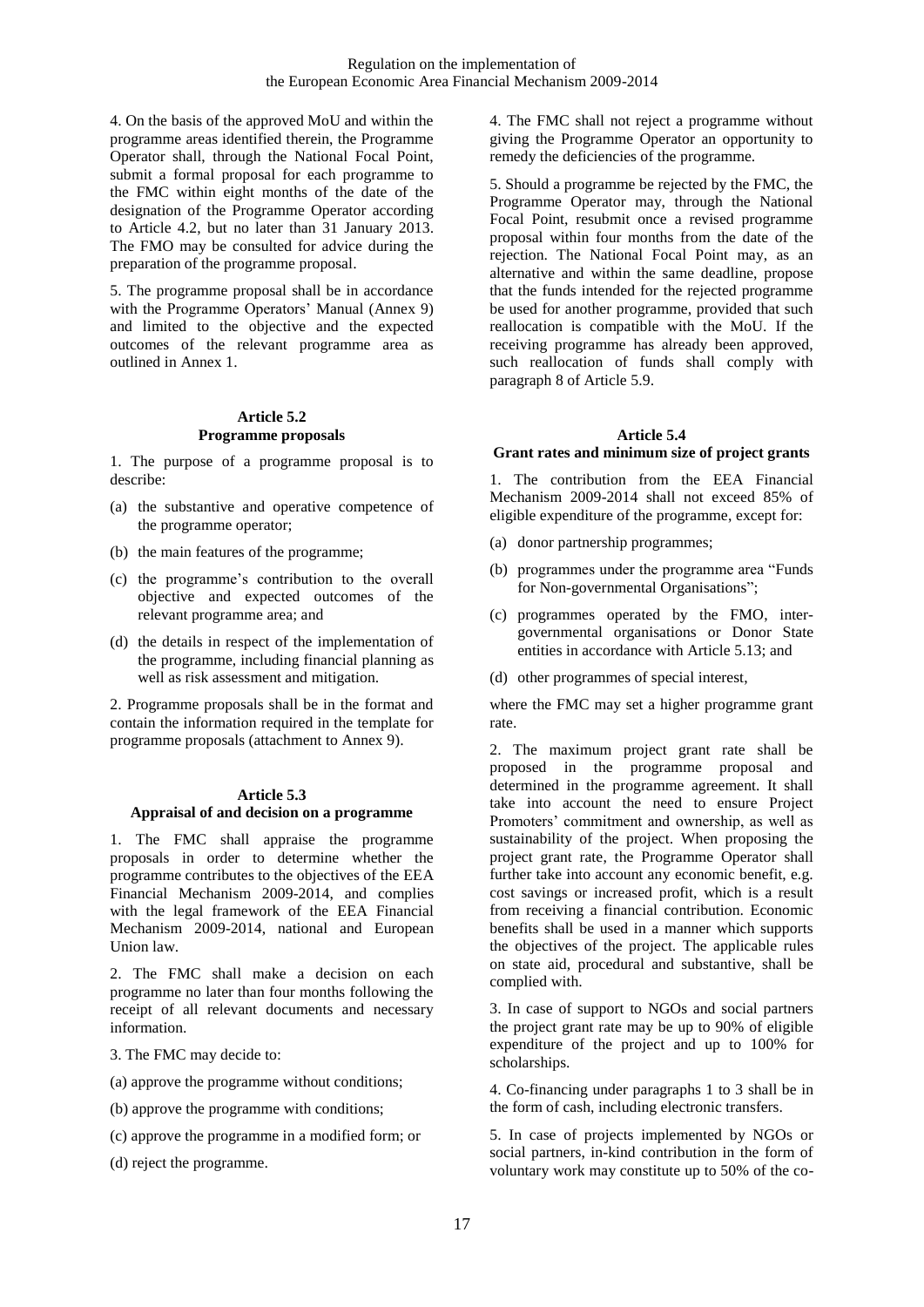financing required by the programme for the project. The Programme Operator shall in the programme proposal specify the appropriate unit prices for voluntary work which shall be in accordance with salary normally paid for such work in the Beneficiary State, including the required social security contributions. The prices may vary depending on region in which the work is performed or the type of voluntary work, and may be adjusted during the implementation of the Programme in order to take into account changes in salaries.

6. In case of projects under donor partnership programmes falling under the programme area "Research within Priority sectors", in-kind contribution in the form of labour may constitute up to 100% of the co-financing required for the project. The Programme Operator shall in the programme proposal specify the appropriate unit prices for the labour which shall be in accordance with salary normally paid for such labour in the Beneficiary State, including the required social security contributions. The prices may vary depending on region in which the labour is performed or the type of labour, and may be adjusted during the implementation of the Programme in order to take into account changes in salaries.

7. The amount of grant assistance applied for within a programme shall normally not be less than  $\epsilon$ 1,000,000 and, without prejudice to paragraph 8, in no cases less than  $\epsilon$  170,000.

8. The Programme Operator may propose a lower threshold in the following cases:

- (a) programmes under the programme areas "Funds for Non-governmental Organisations", "Institutional Framework in the Asylum and Migration Sector" and "Promotion of Diversity in Culture and Arts within European Cultural Heritage";
- (b) small grants referred to in Article 5.6, funds for bilateral relations referred to in Articles 3.5 and 3.6;
- (c) scholarships and research projects; and
- (d) projects targeting Roma inclusion.

### **Article 5.5 Selection of pre-defined projects**

<span id="page-17-0"></span>1. In addition to any pre-defined project identified in the MoU, the Programme Operator may in exceptional cases propose any pre-defined projects to be implemented within programmes.

2. The following information on the pre-defined projects shall be provided as an Annex to the programme proposal:

- (a) background and justification for the project including reference to relevant national priorities;
- (b) objective and expected outcome(s) of the project;
- (c) information on the Project Promoter;
- (d) the results of feasibility studies when applicable;
- (e) a timetable for implementing the project; and
- (f) the financing plan showing the total planned financial resources and the planned<br>contribution from the EEA Financial contribution from the EEA Mechanism 2009-2014.

3. The Programme Operator shall, prior to signing a project contract for a pre-defined project, appraise the project in order to verify its quality and contribution to the objectives of the Programme as well as compliance with EU and national legislation.

# <span id="page-17-1"></span>**Article 5.6 Small grant schemes within a programme**

1. The Programme Operator may in the programme proposal suggest the establishment of one or more small grant schemes within a programme.

2. The combined allocation to the small grant scheme(s) shall not be more than 20 % of the eligible expenditure of the programme.

3. The amount of grant assistance applied for within a small grant scheme shall not be less than  $\epsilon$  5,000 and not more than  $\epsilon$  250,000. Scholarships to natural persons may be for less than  $\epsilon$  5,000.

4. The small grant scheme(s) shall normally be managed and implemented by the Programme Operator. The Programme Operator may subcontract to one or more public or private entities, commercial or non-commercial, as well as nongovernmental organisations, the management and implementation of small grant schemes. The subcontracted entity shall have strong ties to the sector within which the programme belongs. Such subcontracting shall be without prejudice to the responsibility of the Programme Operator for the programme. The management costs of a small grant scheme shall be counted as part of the management costs of the Programme Operator in respect of the ceiling referred to in paragraph 2 of Article 7.10.

5. In cases where the Programme Operator subcontracts the management and implementation of a small grant scheme, the selection of the small grant scheme operator by the Programme Operator shall be made in compliance with public procurement rules. The small grant scheme operator shall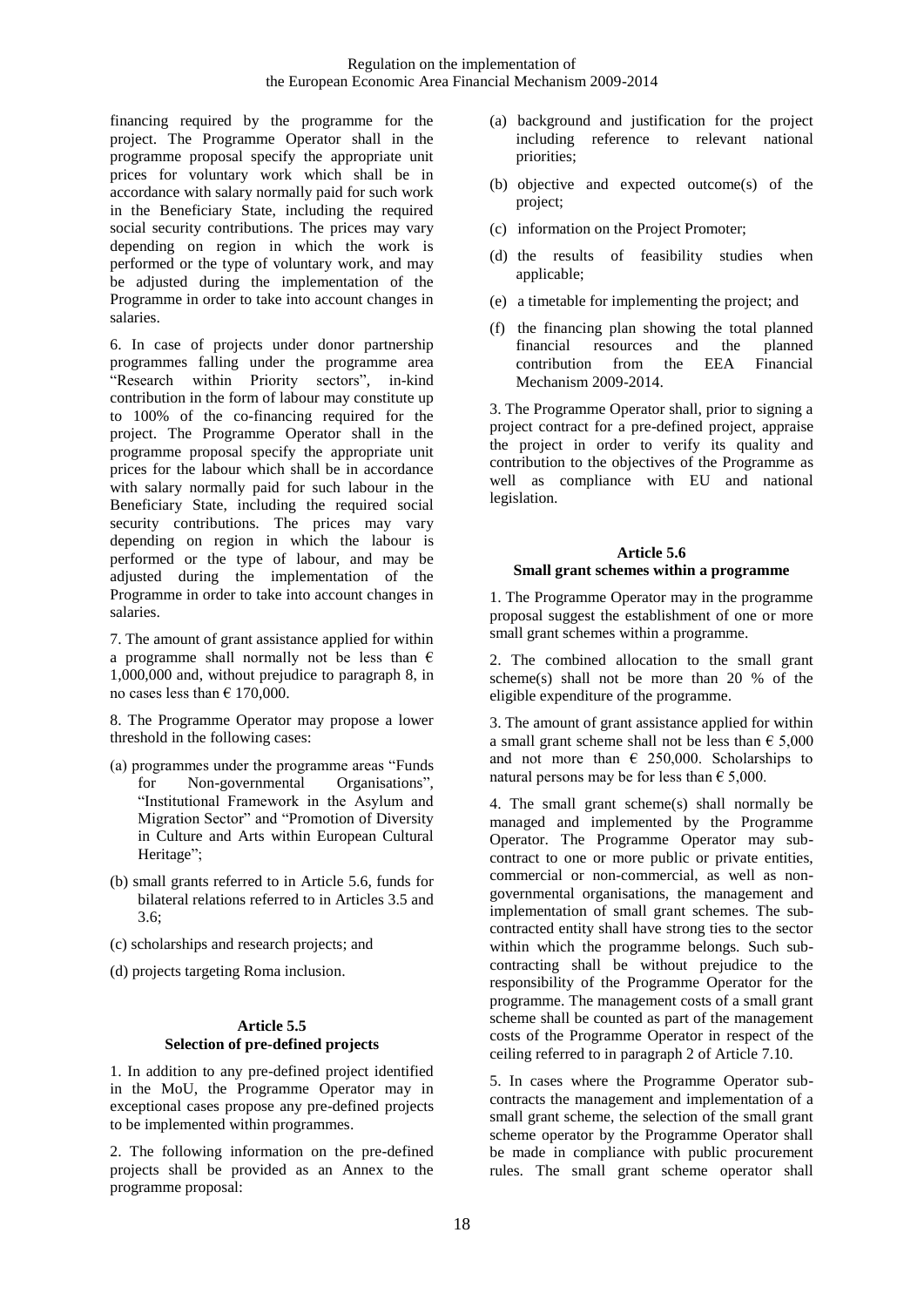provide guarantees of its solvency and competence in the domain concerned as well as in administrative and financial management.

6. The provisions of this Regulation applicable to the Programme Operator shall be applicable *mutatis mutandis* to the small grant scheme operator, with the exception that reports of the latter shall be incorporated into the reporting structures of the Programme Operator.

# **Article 5.7 Programme agreement**

<span id="page-18-0"></span>1. For each approved programme a programme agreement shall be concluded between the FMC and the National Focal Point.

2. The programme agreement sets out the terms and conditions of the operation of the programme as well as the roles and responsibilities of the parties.

3. The programme agreement template is provided in Annex 10.

# <span id="page-18-1"></span>**Article 5.8 Programme implementation agreement**

1. For each approved programme a programme implementation agreement shall be concluded between the National Focal Point and the Programme Operator.

2. In cases where a programme implementation agreement cannot, due to provisions in the national legislation, be made between the National Focal Point and the Programme Operator, the Beneficiary State may instead issue a legislative or administrative act of similar effect and content.

3. The programme implementation agreement shall set out the terms and conditions of the operation of the programme as well as the roles and responsibilities of the parties. It shall in particular include provisions that ensure that the Programme Operator undertakes to comply fully with the provisions of the legal framework of the EEA Financial Mechanism 2009-2014 referred to in Article 1.4 that are relevant for the operation of the programme, including any obligations that are valid after the programme has been completed. The programme implementation agreement shall contain an explicit reference to the programme agreement and this Regulation and, as a minimum, provisions on the following:

- (a) obligations regarding reporting that enables the National Focal Point to comply with its reporting obligations to the FMC;
- (b) obligations related to the Programme Operator's reporting obligations to the FMC

and the Certifying Authority and its duty to provide documents upon request;

- (c) the maximum amount of the programme grant and its breakdown between the items listed in Article 7.1;
- (d) the eligibility of expenditures;
- (e) the first and final dates of eligibility of expenditures;
- (f) modifications of the programme;
- (g) ensuring that the access requested in relation to monitoring, audits and evaluations is provided without delay;
- (h) ensuring that obligations regarding publicity are complied with;
- (i) the right of the National Focal Point to suspend payments and request reimbursement from the Programme Operator in case decision on such actions is taken by the FMC or the National Focal Point;
- (j) that termination of the Programme Agreement referred to in Article 5.7 may result in a termination of the programme implementation agreement; and
- (k) a reference to programme partnerships, if relevant.

4. The National Focal Point shall warrant that the obligations of the Programme Operator under the programme implementation agreement are valid and enforceable under the applicable national law of the Beneficiary State.

5. The National Focal Point shall forward a draft programme implementation agreement to the FMC for review. The FMC shall, prior to the signing of the programme agreement referred to in Article 5.7, confirm that the programme implementation agreement complies with the minimum standards set in paragraph 3 of this article.

6. Confirmation according to paragraph 5 is strictly limited to declaring that the obligation under paragraph 3 is met and shall neither be construed to imply any opinion or guarantees on the completeness, validity or enforceability of the programme implementation agreement, nor result in any responsibility by the FMC for any deficiencies, incompleteness or inaccuracies of the programme implementation agreement.

#### **Article 5.9 Modification of programmes**

<span id="page-18-2"></span>1. Unless otherwise explicitly stipulated in the programme agreement, any modification of the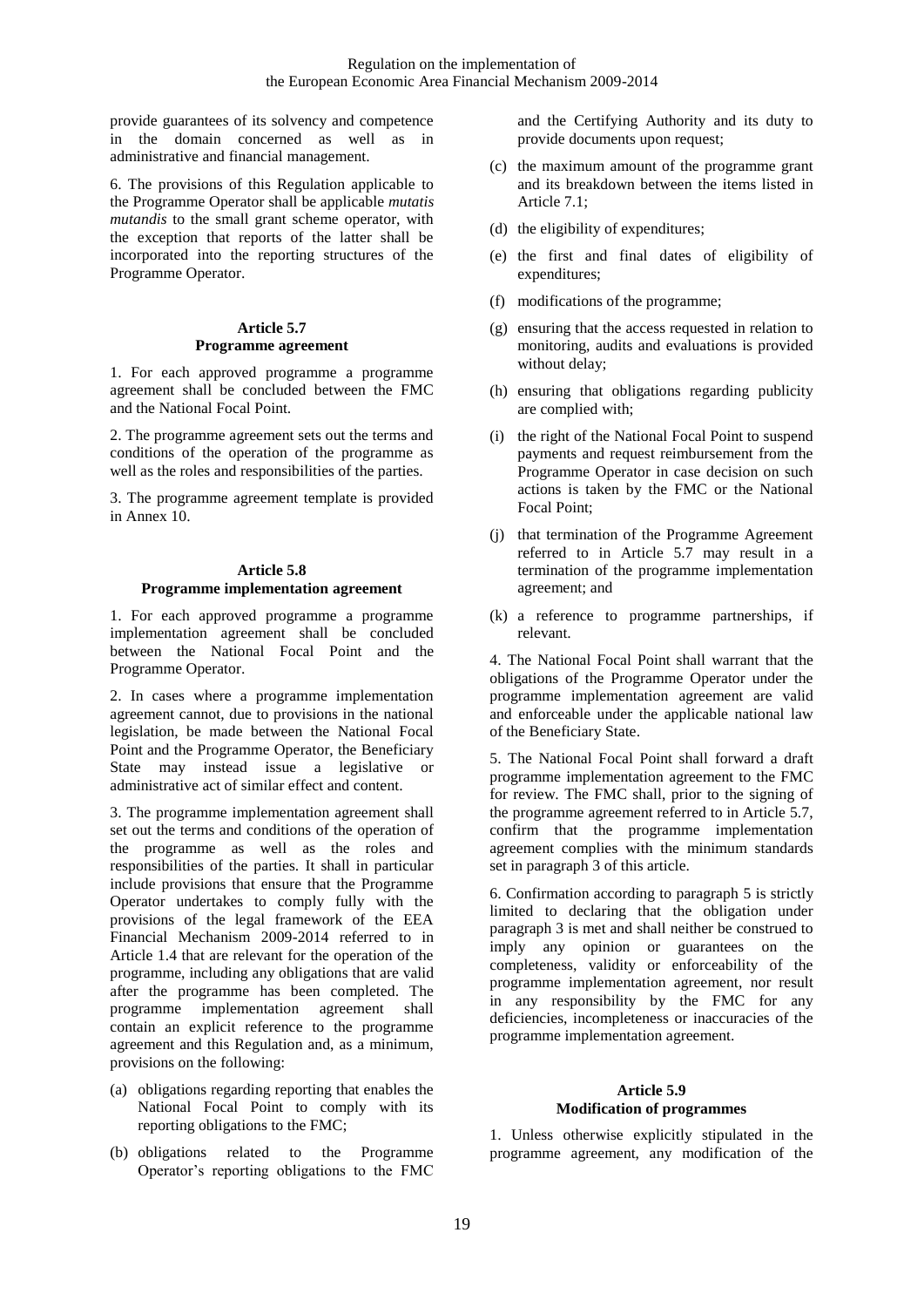programme is subject to prior approval by the FMC.

2. Programmes may be modified, in particular in one or more of the following cases:

- (a) in order to respond to unforeseen events in the Beneficiary States;
- (b) in order to take into account the conclusions of the review of the implementation framework at an annual meeting;
- (c) in order to take into account conclusions from an evaluation referred to in Chapter 9;
- (d) when changes are necessary to enhance the impact of the programme; or
- (e) in order to mitigate risks and/or implementation difficulties.

3. The Programme Operator shall describe and justify the modification, as well as the likely impact on the financial figures, risk assessment, outputs and outcomes of the programme. The National Focal Point shall provide its provisional approval to the modification proposal.

4. The FMC shall, in consultation with the National Focal Point, assess whether the proposed modification amounts to a substantial change which would require a screening by the European Commission according to Article 5.10. A substantial change is assumed to have been proposed when it affects the overall objective or the outcome of the programme or when the change conflicts with recommendations or comments provided by the European Commission as part of its screening of the programme proposal.

5. The FMC shall assess the proposed modification and provide a formal response no later than two months following the receipt of all relevant documents and necessary information.

6. All modifications agreed between the FMC and the National Focal Point shall formally be noted at the annual meeting.

7. The modification shall be formalised through an amendment of the programme agreement referred to in Article 5.7. The National Focal Point shall inform the Monitoring Committee of the modification.

8. Should a modification of a programme result in a reduction of the programme grant, the National Focal Point may allocate the amount that becomes available to other approved programmes within the Beneficiary State. A prior approval of the FMC and of the Programme Operator of the programme receiving the funds shall be required. The modification shall be in compliance with the MoU. Such allocation must be completed and formalised no later than 31 October 2014. The Programme

Operator of the programme receiving the funds shall allocate the funds in accordance with Article 6.9.

### <span id="page-19-0"></span>**Article 5.10 Screening by the European Commission**

1. The European Commission shall screen all programmes and any substantial change(s) in a programme for their compatibility with the European Union's objectives. The FMO will forward the relevant documentation to the European Commission.

2. The results of the screening, as well as any comments issued by the European Commission preceding the conclusion of the screening, shall be taken into account by the FMC.

# **Article 5.11 Annual programme report**

<span id="page-19-1"></span>1. The Programme Operator shall submit an annual programme report as described in Annex 9 to the FMC and the National Focal Point. The purpose of the report is to describe:

- (a) the progress in implementing the programme compared to the plans set out in the programme agreement and/or the preceding annual programme report and in achieving the expected outputs;
- (b) the programme's contribution to the overall objective and outcomes of the programme area;
- (c) specific details of challenges to implementation and plans to overcome such challenges, including any changes to risk mitigation measures and financial plans; and
- (d) a summary listing of irregularities and of the measures taken to remedy these.

2. The reporting periods for the annual programme reports shall be the calendar year. The report shall be submitted not later than 15 February each year. The first annual reports for programmes approved by the FMC in the first half of the year shall be submitted in the following year; first annual reports from other programme shall be submitted in the second year following their approval.

3. The FMC shall inform the National Focal Point and the Programme Operator of its opinion on the annual programme report within two months of the date of receipt. If the FMC does not respond within the time limit laid down, the report shall be considered to have been accepted.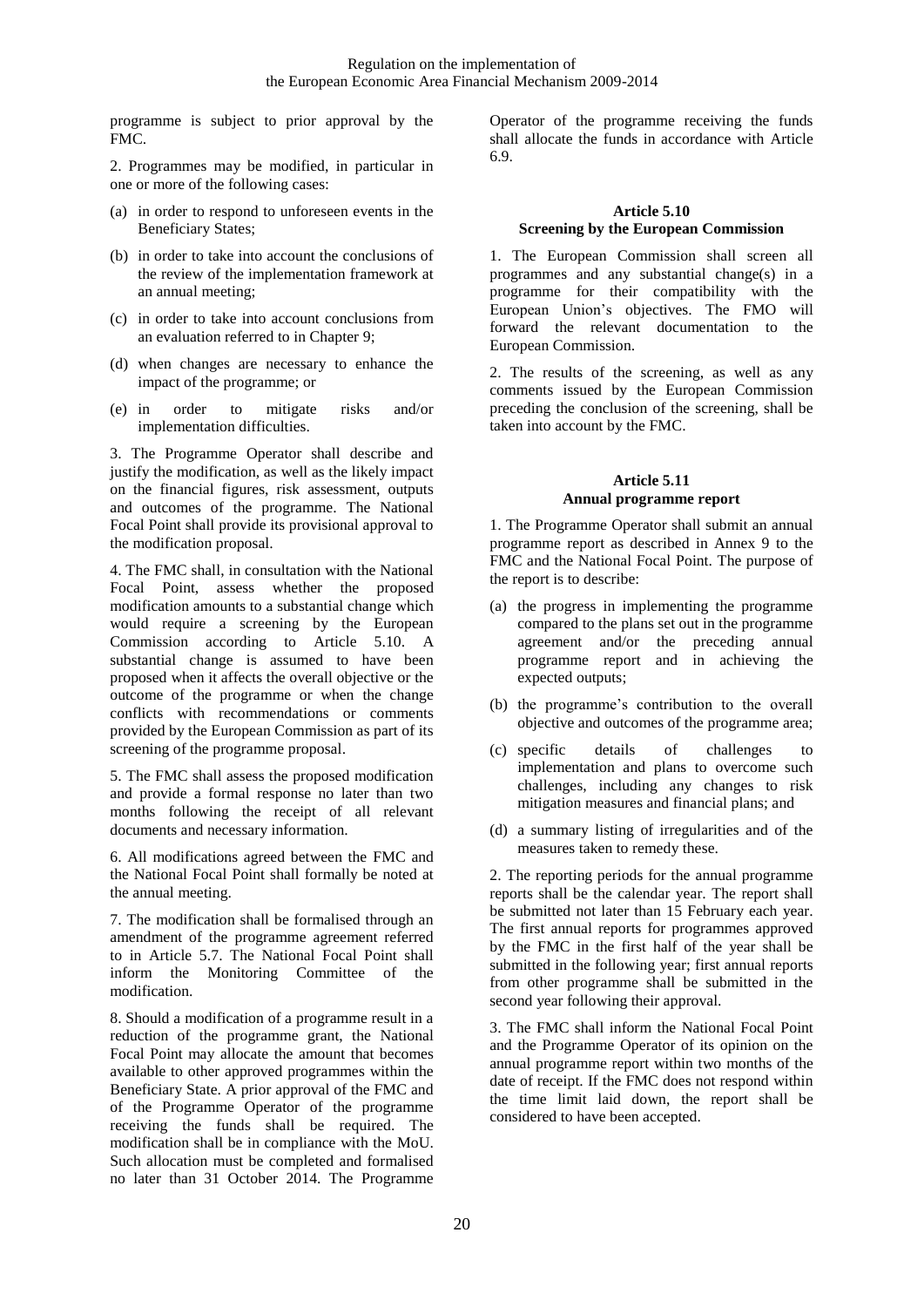#### **Article 5.12 Final programme report**

<span id="page-20-0"></span>1. The Programme Operator shall, through the Certifying Authority, submit a final programme report to the FMC and the National Focal Point as described in Annex 9. The purpose of the report is to provide:

- (a) an overall assessment of the implementation of the programme, including comparison to the plans set out in the programme proposal and any lessons learned;
- (b) an assessment of the programme's contribution to the overall objective and outcomes of the programme area upon completion of all projects and the closure of the programme;
- (c) overview of irregularities and measures taken to remedy these;
- (d) specific details in respect of meeting and/or adapting financial plans; and
- (e) financial information, including a calculation of the final balance referred to in Article 8.4.

2. The final programme report shall be forwarded to the FMC by the Certifying Authority, which shall certify the financial annex to the report in accordance with Article 4.5, within three months of the completion of the last project under the programme, and not later than 30 April 2017, unless extensions under paragraphs 4 or 5 of Article 7.14 have been granted.

3. The FMC shall review the final programme report in order to determine whether it fulfils its formal and substantive requirements. The FMC shall approve the report no later than two months following the receipt of the report and all relevant documents and necessary information.

#### **Article 5.13**

### <span id="page-20-1"></span>**Programmes operated by the FMO, intergovernmental organisations or Donor State entities**

1. The National Focal Point, with the consent of the FMC, may entrust the operations of a programme to the FMO, inter-governmental organisations or Donor State entities. In such cases, the provisions of this Regulation related to the implementation of the programme, its preparation, eligibility of applicants, application and appraisal process, programme agreement, disbursements, monitoring, audits, irregularities, suspension of payments and financial corrections, reporting, and publicity, do not apply. The entrusted Programme Operator shall apply specific rules in this regard, to ensure implementation in line with the principles stated in Article 1.6.

2. When the FMO acts as a Programme Operator, the implementation of the programme shall normally be performed by a fund operator, appointed and contracted by the FMO. The roles and responsibilities of the FMO and the fund operator shall be governed by an implementation agreement between the FMO and the fund operator. The implementation agreement shall contain provisions on reporting to the National Focal Point.

3. When the operation of a programme has been entrusted to an inter-governmental organisation or a Donor State entity, its roles and responsibilities shall be governed by a programme implementation agreement between the FMC and the Programme Operator.

4. The funds for regranting within a programme referred to in this article as well as the costs of the Programme Operator and/or the fund operator shall be covered by the financial contribution to the respective Beneficiary State.

5. When a programme is being operated by the FMO, an inter-governmental organisation or a Donor State entity according to this article, the Beneficiary State bears no responsibility for the implementation of the programme, financially or otherwise, except as provided for in paragraph 4.

# <span id="page-20-2"></span>**Chapter 6: Selection of projects**

#### **Article 6.1 Modes of selection**

<span id="page-20-3"></span>1. Projects shall be selected through calls for proposals organised in accordance with this Chapter.

2. By way of derogation from paragraph 1, predefined projects may be identified without a call for proposals. Such projects shall be identified in accordance with paragraph  $2(b)(v)$  of Article 2.1 and Article 5.5. Information on such projects shall be provided in the programme proposal in accordance with Article 5.5.

#### **Article 6.2 Eligibility of applicants**

<span id="page-20-4"></span>1. Any entity, public or private, commercial or noncommercial and non-governmental organisations, established as a legal person in the respective Beneficiary State as well as inter-governmental organisations operating in the Beneficiary State are considered eligible applicants of projects.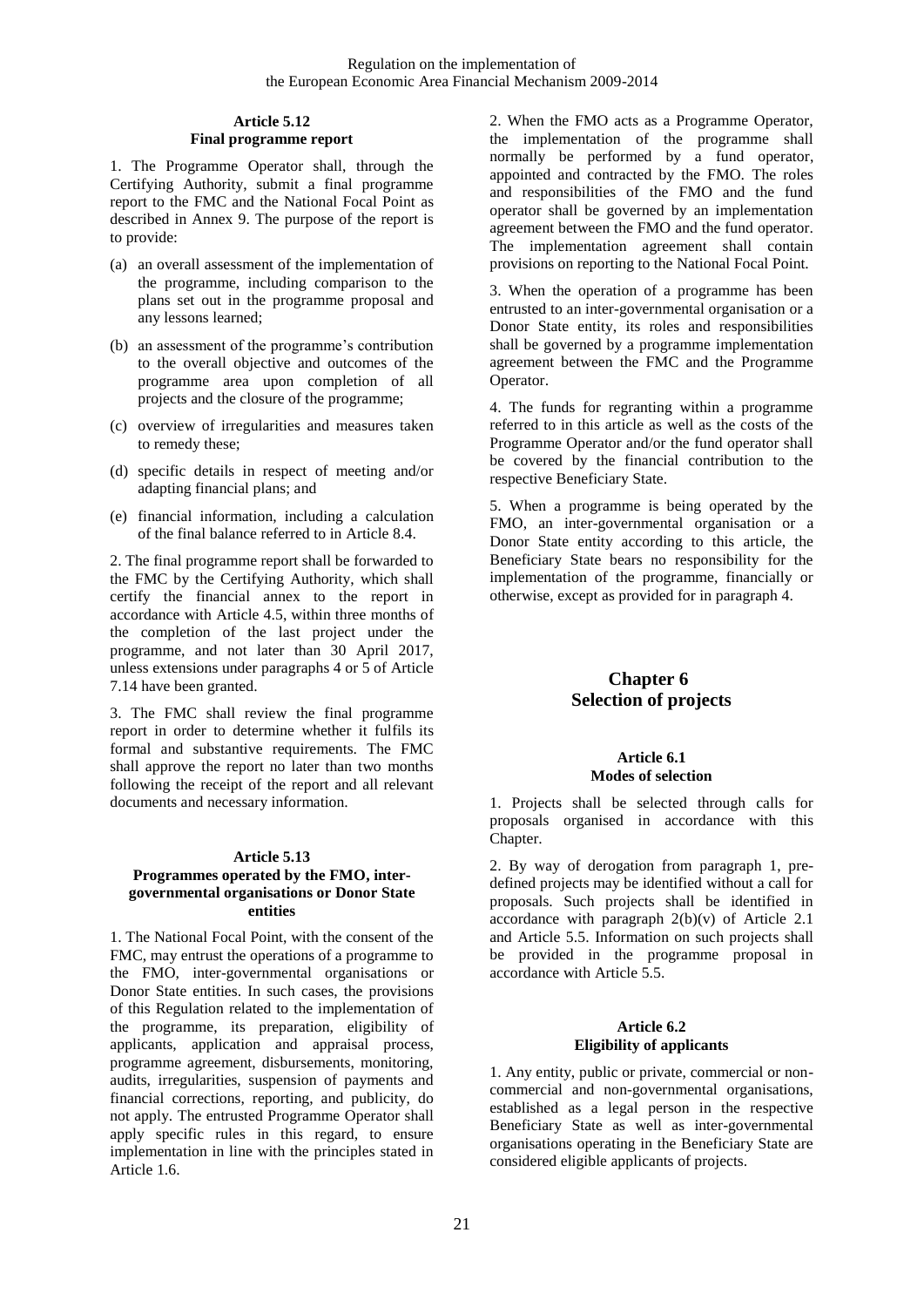2. Natural persons who are legal residents of the Donor States or of the respective Beneficiary State are eligible applicants under scholarship programmes and scholarship components under any programme, and under the programme area "Promotion of Diversity in Culture and Arts within European Cultural Heritage".

3. The Programme Operator, taking into account the overall objectives of the EEA Financial Mechanism 2009-2014 and of the programme, and with the aim of ensuring targeted implementation, may propose limitations to the eligibility of applicants. Such limitations, if approved by the FMC, shall be explicitly stipulated in the programme agreement.

#### **Article 6.3 Calls for proposals**

<span id="page-21-0"></span>1. Calls for proposals shall be organised by the Programme Operator. Their content, form and publication shall be in accordance with the programme agreement and this Regulation. The Programme Operator shall in its programme proposal explain the methods of publicity, the estimated timing and amounts of the calls.

2. Calls for proposals shall as a minimum comply with the following:

- (a) they shall be widely publicised with a view to reach all potential applicants. The national, regional and local media, as well as specialised publications and web based tools shall be used as relevant. Any limitation on the publication shall be justified in the programme proposal;
- (b) they shall include a clear and reasonable deadline, which shall be at least two months from the date of the publication of the announcement, and an address for submission. The announcement shall specify the hour when the call expires, whether the deadline refers to a post stamp or actual delivery time to the office of the Programme Operator and the permissible method(s) of delivery. The announcement must specify whether one or more copies of the application are required;
- (c) they shall clearly specify the eligible applicants and any restrictions, limitations or exclusions that they may be subject to;
- (d) they shall contain detailed selection criteria as well as a scoring chart;
- (e) they shall clearly address what kind of activities and expenditure are eligible;
- (f) they shall provide a description of the selection process and the decision-making structure;
- (g) they shall provide a clear reference or a link to the application form and user guide;
- (h) they shall clearly state the total amount available through the call, as well as the minimum and maximum amount of each project grant;
- (i) they shall contain provisions on the payment model;
- (j) they shall clearly state the co-financing requirements;
- (k) they shall provide clear references to further information, including a reference to this Regulation and the guidelines adopted by the FMC as well as other documentation prepared by the Programme Operator that is relevant to the call; and
- (l) they shall provide contact information for queries and the timeframe for answering such queries.

3. The call shall be published on the website of the Programme Operator in the national language(s) and in English.

4. The FMC and the National Focal Point shall be informed of all calls for proposals at least four weeks in advance of their announcement, and, at the same time, be provided with an English translation of the text of each call.

5. In cases where the FMC considers that a call for proposals does not comply with the legal framework of the EEA Financial Mechanism 2009- 2014 as defined in Article 1.4 of this Regulation, the FMC may, at the latest two weeks prior to the intended announcement date, make a reasoned request for modification of the call for proposals. In such cases, the call for proposals shall only be announced when the FMC is satisfied that the call complies with the legal framework referred to above.

#### **Article 6.4 Selection Committee**

<span id="page-21-1"></span>1. The Programme Operator shall establish a Selection Committee that shall recommend the projects to be funded within the programme. The Selection Committee shall consist of at least three persons possessing the relevant expertise. At least one of them shall be external to the Programme Operator.

2. The FMC and the National Focal Point shall be invited to participate in the meetings of the Selection Committee as observers. In donor partnership programmes the donor programme partner shall be invited to participate in the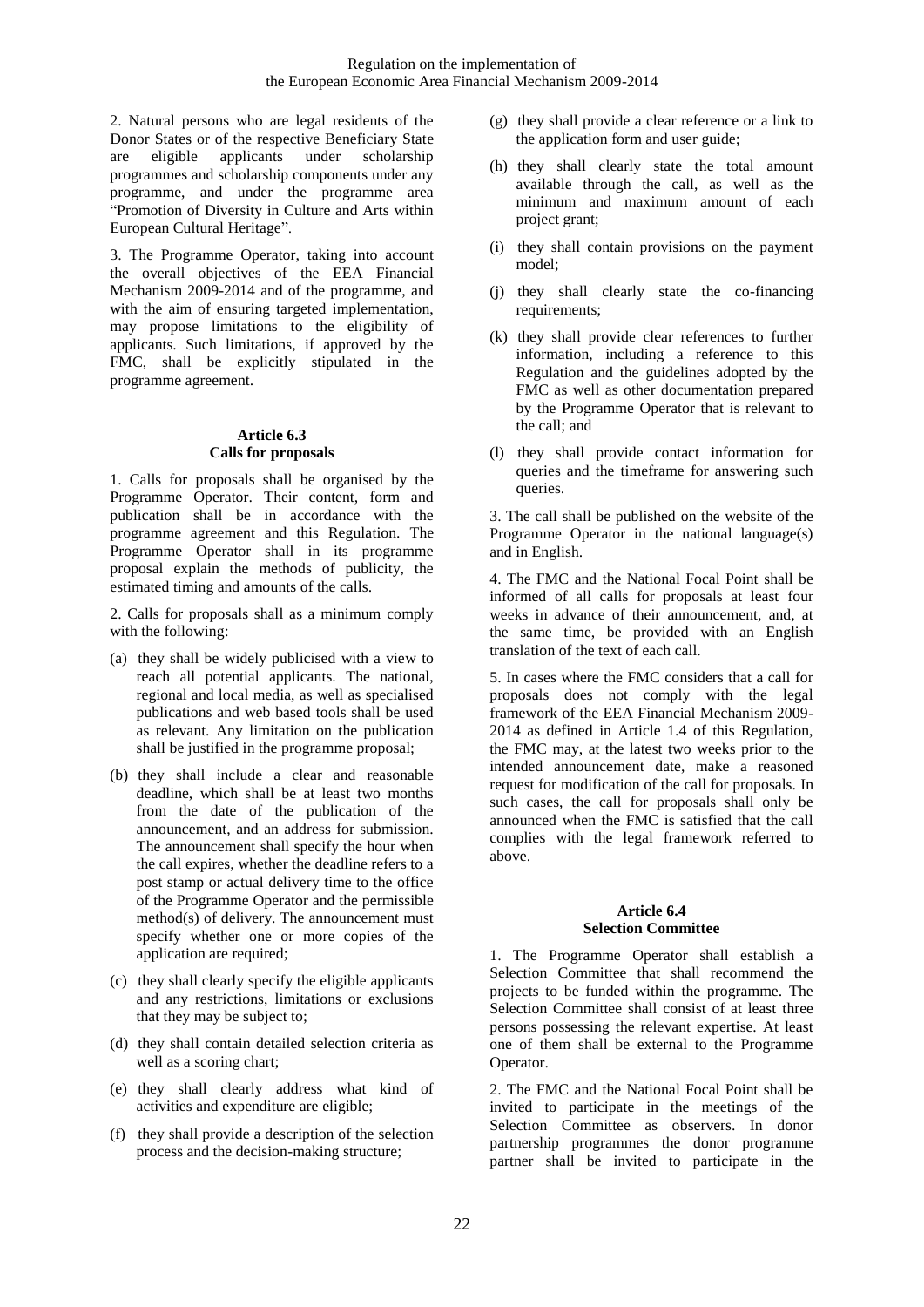meetings of the Selection Committee in an advisory capacity.

3. The Programme Operator shall provide interpretation assistance for Selection Committee<br>meetings when necessary. The Selection necessary. Committee shall keep minutes of its meetings. The FMC shall be provided with a summary of the minutes in English no later than two weeks after the meeting.

4. In donor partnership programmes dedicated exclusively to donor partnership projects, the Selection Committee shall consist of an equal number of members appointed by the Programme Operator and the donor programme partner. The working language of such Selection Committees, as well as the language of project applications and other documents relevant to its work, shall be English.

### **Article 6.5 Selection procedures**

<span id="page-22-0"></span>1. The Programme Operator shall review the applications for compliance with administrative and eligibility criteria. Applicants whose applications are rejected at this stage shall be informed and given a reasonable time to appeal that decision.

2. Each application that meets the administrative and eligibility criteria shall be reviewed by two experts appointed by the Programme Operator, who shall be impartial and independent of the Programme Operator and the Selection Committee. In donor partnership programmes dedicated exclusively to donor partnership projects, one expert shall be appointed by the Programme Operator and one appointed by the donor programme partner. Costs related to experts shall be covered from the management cost of the Programme Operator.

3. The experts shall separately score the project according to the selection criteria published with the call for proposals. For the purposes of ranking the projects, the average of the scores awarded by the experts shall be used.

4. If the difference between the scores given by the two experts is more than 30% of the higher score, a third expert shall be commissioned by the Programme Operator to score the project independently. In such cases the average score of the two closest scores shall be used for the ranking of the projects.

5. The Programme Operator shall provide the Selection Committee with a list of projects ranked in accordance with paragraphs 3 and 4. It shall at the same time provide the FMC with the ranked list in English. The Selection Committee shall review the ranked list of projects. It may modify the

ranking of the projects in justified cases. The justification for the modifications shall be detailed in the minutes of the meeting of the Selection Committee. If such a modification results in a project's rejection, the affected applicant shall be informed in writing about the justification for the modification. The Selection Committee shall submit the list of recommended projects to the Programme Operator.

6. The Programme Operator shall verify that the selection process has been conducted in accordance with the Regulation and that the recommendations from the Selection Committee comply with the rules and objectives of the programme. Following such verification the Programme Operator shall, based on the decision of the Selection Committee, make a decision on which projects shall be supported. If the Programme Operator modifies the decision of the Selection Committee, it shall inform the applicants affected and provide them with a justification.

7. The Programme Operator shall notify the applicants about the results of the selection process within a reasonable time and publicise the results.

8. In exceptional cases, the Programme Operator may in its programme proposal suggest the use of different selection procedures that it has already established and used successfully. The FMC may approve the use of such procedures only if it determines that they duly respect the principles of transparency, efficiency and quality. If approved by the FMC, the procedures shall be described in the programme agreement.

9. The Programme Operator shall store all documents related to the selection procedures for at least three years following the approval of the final programme report by the FMC.

# **Article 6.6 Conflict of interest**

<span id="page-22-1"></span>1. A conflict of interest situation is deemed to be present when a person involved in the selection process (e.g. independent experts, members of Selection Committees, staff involved in review of compliance with administrative and eligibility criteria) has direct or indirect interests that are or appear to be incompatible with the impartial and/or objective exercise of the functions related to the selection process. Such interests may be related to economic interests, political or national affinities, family or emotional ties, other shared interests with the applicant or its partner, or any other interests liable to influence the impartial and objective performance of the person involved in the selection of projects.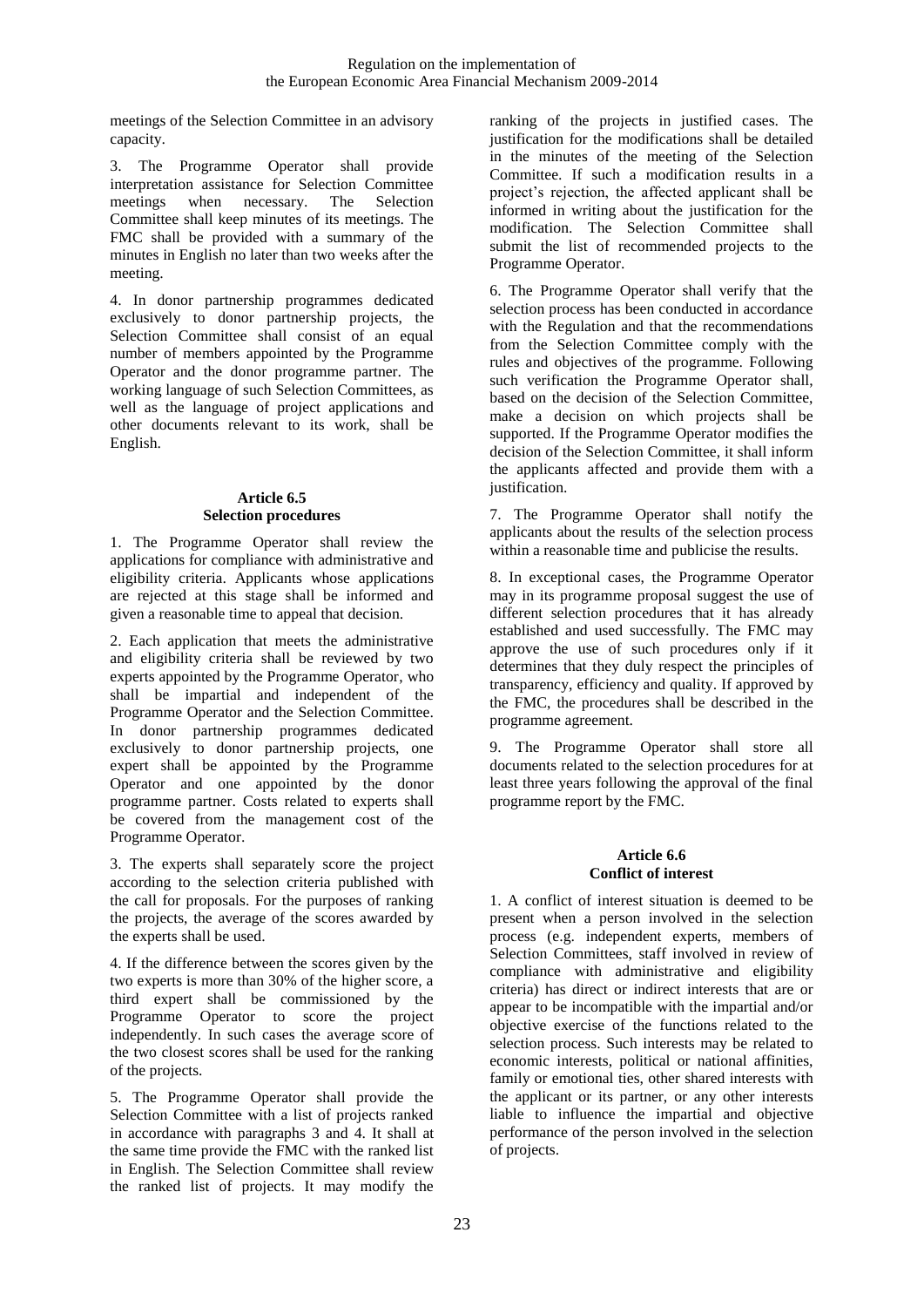2. The Programme Operator shall take every reasonable measure to prevent a conflict of interest situation from occurring. If a conflict of interest situation nevertheless occurs, the Programme Operator shall take all the necessary measures to prevent that such a situation affects the integrity of the selection process.

#### **Article 6.7 Project contract**

<span id="page-23-0"></span>1. For each approved project a project contract shall be concluded between the Programme Operator and the Project Promoter.

2. In cases where a project contract cannot, due to provisions in the national legislation, be made between the Programme Operator and the Project Promoter, the Beneficiary State may instead issue a legislative or administrative act of similar effect and content.

3. The project contract sets out the terms and conditions of grant assistance as well as the roles and responsibilities of the parties. It shall in particular include provisions that ensure that the Project Promoter undertakes to comply fully with the provisions of the legal framework of the EEA Financial Mechanism 2009-2014 referred to in Article 1.4 that are relevant for the implementation of the project, including any obligation that is valid after the project has been completed. The project contract shall contain an explicit reference to the programme agreement and this Regulation and, as a minimum, provisions on the following:

- (a) obligations regarding reporting that enables the Programme Operator to comply with its reporting obligations to the FMC and the National Focal Point;
- (b) the maximum amount of the project grant in euro and the maximum project grant rate;
- (c) the eligibility of expenditures;
- (d) the method of calculating indirect costs and its maximum amount;
- (e) the first and final dates of eligibility of expenditures;
- (f) modifications of the project;
- (g) ensuring that the access requested in relation to monitoring, audits and evaluations is provided without delay;
- (h) ensuring that obligations regarding publicity are complied with;
- (i) the right of the Programme Operator to suspend payments and request reimbursement from the Project Promoter in case decision on

such actions is taken by the FMC, Programme Operator or the National Focal Point;

- (j) resolution of disputes and jurisdiction;
- (k) a detailed budget, with itemised costs and unit prices, and which may allow for up to 5% contingency; and
- (l) a reference to partnership agreements or letters of intent, if relevant.

4. Project contracts for projects within a research programme or a research component under any programme shall contain provisions on intellectual property rights. These provisions shall *mutatis mutandis* be in compliance with Regulation (EC) No 1906/2006 of the European Parliament and of the Council of 18 December 2006.

5. The obligations of the Project Promoter under the project contract shall be valid and enforceable under the applicable national law of the Beneficiary State.

6. The Programme Operator may request the FMC to confirm that the project contract template complies with the minimum standards set in paragraph 3 of this article.

7. Confirmation according to paragraph 6 is strictly limited to declaring that the obligation under paragraph 3 is met and shall neither be construed to imply any opinion or guarantees on the completeness, validity or enforceability of the project contract, nor result in any responsibility by the FMC for any deficiencies, incompleteness or inaccuracies of the project contract.

#### **Article 6.8**

#### <span id="page-23-1"></span>**Project partners and partnership agreements**

1. A project may be implemented in partnership with project partners as defined in Article 1.5.1(w). If a project is implemented in such a partnership, the Project Promoter shall sign a partnership agreement with the project partners.

2. The partnership agreement shall contain the following:

- (a) provisions on the roles and responsibilities of the parties;
- (b) provisions on the financial arrangements between the parties, including, but not limited to, which expenditure the project partners can get reimbursed from the project budget;
- (c) provisions on the method of calculating indirect costs and their maximum amount;
- (d) currency exchange rules for such expenditure and its reimbursement;
- (e) provisions on audits on the project partners;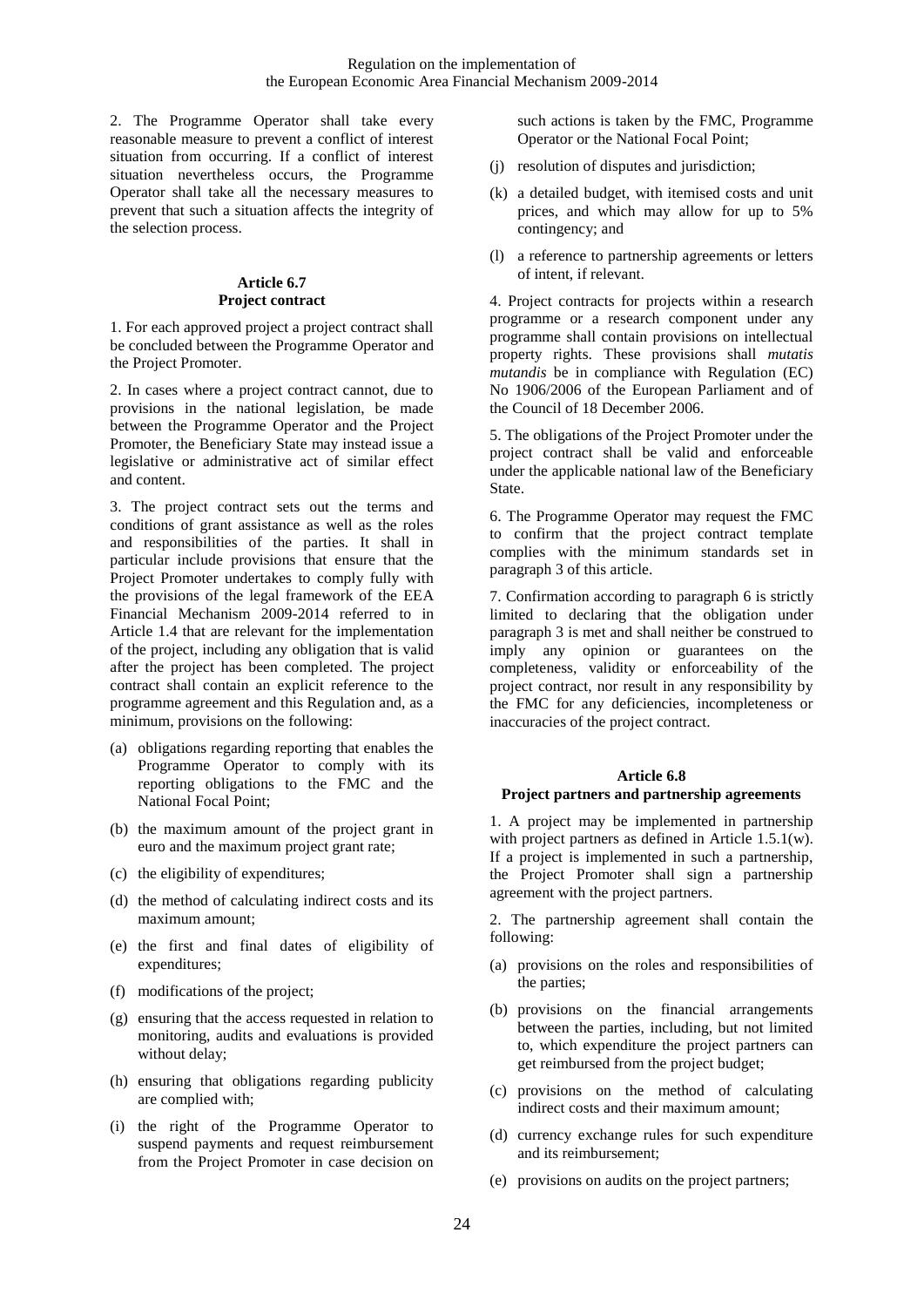- (f) a detailed budget, with itemised costs and unit prices; and
- (g) provisions on dispute resolution.

3. Partnership agreements for projects within a research programme or a research component under any programme shall contain provisions on intellectual property rights. These provisions shall *mutatis mutandis* be in compliance with Regulation (EC) No 1906/2006 of the European Parliament and of the Council of 18 December 2006.

4. The partnership agreement shall be in English if one of the parties to the agreement is an entity from the Donor States.

5. The eligibility of expenditures incurred by a project partner is subject to the same limitations as would apply if the expenditures were incurred by the Project Promoter.

6. The creation and implementation of the relationship between the Project Promoter and the project partner shall comply with the applicable national and European Union law on public procurement as well as Article 7.16 of this Regulation.

7. The partnership agreement shall be submitted to the Programme Operator before the signing of the project contract. The Programme Operator shall verify that the partnership agreement complies with this article.

#### <span id="page-24-0"></span>**Article 6.9 Grant awarding and reallocation of funds**

1. Project grants that have upon project closure not been fully utilised, as well as project grants that have been cancelled due to irregularities or for other reasons, may, subject to paragraph 2 of Article 12.2, be reallocated to future calls for proposals within the same programme or to additional activities of already approved projects, provided that these additional activities contribute to the objectives of the projects receiving the additional funds.

2. Any decision to reallocate project grants to already approved projects shall be based on recommendations by the Selection Committee. The Selection Committee shall base its recommendations on transparent and objective criteria. By applying these criteria, the Selection Committee shall ensure equal treatment of all Project Promoters but may in justified cases give priority to:

- (a) certain geographical regions lagging behind; and
- (b) a clearly defined group of less privileged Project Promoters.

3. The criteria shall be made available on the website of the Programme Operator no later than one month prior to any decision to reallocate funds according to paragraph 2. Project Promoters shall be informed in writing without delay when such criteria have been published on the website.

# <span id="page-24-1"></span>**Chapter 7: Eligibility of expenditures**

#### <span id="page-24-2"></span>**Article 7.1 Eligible expenditures of a programme**

Eligible expenditures of a programme are:

- (a) management costs of the Programme Operator in accordance with the detailed budget annexed to the programme agreement and Article 7.10;
- (b) payments to projects within the programme in accordance with this Regulation, the programme agreement and the project contract;
- (c) expenditure of funds for bilateral relations in accordance with Article 7.7;
- (d) complementary action of the Programme Operator in accordance with Article 7.11;
- (e) expenditure related to the preparation of a programme proposal in accordance with Article 7.9; and
- (f) expenditure related to the mitigation of exchange rate risks in accordance with paragraph 5 of Article 8.6 and explicitly approved by the FMC.

#### <span id="page-24-3"></span>**Article 7.2 General principles on the eligibility of expenditures**

1. The principles set forth in this article shall apply *mutatis mutandis* to all eligible expenditures unless otherwise explicitly stated in this Regulation.

2. Eligible expenditures of projects are those actually incurred by the Project Promoter, which meet the following criteria:

- (a) they are incurred between the first and final dates of eligibility of a project as specified in the project contract;
- (b) they are connected with the subject of the project contract and they are indicated in the estimated overall budget of the project;
- (c) they are proportionate and necessary for the implementation of the project;
- (d) they must be used for the sole purpose of achieving the objective(s) of the project and its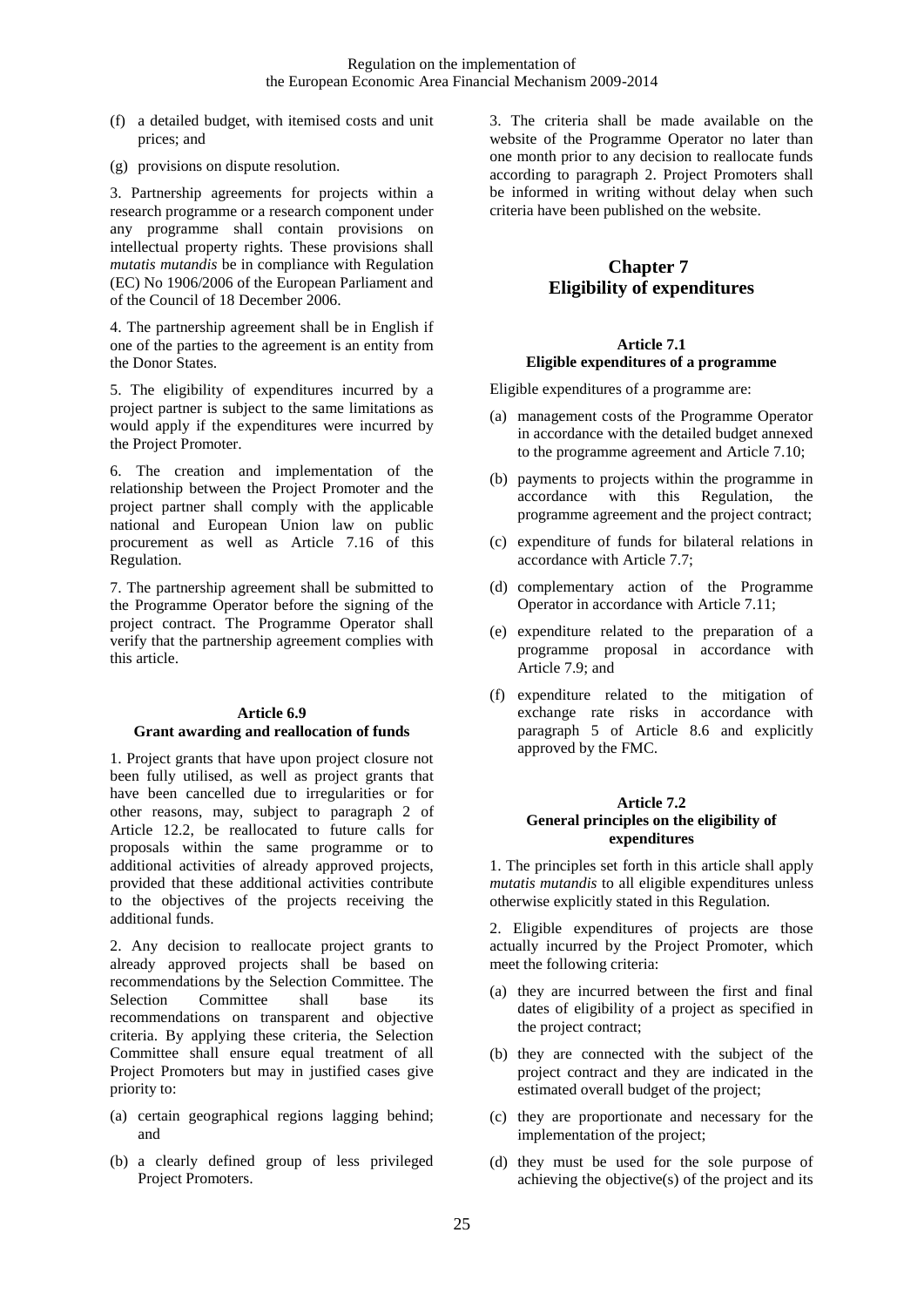expected outcome(s), in a manner consistent with the principles of economy, efficiency and effectiveness;

- (e) they are identifiable and verifiable, in particular through being recorded in the accounting records of the Project Promoter and determined according to the applicable accounting standards of the country where the Project Promoter is established and according to generally accepted accounting principles; and
- (f) they comply with the requirements of applicable tax and social legislation.

3. Expenditures are considered to have been incurred when the cost has been invoiced, paid and the subject matter delivered (in case of goods) or performed (in case of services and works). Exceptionally, costs in respect of which an invoice has been issued in the final month of eligibility are also deemed to be incurred within the dates of eligibility if the costs are paid within 30 days of the final date for eligibility. Overheads and depreciation of equipment are considered to have been incurred when they are recorded on the accounts of the Project Promoter.

4. The Project Promoter's internal accounting and auditing procedures must permit direct auditing procedures must permit direct reconciliation of the expenditures and revenue declared in respect of the project with the corresponding accounting statements and corresponding accounting statements and supporting documents.

# <span id="page-25-0"></span>**Article 7.3 Eligible direct expenditures in a project**

1. The eligible direct expenditures for a project are those expenditures which are identified by the Project Promoter and/or the project partner, in accordance with their accounting principles and usual internal rules, as specific expenditures directly linked to the implementation of the project and which can therefore be booked to it directly. In particular, the following direct expenditures are eligible provided that they satisfy the criteria set out in Article 7.2:

(a) the cost of staff assigned to the project, comprising actual salaries plus social security charges and other statutory costs included in the remuneration, provided that this corresponds to the Project Promoter's and project partner's usual policy on remuneration. The corresponding salary costs of staff of national administrations are eligible to the extent that they relate to the cost of activities which the relevant public authority would not carry out if the project concerned were not undertaken;

- (b) travel and subsistence allowances for staff taking part in the project, provided that they are in line with the Project Promoter's and project partner's usual practices on travel costs and do not exceed the relevant national scales;
- (c) cost of new or second hand equipment, provided that it is depreciated in accordance with generally accepted accounting principles applicable to the Project Promoter and generally accepted for items of the same kind. Only the portion of the depreciation corresponding to the duration of the project and the rate of actual use for the purposes of the project may be taken into account by the Programme Operator, except where the nature and/or the context of its use justifies different treatment by the Programme Operator. The application of such exceptions shall be regulated in the programme agreement and shall comply with the applicable rules on state aid;
- (d) purchase of land and real estate under the conditions set in Article 7.5;
- (e) costs of consumables and supplies, provided that they are identifiable and assigned to the project;
- (f) costs entailed by other contracts awarded by a Project Promoter for the purposes of carrying out the project, provided that the awarding complies with the applicable rules on public procurement and this Regulation; and
- (g) costs arising directly from requirements imposed by the project contract for each project (e.g. dissemination of information, specific evaluation of the action, audits, translations, reproduction), including the costs of any financial services (especially the cost of financial guarantees).

2. In exceptional and duly justified cases, the Programme Operator may in its programme proposal suggest additional expenditures to be eligible or exclude certain expenditure listed in paragraph 1. Such deviations, if approved by the FMC, shall be explicitly stipulated in the programme agreement.

# <span id="page-25-1"></span>**Article 7.4 Indirect costs in projects (overheads)**

1. Indirect costs are all eligible costs that cannot be identified by the Project Promoter and/or the project partner as being directly attributed to the project but which can be identified and justified by its accounting system as being incurred in direct relationship with the eligible direct costs attributed to the project. They may not include any eligible direct costs. Indirect costs of the project shall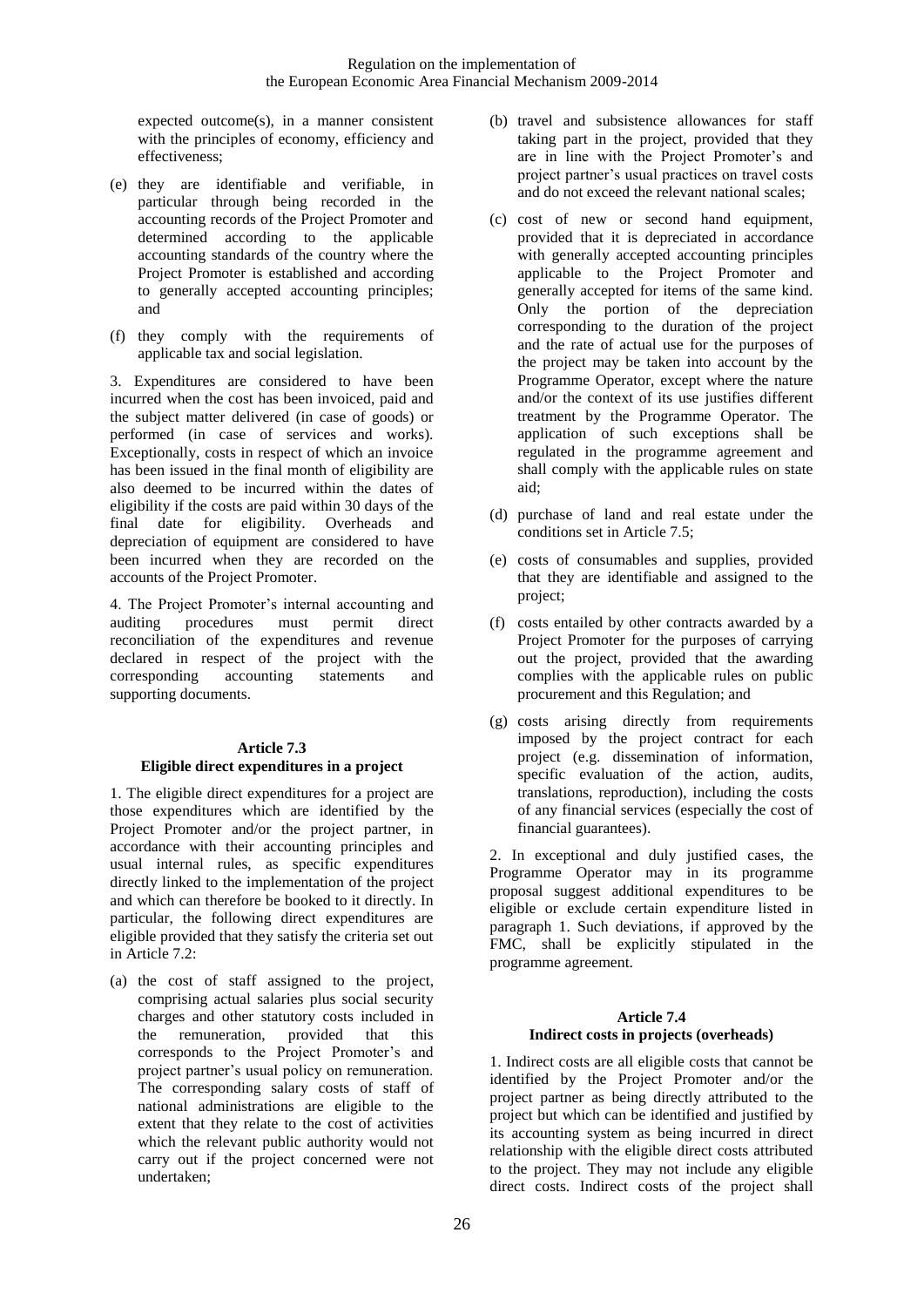represent a fair apportionment of the overall overheads of the Project Promoter or the project partner. They may be identified according to one of the following methods:

- (a) based on actual indirect costs for those Project Promoters and project partners that have an analytical accounting system to identify their indirect costs as indicated above;
- (b) a Project Promoter and project partners may opt for a flat rate of up to 20% of its total direct eligible costs, excluding its direct eligible costs for subcontracting and the costs of resources made available by third parties which are not used on the premises of the Project Promoter; or
- (c) in case of a project implemented within a research component within a programme, the Project Promoter and project partners that are non-profit public bodies, secondary and higher education establishments, organisations and SMEs, which, due to the lack of analytical accounting, are unable to identify with certainty their real indirect costs for the project, may opt for a flat-rate of up to 60% of the total direct eligible costs, excluding its direct eligible costs for subcontracting and the costs of resources made available by third parties which are not used on the premises of the Project Promoter. If these Project Promoters or partners change their status during the life of the project, this flat rate shall be applicable up to the moment they lose their status.

2. Project Promoters and/or project partners that have identified their indirect costs in a manner comparable to paragraph 1(a) under the sixth or seventh Framework Programme of the European Commission cannot make use of the methods described in paragraphs 1(b) or (c).

3. The application of the methods described in paragraphs 1(b) and (c) is subject to the approval of a methodology according to paragraph 4 of Article 7.13.

4. The method of calculating the indirect costs and its maximum amount shall be determined in the project contract. The method of calculation of indirect costs of a project partner shall be stipulated in the partnership agreement between the Project Promoter and the project partner.

5. In exceptional and duly justified cases, the Programme Operator may in its programme proposal suggest restricting the eligibility of indirect costs. Such restrictions, if approved by the FMC, shall be explicitly stipulated in the programme agreement.

6. This Article shall not apply to projects and programmes falling within the scope of Annex 12 to this Regulation.

# **Article 7.5 Purchase of real estate and land**

<span id="page-26-0"></span>1. The cost of purchase of real estate, meaning buildings constructed or under development and the appropriate rights to the land on which they are built, and land not built on may be eligible under the following conditions, without prejudice to the application of stricter national rules:

- (a) there shall be a direct link between the purchase and the objectives of the project;
- (b) purchase of real estate and/or land may not represent more than 10% of the total eligible expenditure of the project, unless a higher percentage is explicitly authorised in the programme agreement and set in the decision to award the project grant;
- (c) a certificate shall be obtained prior to the purchase from an independent qualified evaluator or duly authorised official entity confirming that the purchase price does not exceed the market value and that it is free of all obligations in terms of mortgage and other liabilities, particularly in respect of damage related to pollution. In case of purchase of real estate the certificate must either confirm that the building in question is in conformity with national regulations, or specify what is not in conformity with national regulations but which is to be rectified by the Project Promoter under the project;
- (d) the real estate and/or the land shall be used for the purpose and for the period specified in the decision to award the project grant. The ownership must be transferred to the Project Promoter, or those explicitly designated by the Project Promoter in the project application as recipients of the real estate and/or the land, prior to the completion of the project. The real estate and/or the land cannot be sold, rented, or mortgaged within five years of the completion of the project, or longer if stipulated in the project contract. The FMC may waive this restriction if it would result in an unforeseen and unreasonable burden on the Project Promoter;
- (e) the real estate and/or land may only be used in conformity with the objectives of the project. In particular, buildings may be used to accommodate public administration services only where such use is in conformity with the objective of the project; and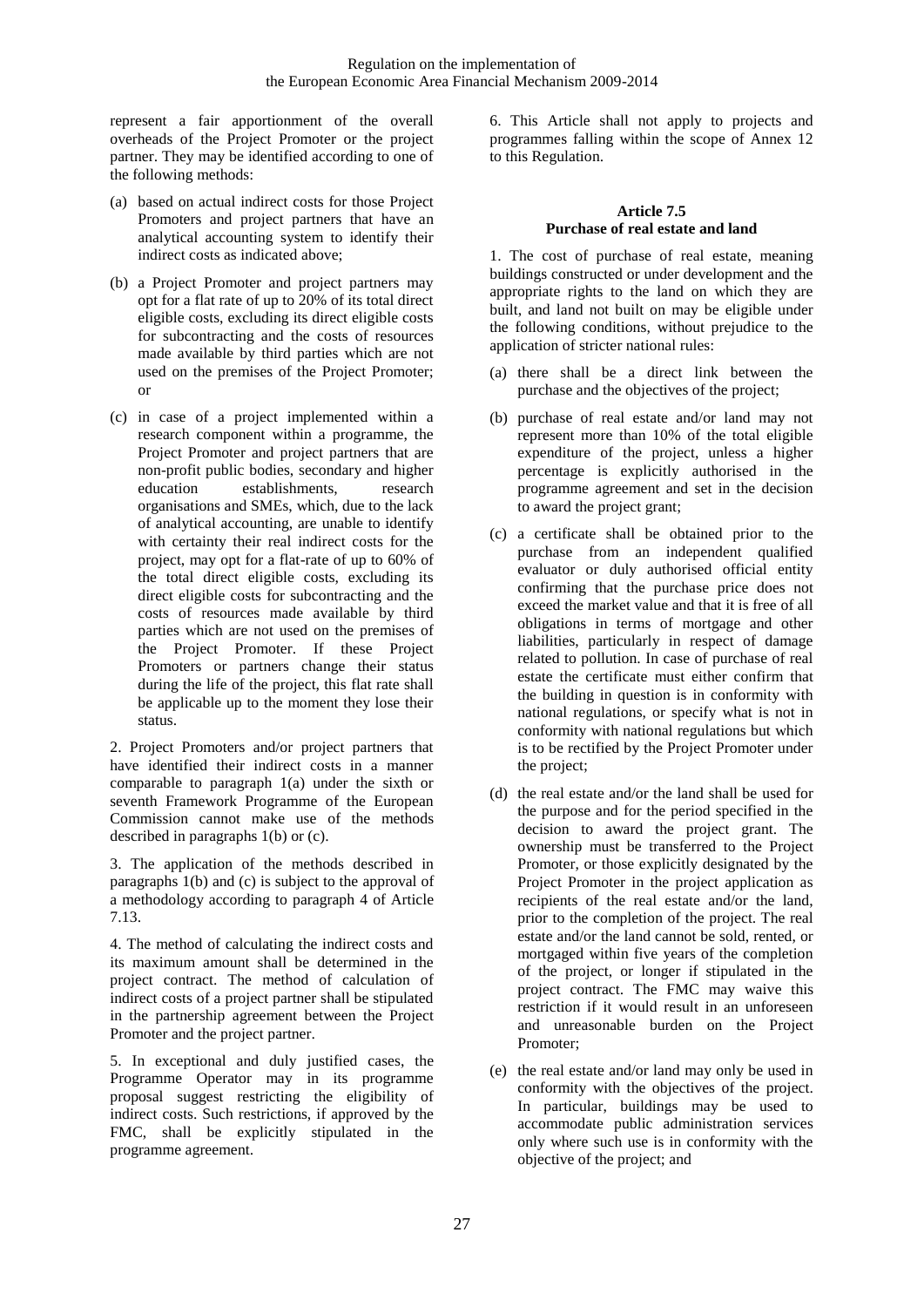(f) the purchase of real estate and/or land shall be explicitly approved by the Programme Operator prior to the purchase, either in the project contract or by a later decision.

2. The restrictions referred to in paragraph 1(d) apply also to buildings that are constructed or reconstructed through a financial contribution from the EEA Financial Mechanism 2009-2014.

3. The mortgage restriction referred to in paragraph 1(d) does not apply to a mortgage taken in favour of the Programme Operator or the National Focal Point when its purpose is solely to ensure compliance with the said paragraph.

4. Expenditure on site preparation and construction which is essential for the implementation of the project may be eligible.

5. The cost of real estate and/or land already owned, directly or indirectly, by the Project Promoter, or purchase of real estate and/or land owned, directly or indirectly, by the project partner or a public administration, shall not be eligible. Under no circumstances shall real estate and/or land be purchased for speculative purposes. The real estate and/or the land shall not have received a national or external donor grant in the last 10 years which would give rise to a duplication of funding.

#### **Article 7.6 Excluded costs**

<span id="page-27-0"></span>1. This article shall apply *mutatis mutandis* to all costs unless otherwise explicitly stated in this Regulation.

2. The following costs shall not be considered eligible:

- (a) interest on debt, debt service charges and late payment charges;
- (b) charges for financial transactions and other purely financial costs, except costs related to accounts required by the FMC, the National Focal Point or the applicable law and costs of financial services imposed by the project contract;
- (c) provisions for losses or potential future liabilities;
- (d) exchange losses, except losses covered by a provision explicitly approved by the FMC for each programme;
- (e) recoverable VAT;
- (f) costs that are covered by other sources;
- (g) fines, penalties and costs of litigation; and
- (h) excessive or reckless expenditure.

#### **Article 7.7 Funds for bilateral relations**

<span id="page-27-1"></span>1. The following categories of expenditure are eligible for funds referred to in Articles 3.5 and 3.6:

- (a) fees and travel costs for participation in conferences, seminars, courses, meetings and workshops;
- (b) travel costs for study trips;
- (c) travel and salary costs for visits by experts;
- (d) costs related to feasibility studies and preparation of financial and economic analysis;
- (e) costs of conferences, seminars, courses, meetings and workshops;
- (f) promotional and information activities;
- (g) purchase of data necessary for the preparation of the application; and
- (h) external consultancy fees.

2. Travel costs according to paragraph 1 include subsistence allowance in accordance with paragraph 1(b) of Article 7.3.

#### <span id="page-27-2"></span>**Article 7.8 Scholarships and mobility programmes**

1. Grants to natural persons from a scholarship programme or from the scholarship component under any programme, may be calculated as a lump sum. Eligible items are:

- (a) monthly stipend;
- (b) allocation for study material;
- (c) travel costs, insurance and conference fees; and
- (d) tuition fees.

2. The Programme Operator responsible for a scholarship programme or a scholarship component within any programme shall specify any unit amounts in the programme proposal. The determination of the amounts shall take into account the reasonable costs in the area of the host institution.

#### <span id="page-27-3"></span>**Article 7.9 Costs for preparation of programmes**

1. Costs incurred by the Programme Operator directly related to the preparation of a programme approved by the FMC may be eligible. The following categories of preparation costs may be eligible, provided that the expenditure is proportionate, necessary and directly related to the preparation of the programme: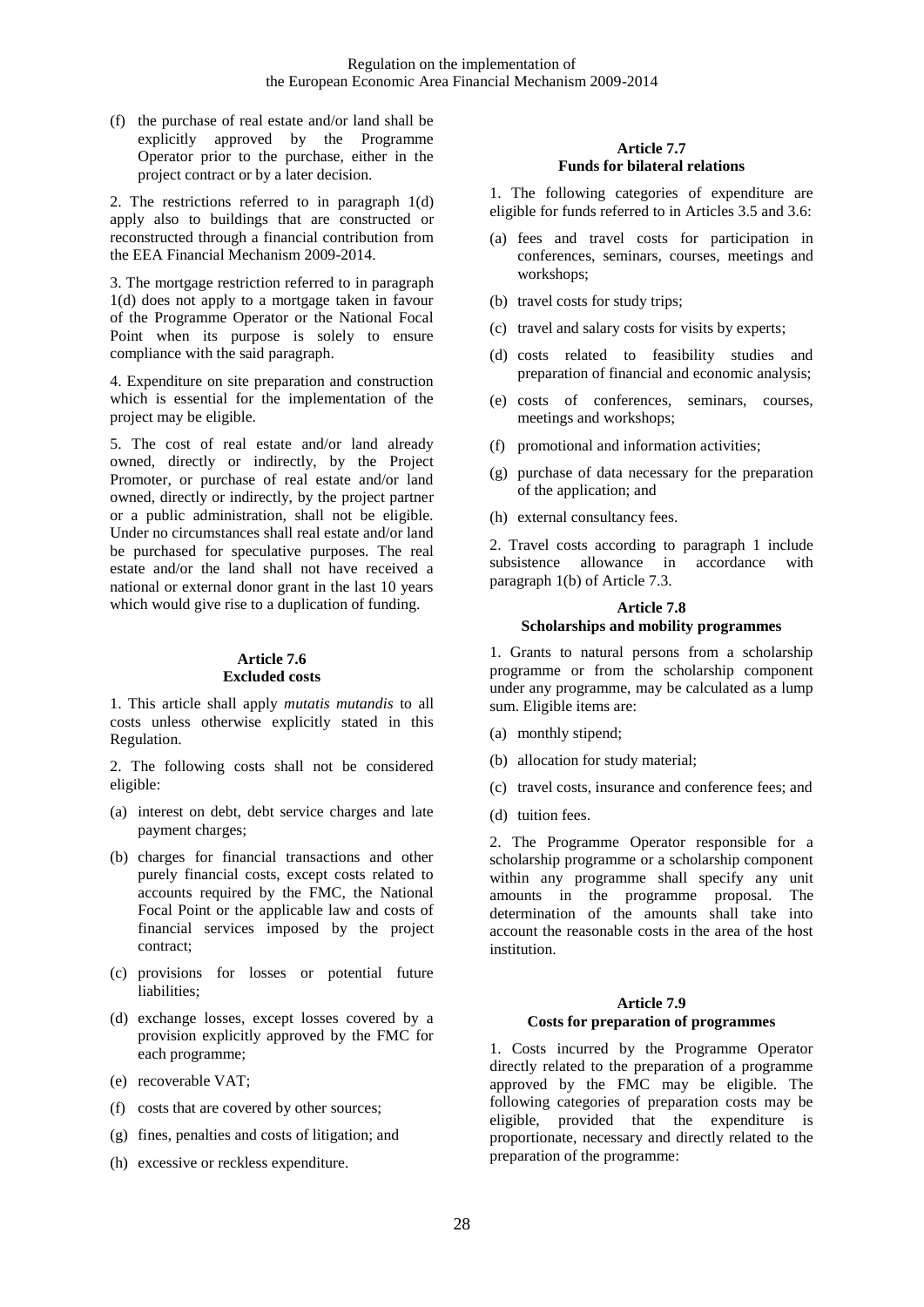- (a) salaries of the staff of the Programme Operator assigned exclusively to the preparation of the programme;
- (b) travel and subsistence allowance exclusively related to the preparation of the programme;
- (c) costs related to feasibility studies or other necessary supporting documents, including expert fees;
- (d) costs related to translation of the programme proposal together with supporting documents into English;
- (e) preparation for public procurement and compliance with state aid rules; and
- (f) costs related to public consultation.

2. The first date of eligibility of costs under this article shall be the date when the National Focal Point, in accordance with paragraph 4 of Article 4.2, designates the Programme Operator. The last date of eligibility shall be the day preceding the date when the FMC approves the programme. By way of derogation from paragraph 3 of Article 7.2, costs that are eligible according to this article shall be invoiced and paid no later than one month after the last date of eligibility.

3. The Programme Operator shall provide a detailed budget for costs for preparation of the programme in the programme proposal. The maximum amount of eligible costs under this article shall be set in the programme agreement and not exceed 0.5% of the total eligible costs of the programme or  $\epsilon$  100,000, whichever is lower.

4. Costs related to preparation of programmes shall be claimed with the first interim financial report on a format provided by the FMC (Annex 11). The claim shall be certified by the Certifying Authority in accordance with Article 4.5. In justified cases of budgetary constraints and at the discretion of the FMC, advance payments towards costs related to the preparation of programmes may be disbursed to the Beneficiary States.

#### <span id="page-28-0"></span>**Article 7.10 Eligibility of management cost incurred by Programme Operator**

1. The management cost of a Programme Operator up to a ceiling set in paragraph 2 may be considered as eligible costs. The first date of eligibility of expenditures of managements cost of a Programme Operator shall be on the date when the FMC approves the programme. Without prejudice to paragraphs 4 and 5 of Article 7.14, the final date of eligibility shall be the 30 April 2017 unless an earlier date is specified in the programme agreement.

2. The maximum management cost of a programme shall be calculated as a percentage of the total eligible expenditures of the programme. It shall be the sum of the following amounts:

- (a) 10% of the first  $\epsilon$  10 million;
- (b) 7% of the next  $\in$  40 million;
- (c) 5% of the next  $\in$  50 million;
- (d) 4% of the remaining total eligible expenditures of the programme.

3. The following categories of expenditure are eligible as management costs, provided that the expenditure is proportionate and necessary:

- (a) preparation of the implementation of the programme, including the development of procedures for project selection and financial flows:
- (b) assisting possible applicants and Project Promoters in complying with the requirements set by the Programme Operator for project applications and/or the implementation of projects;
- (c) selection of projects, including costs of experts, costs related to the operation of the Selection Committee, and appeals;
- (d) verification of payment claims and transfers of payments to Project Promoters;
- (e) monitoring of projects and reviews;
- (f) audits and on-the-spot verification of projects;
- (g) promotional and information activities, including calls for proposals and information work during the application period as well as information events to share experiences and evaluate the impact of the programme;
- (h) expenditures related to reporting obligations to the FMC, the National Focal Point and/or the Certifying Authority;
- (i) charges related to the establishment and operation of bank accounts required under this Regulation or the programme agreement, including costs of incoming and outgoing transfers;
- (j) overheads, calculated in accordance with paragraphs  $1(a)$  or (b) of Article 7.4, as appropriate, and subject to the requirements in paragraph 4 of Article 7.13; and
- (k) expenditures related to the operation of the Cooperation Committee in the case of donor partnership programmes and expenditures related to the operation of the Programme Committee, when required in accordance with Annex 12 to this Regulation.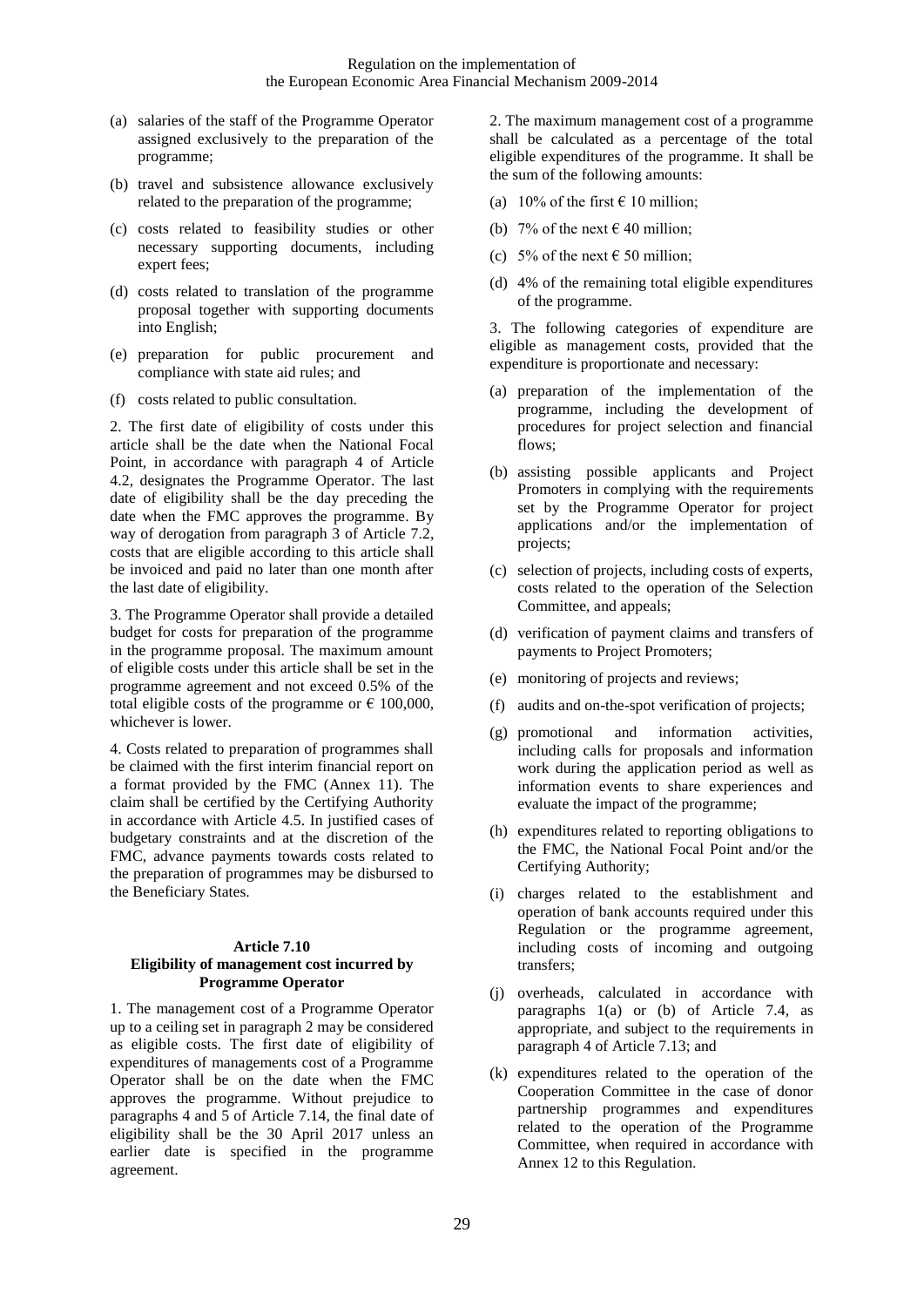4. Programme Operators within programme area "Funds for non-governmental organisations" may, in order to meet obligations related to capacity building of the sector, suggest in their programme proposal a higher ceiling for the management costs but never more than 30% above the ceiling stipulated in paragraph 2. Such a ceiling, if approved by the FMC, shall be explicitly stipulated in the programme agreement. The ceiling for management costs and complementary action under Article 7.11 combined shall not exceed 15% of the total eligible cost of the programme.

5. In cases where the selection of the Programme Operator in the Beneficiary State is conducted through a competitive tendering procedure, the FMC can in the programme agreement, decide that the contract value shall be accepted as management costs *in lieu* of actually incurred expenditures. The ceilings set out in paragraphs 2 and 4 shall apply.

#### <span id="page-29-0"></span>**Article 7.11 Complementary action by the Programme Operator**

1. Complementary action consists of activities that are organised by the Programme Operator and contribute to the objective(s) of the programme with the primary aim of:

- (a) strengthening co-operation between the Programme Operators and similar entities within the Beneficiary States and Donor States; and
- (b) exchanging experiences and best practices the implementation of the programme.

2. The following categories of complementary action may be eligible, provided that the expenditure is proportionate and necessary:

- (a) costs of events, such as rent of facilities, interpretation, travel costs, subsistence allowance, and publicity costs directly related to the event; and
- (b) salaries, travel costs and subsistence allowance of personnel of entities other than the Programme Operator that are directly involved in the complementary action, and of personnel of the Programme Operator when such cost can be clearly separated from costs related to the management of the programme.

3. For costs of complementary action to be eligible the total cost must be specified in the budget of the programme, annexed to the programme agreement. Costs of complementary action may not exceed an amount equal to 20% of the management costs for the programme, except in the case of funds for NGOs where the ceiling shall be 30%, subject to

the maximum ceiling in paragraph 4 of Article 7.10.

# <span id="page-29-1"></span>**Article 7.12 Technical assistance to the Beneficiary State**

1. Costs incurred by Beneficiary States in relation to the implementation of the EEA Financial Mechanism 2009-2014 are ineligible, except as provided for in this article and falling within the categories set out in paragraph 2.

2 The following categories of expenditure may be eligible costs for technical assistance under the conditions and limits set out in paragraphs 3-8, provided that the expenditure is proportionate and necessary:

- (a) in the case of additional management systems specifically established for the EEA Financial Mechanism 2009-2014, expenditure relating to the preparation, evaluation, financial flow, and monitoring of the assistance and of programmes;
- (b) expenditure on meetings of Monitoring Committees, preparation of and participation in annual meetings with the Donor States, and other meetings with the Donor States relating to the implementation of the assistance. This expenditure may also include the costs of experts and other participants in these<br>committees, including third-country committees, including third-country participants, where the chairperson of such committees considers their presence essential to the effective implementation of the assistance;
- (c) expenditure on meetings and conferences organised by the National Focal Point or the Certifying Authority to share experience related to the implementation, monitoring, reporting and auditing of projects funded by the EEA Financial Mechanism 2009-2014, including expenditure related to travel and accommodation of participants. The FMC shall agree to the agenda of such a meeting or conference in advance, and representatives of the Donor States shall be invited to participate in such meetings or conferences;
- (d) expenditure related to promotional and information activities;
- (e) expenditure related to audits referred to in Article 4.6 and paragraph 3 of Article 4.8;
- (f) expenditure related to on-the-spot verifications of programmes and projects;
- (g) expenditure related to reviews and evaluations; and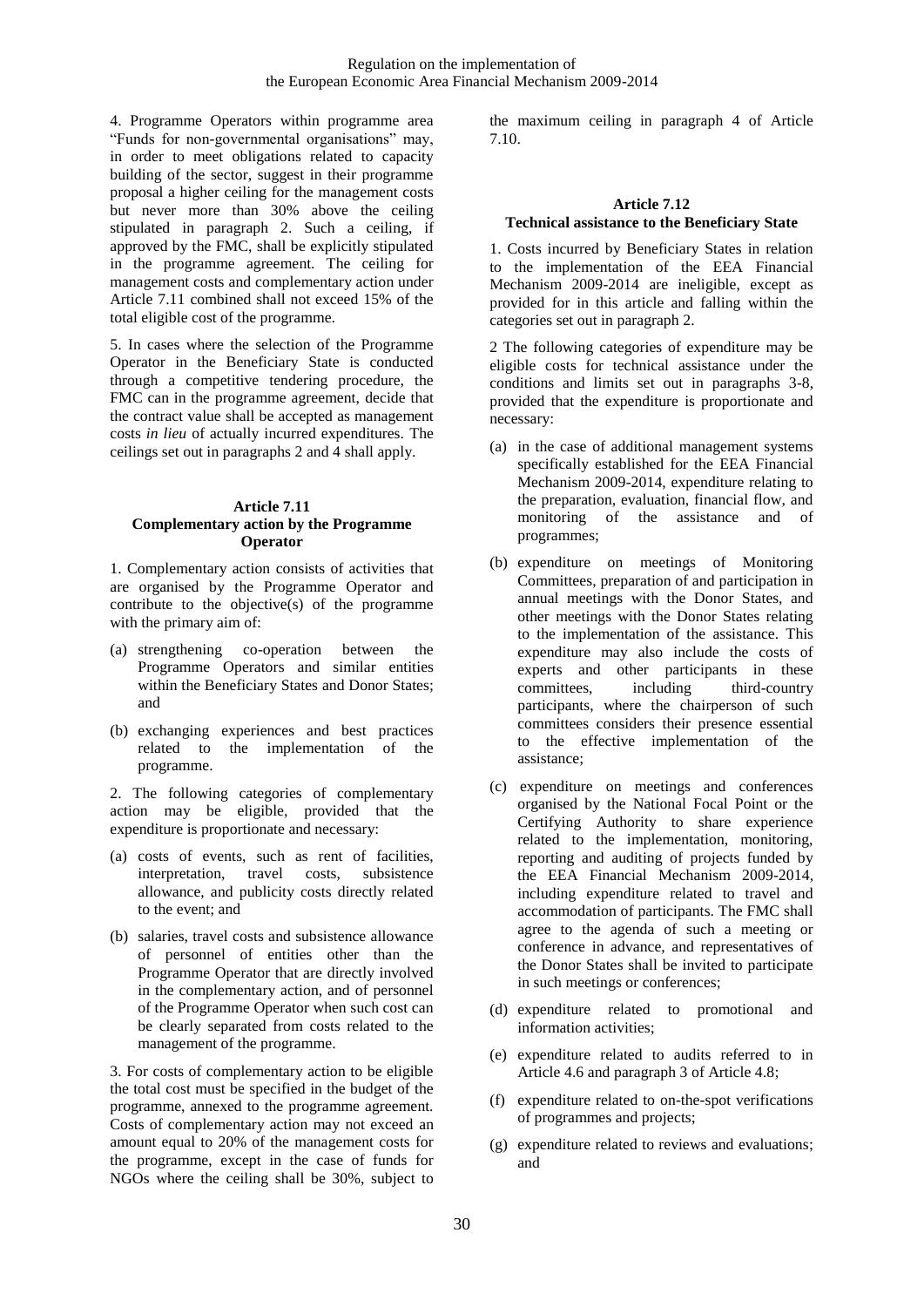(h) expenditure related to technical assistance for the implementation of the EEA Financial Mechanism 2004-2009 incurred during the 12 months following the final date of eligibility for that technical assistance.

3. Expenditure in the Beneficiary State on salaries, social security contributions and other statutory costs, is eligible only in the following cases:

- (a) civil servants or other public officials temporarily assigned, by duly documented decision of the competent authority, to carry out tasks referred to in paragraph 2 on an exclusive and additional basis;
- (b) other staff employed to carry out tasks referred to in paragraph 2.

4. Contributions from the EEA Financial Mechanism 2009-2014 to the expenditure under paragraph 2 shall not exceed 1.5% of the total contribution to the respective Beneficiary State.

5. The amount shall be fixed in an agreement on technical assistance between the FMC and the National Focal Point.

6. The National Focal Point shall coordinate the use of the technical assistance. It shall as soon as possible after the signing of the MoU, provide the FMC with a budget for the whole implementation period, including a detailed budget for the first calendar year. No later than 30 September each year, the National Focal Point shall forward to the FMC a detailed budget for the following calendar year. Where the National Focal Point receives support for technical assistance under both the EEA and Norwegian Financial Mechanisms, it shall prepare one budget covering the technical assistance from both mechanisms.

7. The first date of eligibility for support under this article shall be the date of the last signature of the MoU with the respective Beneficiary State. If support for technical assistance is received under both the EEA and the Norwegian Financial Mechanisms, the first date of eligibility of any funding for technical assistance shall be the date of the last signature of whichever MoU is signed first.

8. Articles 5.11 and 5.12 and Chapter 8 shall apply *mutatis mutandis* to technical assistance. The Final Programme Report for technical assistance shall be submitted no later than 15 March 2018.

#### **Article 7.13 Proof of expenditure**

<span id="page-30-0"></span>1. Costs incurred by Programme Operators, Project Promoters and project partners shall be supported by receipted invoices, or alternatively by accounting documents of equivalent probative value.

2. Where activities are implemented in the framework of competitive tendering procedures, payments by Programme Operators, Project Promoters and project partners shall be supported by receipted invoices based on the signed contracts. In all other cases, payments by Programme Operators, Project Promoters and project partners shall be justified by expenditure actually paid by the entities concerned in implementing the project.

3. A report by an independent and certified auditor, certifying that the claimed costs are incurred in accordance with this Regulation, the national law and accounting practices of the project partner's country, shall, subject to paragraph 5, be seen as sufficient proof of costs incurred by a Project Promoter or a project partner whose primary location is in a Donor State or a Beneficiary State.

4. Overheads identified according to paragraphs 1(b) and (c) of Article 7.4, do not need to be supported by accounting documents. Nevertheless, the Programme Operator shall in the Programme Proposal propose a methodology that shall ensure the fair apportionment of the overall overheads of the Project Promoters and/or the project partners. This methodology shall only apply in cases where paragraph 2 of Article 7.4 does not prevent the application of flat-rate methods.

5. The Programme Operator may decide to apply paragraph 3 only to project partners whose primary location is in the Donor States. The Programme Operator shall, through the National Focal Point, notify the FMC of such a decision.

6. The Certifying Authority may further define the methods of verifying payment claims, which may consist of verification on a sample basis.

#### <span id="page-30-1"></span>**Article 7.14 Period of eligibility of expenditures in projects**

1. Unless a later date is provided in the programme agreement, programme implementation agreement, or the project contract, expenditure incurred shall be eligible for assistance as of the date on which the Programme Operator decides to award the project grant. The Programme Operator shall in the same decision fix the final date of eligibility which shall be no later than either one year after the scheduled completion of the project or the date referred to in paragraph 3, whichever is earlier.

2. The first and final dates of eligibility of each project shall be stated in the project contract for that project.

3. Expenditures incurred after 30 April 2016 shall not be eligible. In the case of scholarships, expenditures incurred after 30 September 2016 are not eligible. In respect of the transitional support to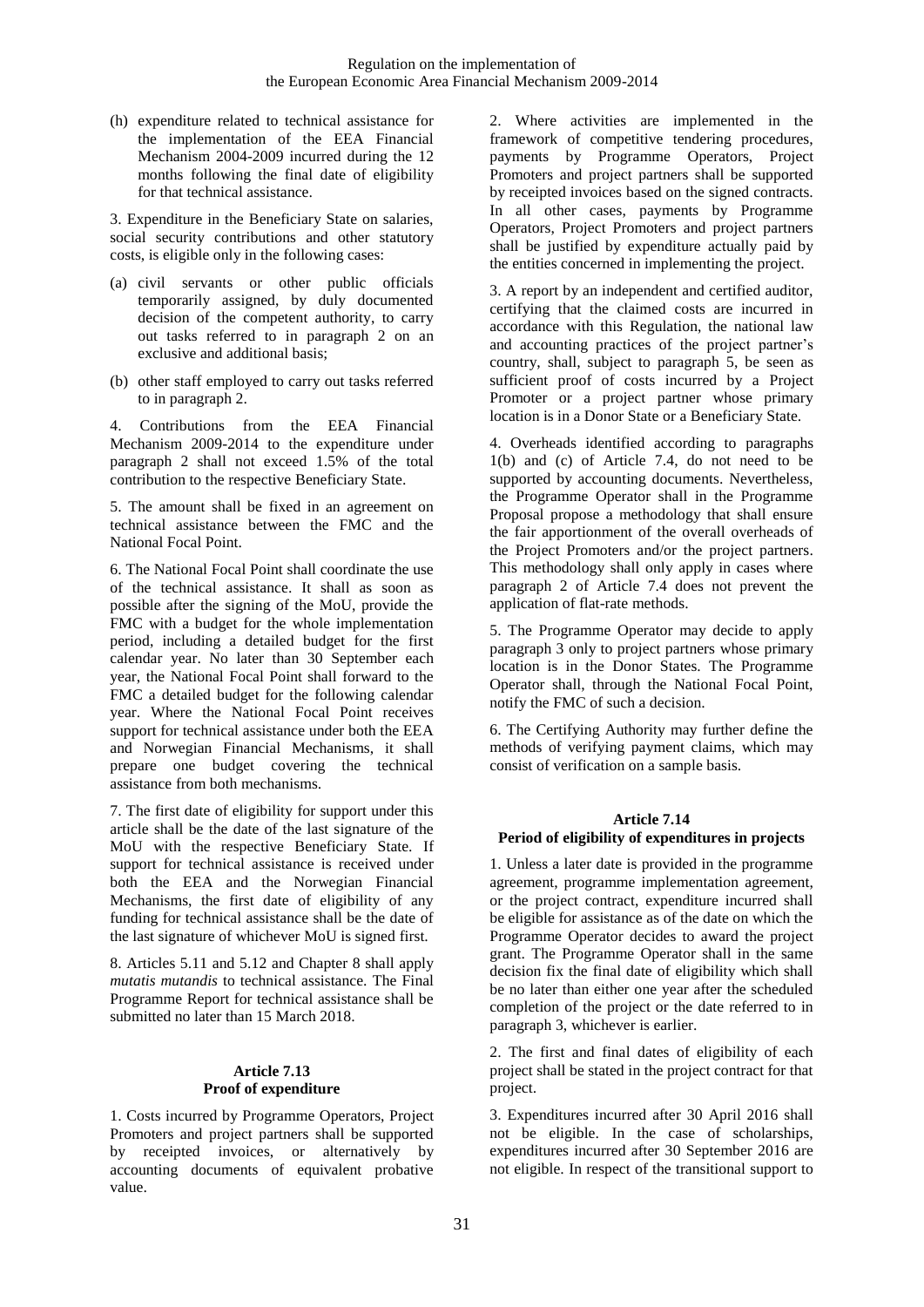Spain, the deadline for eligibility of expenditure shall be 31 December 2015.

4. In exceptional cases where further delays are justified, the FMC can extend the period of eligibility to 30 April 2017. In respect of the transitional support to Spain, the period of eligibility can not be extended.

5. If a project is, on the final date of eligibility, subject to judicial procedures or administrative appeal with suspensory effects, the FMC can give further extensions if it deems that such extension is in the interests of the EEA Financial Mechanism 2009-2014.

6. If a project has not been completed on its final date of eligibility, the Programme Operator shall ensure that funds are made available to complete the project in a timely manner. If such funds cannot be guaranteed, the Programme Operator shall reimburse to the FMC its financial contribution to the project. If, at the date of the final date of eligibility, clearly identifiable and viable components of the projects have been completed, the FMC may waive, in full or in part, its right to reimbursement.

# **Article 7.15 Durability of projects**

<span id="page-31-0"></span>1. The Programme Operator shall ensure that projects that involve investment in real estate and/or land (including renovation) are operational for at least five years after the Programme Operator's approval of the project completion report and that the real estate and/or land is used for the purpose of the project as described in the project contract.

2. For other projects, the period of minimum postcompletion operation shall be determined by the Programme Operator, described in the call for proposals and included in the project contract. The determination of this period shall be guided by the aim of promoting the sustainability of the project and of ensuring that the financial support provided to the project generates the maximum benefits to its target group and final beneficiaries.

3. The Beneficiary State and the Programme Operator shall ensure that the Project Promoter retains the contribution from the EEA Financial Mechanism 2009-2014 only if the project is in compliance with paragraphs 1 and 2.

#### **Article 7.16 Procurement**

<span id="page-31-1"></span>1. National and European Union law on public procurement shall be complied with at any level in the implementation of programmes and projects.

2. A Project Promoter that receives 50% or more of the eligible expenditure of the project as a project grant from a programme under the EEA Financial Mechanism 2009-2014 shall conduct its procurement for that project in compliance with the national public procurement law as though the Project Promoter were a contracting authority under paragraph 9 of Article 1 of Directive 2004/18/EC of the European Parliament and of the Council of 31 March 2004 on the coordination of procedures for the award of public works contracts, public supply contracts and public service contracts. This paragraph applies *mutatis mutandis* to project partners.

3. Paragraph 2 does not apply to NGOs unless the amount of the contract is at or above European Union thresholds set for public procurement.

4. In cases where contracts concluded as part of the implementation of the Programme fall below the national or European Union thresholds set for public procurement or outside the scope of the applicable public procurement laws, the awarding of such contracts (including the procedures prior to the awarding) and the terms and conditions of such contracts shall comply with best economic practices, including accountability, allow a full and fair competition between potential providers, for example by way of effective price comparison, and ensure the optimal use of resources from the EEA Financial Mechanism 2009-2014.

5. The highest ethical standards shall be observed during the procurement and execution of contracts. The Programme Operator shall ensure the application of adequate and effective means to prevent illegal or corrupt practices. No offer, gifts, payments or benefit of any kind, which would or could, either directly or indirectly, be construed as an illegal or corrupt practice, e.g. as an inducement or reward for the award or execution of procurement contracts, shall be accepted.

6. The Programme Operator shall ensure that records of the awarding and execution of contracts are kept for at least three years from the closure of the programme and provided upon request to the FMC.

# <span id="page-31-2"></span>**Chapter 8: Financial management**

#### **Article 8.1 Common rules for payments**

<span id="page-31-3"></span>1. Payments to programmes shall be made when all relevant conditions for payments stipulated in the programme agreement and this Regulation have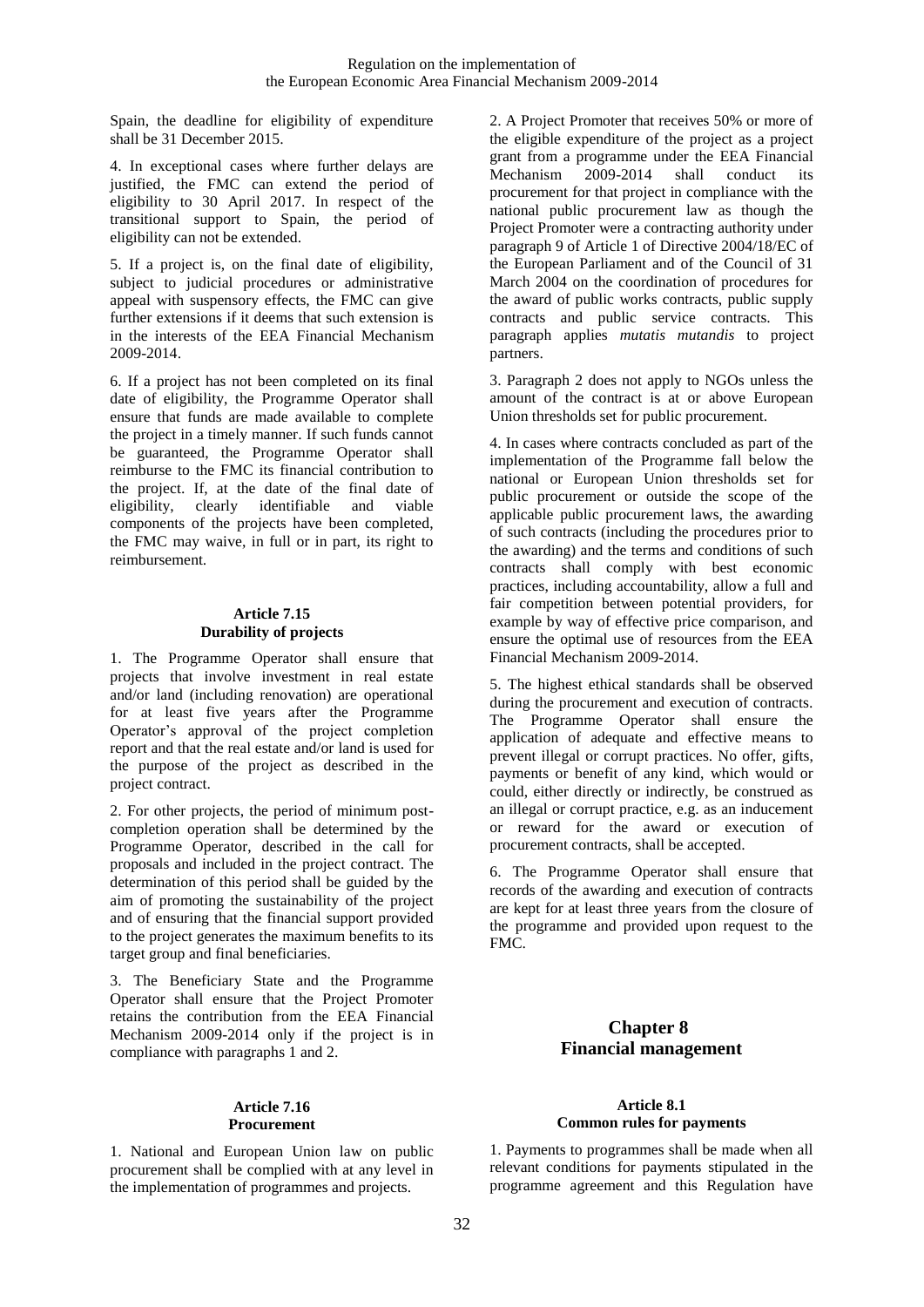been fulfilled. Advance payments in respect of costs related to the preparation of programmes may be approved by the FMC, in accordance with paragraph 4 of Article 7.9.

2. Payments to programmes shall take the form of advance payments, interim payments and payments of the final balance. Without prejudice to paragraph 3, they shall be made to the designated account of the Beneficiary State. Subject to contrary provisions in national law, the Beneficiary State shall transfer the payments to the Programme Operator within 15 working days from reception of the payment.

3. The FMC and the National Focal Point may agree to transfer payments directly from the FMC to the designated account of the Programme Operator.

4. The FMC may retain up to 10% of the management cost portion of every advance and interim payment to the programme. The retained amount shall not be paid until the final programme report has been approved by the FMC.

5. Payments to programmes shall be calculated by applying the co-financing rate laid down in the programme agreement. The principle of pro rata financing shall apply, meaning that the payments of the programme grant from the FMC shall be matched within one month by payment from the entity or entities responsible for providing the cofinancing.

6. Payments of the project grant to the Project Promoters may take the form of advance payments, interim payments and payments of the final balance. The level of advance payments and their off-set mechanism shall be proposed in the programme proposal and set in the programme agreement.

# **Article 8.2**

# **Advance payments**

<span id="page-32-0"></span>1. Advance payments are the part of the programme grant necessary to cover its share of justified estimated programme expenditure for up to two full reporting periods referred to in paragraph 1 of Article 8.3. The maximum advance payment shall be set in the programme agreement. The advance payment shall be made when the relevant conditions in the programme agreement and this Regulation have been fulfilled.

2. As from the beginning of the second reporting period, the procedure for interim payments set out in Article 8.3 shall apply.

# **Article 8.3 Interim payments**

<span id="page-32-1"></span>1. There shall be three reporting periods in each calendar year:

- (a) 1 January 30 April;
- (b)  $1$  May 31 August; and
- (c) 1 September 31 December.

2. Interim payments shall be paid based on an interim financial report submitted by the Programme Operator in a format provided by the FMC (Annex 11), certified by the Certifying Authority in accordance with Article 4.5, and approved by the FMC.

3. Without prejudice to paragraph 10 and subject to budgetary appropriations of the Donor States, interim payments from the FMC shall be made on the following payment dates: 15 April, 15 August and 15 December. Should a payment date land on a weekend or an EFTA public holiday, the payment shall be made on the next EFTA working day.

4. Interim financial reports shall be received by the FMC according to the following schedule:

- (a) on, or before, 15 March for payments to be made on 15 April;
- (b) on, or before, 15 July for payments to be made on 15 August;
- (c) on, or before, 15 November for payments to be made on 15 December.

5. Payment based on an interim financial report received after its due date but on, or before, the following due date referred to in paragraph 4 shall be due as the report would have been received on its following due date. If an interim financial report has not been received within eight months from the end of the reporting period in which expenditure has been incurred by the Programme Operator, previously proposed expenditure for that period shall be declared ineligible and cancelled.

6. Interim financial reports shall include:

- (a) a statement of actual expenditure incurred during the reporting period preceding the payment date; and
- (b) a statement of proposed expenditure for the reporting period immediately following the payment date.

7. The actual incurred expenditure for the last reporting period shall be reported in the final programme report.

8. When the interim financial report has been provided, the FMC shall verify that it is in the correct form and that the conditions for payment have been met. If that verification is positive,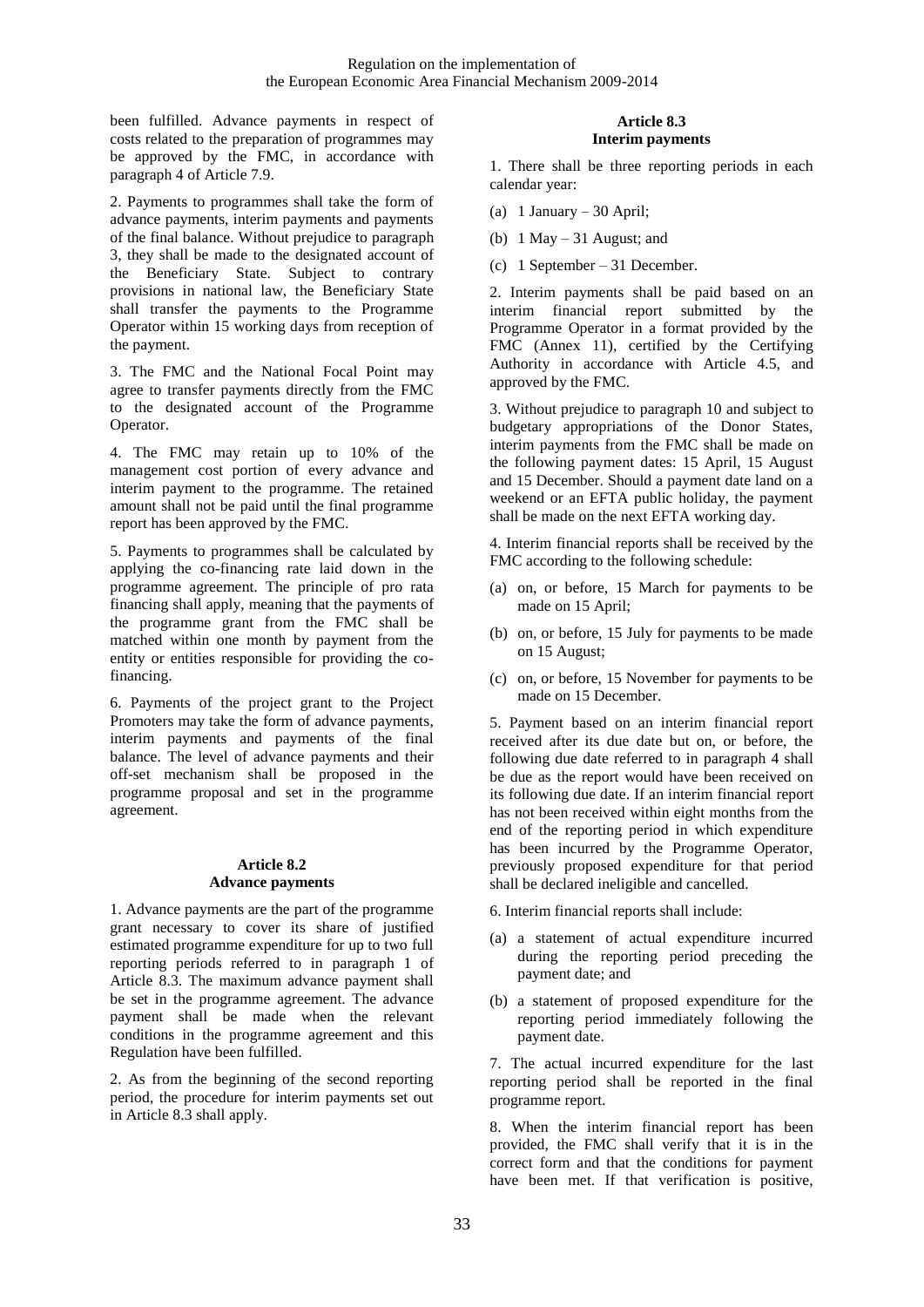interim payments shall be transferred no later than on the payment dates referred to in paragraph 3.

9. Interim payments shall in principle consist of the proposed expenditure for the following reporting period less the difference between the proposed expenditure for the previous reporting period and actual expenditure in that period, taking into account any justified unplanned expenditure in the reporting period within which the interim financial report is submitted. The FMC may modify the amount of the interim payment if the proposed expenditures are considered to be unjustified. The FMC shall provide the National Focal Point, Certifying Authority and the Programme Operator with a justification of the modification without delay.

10. Should verification according to paragraph 8 be negative, the FMC, the National Focal Point and the Programme Operator shall closely cooperate to remedy the deficiencies. The FMC may provisionally hold interim payments until such deficiencies have been remedied. When the FMC, after receiving all necessary information, has positively verified interim financial report, it shall at the first possible payment date or when it deems it necessary following that verification release the payment due, unless the FMC decides to make use of remedies provided in Chapter 12.

# **Article 8.4 Payment of the final balance**

<span id="page-33-0"></span>1. The final balance is:

- (a) the total reported eligible expenditure of the programme, taking into account any previous reimbursements,
- (b) less the following amounts:
	- (i) the total advance and interim payments to the programme from the FMC;
	- (ii) any co-financing from sources other than the EEA Financial Mechanism 2009-2014;
	- (iii) total interest earned until the date of the final programme report but not reimbursed to the FMC; and
	- (iv) any funds reimbursed from Project Promoters to the Programme Operator, not paid to other projects or reimbursed to the FMC.

2. The EEA Financial Mechanism 2009-2014 share of the final balance is the final balance according to paragraph 1 multiplied by the programme grant rate.

3. The final balance shall be calculated and reported in the financial annex to the final programme report in a format provided by the FMC (attachment 2 to Annex 9).

4. Any final balance payable to the Programme Operator shall be transferred by the FMC no later than one month after FMC's approval of the final programme report.

5. Any final balance payable to the FMC shall be reimbursed to the FMC within the same deadline. Any interest earned on the bank account of the Programme Operator between the date of the final programme report and the reimbursement date shall be included in the reimbursement.

#### <span id="page-33-1"></span>**Article 8.5 Forecast of likely payment applications**

At the latest by 20 February, 20 May, 20 September and 10 December each year, the Certifying Authority shall send to the FMC, in a format provided by the FMC (Annex 7), a justified forecast of likely payment applications from the Beneficiary State for the remainder of the current financial year and subsequent financial years.

### **Article 8.6 Use of the euro**

<span id="page-33-2"></span>1. Amounts set out in programmes, interim financial reports, annual programme reports and final programme reports shall be denominated in euro. Programme grants and payments from the FMC to entities in the Beneficiary State, shall be denominated and carried out in euro. The amounts shall be rounded to the nearest euro.

2. Programme Operators in Beneficiary States that have not adopted the euro as their currency on the date of an application for payment shall convert into euro the amounts of expenditure incurred in their national currency. This amount shall be converted into euro using the monthly accounting exchange rate of the European Commission in the month during which the expenditure was registered in the accounts of the Programme Operator of the programme concerned.

3. When the euro becomes the currency of a Beneficiary State, the conversion procedure set out in paragraph 2 shall continue to apply to all expenditure recorded in the accounts by the Programme Operator before that date.

4. Neither the Donor States nor the FMC are responsible for losses resulting from exchange rate fluctuations.

5. The Programme Operator may in its programme proposal suggest a reserve for exchange rate losses suffered by the Programme Operator and the Project Promoters. Such a proposal shall be duly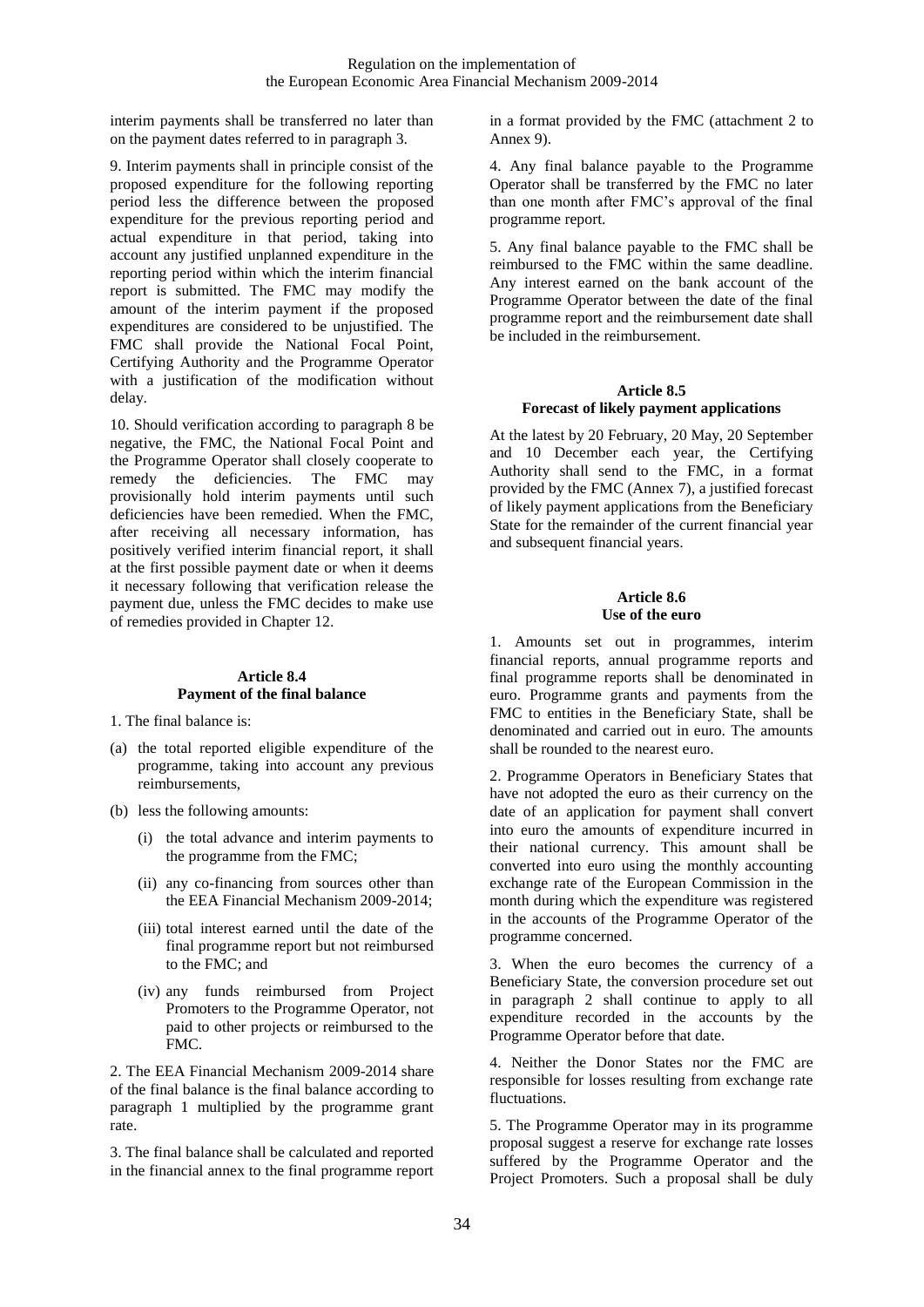justified and provide a clear and transparent method of calculating the exchange rate losses and of their settlement. The amount of the reserve shall not exceed 1% of the total eligible costs of the Programme.

6. The Programme Operator may at any time, with the approval of the National Focal Point, cancel the reserve and make it available for projects within the programme. The FMC shall be informed before any arrangements are made to reallocate the funds. Any decision to reallocate funds to already approved projects shall be taken in accordance with paragraphs 2 and 3 of Article 6.9.

### **Article 8.7 Interest**

<span id="page-34-0"></span>1. Any interest generated on the following bank accounts shall be regarded as a resource for the FMC:

- (a) accounts held in the Beneficiary State on which funds from the FMC are kept until they are transferred to the Programme Operators; and
- (b) accounts established by the Programme Operator according to paragraph 1(j) of Article 4.7 for funds intended for regranting.

2. The Programme Operator shall annually and no later than 1 March declare to the Certifying Authority any interest earned on the account referred to in paragraph 1(b). The interest earned shall be reimbursed to the Certifying Authority within 20 working days of having been declared.

3. The Certifying Authority shall annually and within three calendar months after year-end declare to the FMC any interest earned on the accounts referred to in paragraph 1 in a format provided by the FMC (Annex 8). The Certifying Authority shall verify the correctness of the declared interest. The interest earned shall be reimbursed to the FMC within 15 working days of having been declared.

4. The interest earned on accounts referred to in paragraph 1(a) during the year in which the final Strategic Report is submitted shall be declared by the Certifying Authority to the FMC within one month of the submission of the final Strategic Report. The interest earned shall be reimbursed to the FMC within 15 working days of having been declared.

5. The interest earned on accounts referred to in paragraph 1(b) during the year in which the final programme report is submitted shall be declared in the final programme report and shall be included in the calculation of the final balance payment.

6. Beneficiary States that have not adopted the euro as their currency and use accounts held in the national currency shall convert the interest earned into euros using the average of the monthly accounting exchange rates of the European Commission. During the years referred to in paragraphs 4 and 5 the average exchange rate for the period 1 January to the date of the submission of the respective reports shall apply.

#### **Article 8.8**

#### <span id="page-34-1"></span>**Transparency and availability of documents**

1. The Beneficiary State shall ensure an audit trail for financial contributions from the EEA Financial Mechanism 2009-2014 that permits:

- (a) reconciliation of the expenditure certified by the Certifying Authority in the interim financial reports and the final programme report and original supporting documents held at the various administrative levels and/or by the Programme Operator, the Project Promoter and its partners; and
- (b) verification of the allocation and transfer of the available EEA Financial Mechanism 2009- 2014's and national financial contributions.

2. The Beneficiary State shall ensure that all the supporting documents regarding expenditure and audits on the programme concerned are kept either in the form of originals or in versions certified to be in conformity with the originals on commonly accepted data carriers.

3. The documents shall be kept available for the FMC and the EFTA Board of Auditors for a period of at least three years following the FMC's approval of the final programme report.

# **Chapter 9: Evaluations**

#### <span id="page-34-3"></span><span id="page-34-2"></span>**Article 9.1 Responsibilities of Beneficiary States**

1. The Beneficiary State shall carry out evaluations of programmes to assess actual and/or expected effects at the outcome level. It shall present its evaluation plan in the Strategic Report.

2. Evaluation shall be carried out by experts or entities independent of the National Focal Point, the Certifying Authority and the Programme Operator in accordance with the Evaluation Guidelines.

3. The results of the evaluations shall be sent to the FMC, the National Focal Point, the Monitoring Committee and the Programme Operator, and made public. Prior to publication, the FMC, the National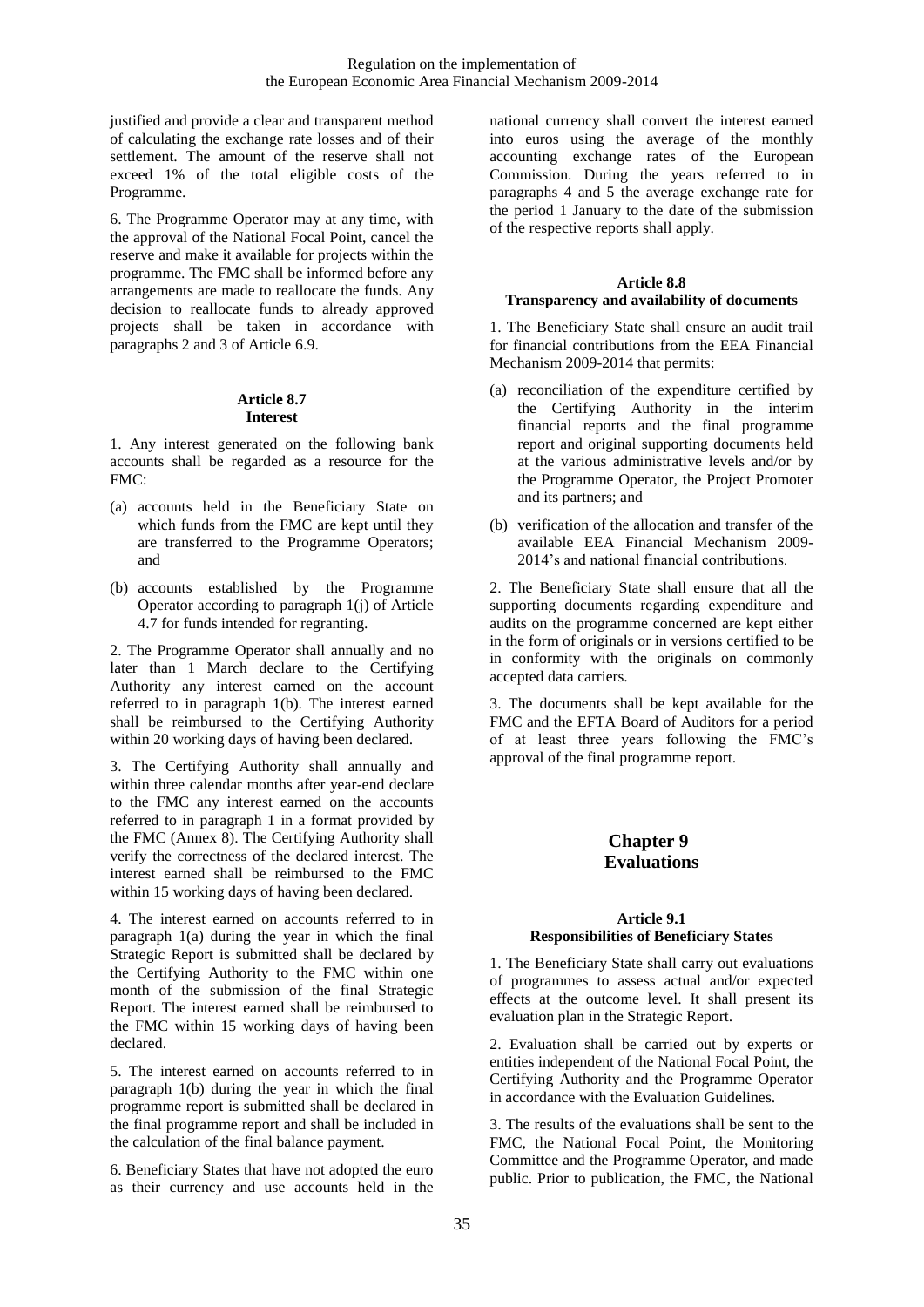Focal Point and the Programme Operator shall be given the opportunity to provide comments.

#### **Article 9.2 Role of the FMC**

<span id="page-35-0"></span>1. The FMC may carry out evaluations related to the overall objectives of the EEA Financial Mechanism 2009-2014, objectives of programme areas or evaluations of the overall contribution of the EEA Financial Mechanism 2009-2014 to a specific Beneficiary State.

2. The FMC may, in consultation with the Beneficiary State concerned, carry out evaluations of on-going or completed programmes to assess actual and/or expected effects at outcome level.

3. The results shall be sent to the National Focal Point, the Monitoring Committee and the Programme Operator, and made public. Prior to publication, the National Focal Point and the Programme Operator shall be given the opportunity to provide comments.

# <span id="page-35-1"></span>**Chapter 10: External monitoring and audits**

#### **Article 10.1 External monitoring**

<span id="page-35-2"></span>Without prejudice to the monitoring carried out by the National Focal Point or the Programme Operator, the FMC may select programmes for external monitoring. The FMC shall inform the National Focal Point and the Programme Operator about any planned monitoring two weeks in advance.

#### **Article 10.2 EFTA Board of Auditors**

<span id="page-35-3"></span>1. The EFTA Board of Auditors may conduct audits of all programmes and projects funded by the EEA Financial Mechanism 2009-2014 as well as the management of the EEA Financial Mechanism 2009-2014 in the Beneficiary State. The Beneficiary States' representatives shall, upon request, accompany the auditors and provide them with all the necessary assistance.

2. The EFTA Board of Auditors shall, except in urgent cases, give two weeks' notice to the FMC and the National Focal Point concerned before an audit is carried out.

#### <span id="page-35-4"></span>**Article 10.3 Audits and on-the-spot verifications arranged by the FMC**

1. Without prejudice to the audits carried out by the Audit Authority, the FMC may arrange audits and on-the-spot verifications of programmes and projects, and to verify the effective functioning of the management and control systems in the Beneficiary State. The National Focal Point's representatives shall, upon request, accompany the authorised representatives of the FMC and provide them with all necessary assistance.

2. The FMC shall, except in urgent cases, give two weeks' notice to the National Focal Point and the Programme Operator concerned before an audit or on-the-spot verification is carried out.

3. The National Focal Point and the Programme Operator shall be given an opportunity to provide comments to an audit report before it is finalised.

#### **Article 10.4 Access**

<span id="page-35-5"></span>The persons performing audits or on-the-spot verifications according to this chapter shall upon request be granted prompt, full, and unimpeded access to all information, documents, persons, locations and facilities, public or private, relevant to the audit or the verification. Such access shall be subject to the applicable limitations under national legislation of the Beneficiary State. The auditors shall enjoy the same rights as those extended to equivalent authorities of the Beneficiary State itself.

# **Chapter 11: Irregularities**

# <span id="page-35-7"></span><span id="page-35-6"></span>**Article 11.1 Responsibilities related to irregularities**

1. The Beneficiary State and the Programme Operator shall make every effort possible to prevent, detect, and nullify the effect of any cases of irregularities. Similarly, any suspected and actual cases of irregularities shall be investigated promptly and efficiently, and properly remedied, including making any financial corrections that may be appropriate.

2. Unduly paid amounts shall be recovered and reimbursed in accordance with the programme agreements and this Regulation.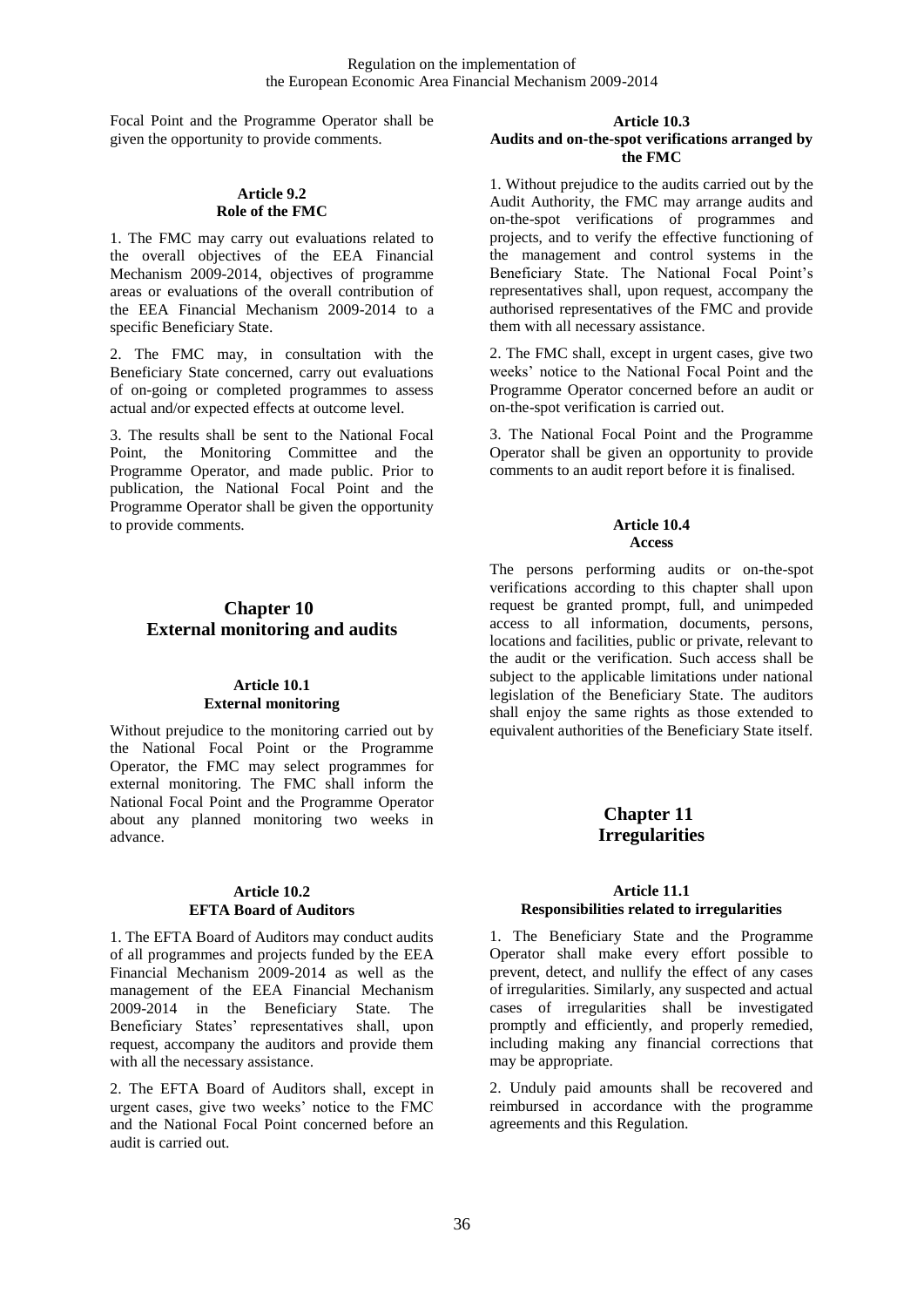#### **Article 11.2 Definition of irregularities**

<span id="page-36-0"></span>An irregularity shall mean an infringement of:

- (a) the legal framework of the EEA Financial Mechanism 2009-2014 referred to in Article 1.4;
- (b) any provision of European Union law; or
- (c) any provision of the national law of the Beneficiary State,

which affects or prejudices any stage of the implementation of the EEA Financial Mechanism 2009-2014 in the Beneficiary State, in particular, but not limited to, the implementation and/or the budget of any programme, project or other activities financed by the EEA Financial Mechanism 2009-2014, for instance by unjustified or disproportionate expenditure, or by reducing or losing revenue under the programme and/or the project.

#### **Article 11.3 Entities responsible for reporting**

<span id="page-36-1"></span>1. An appropriate national public entity to be responsible for the preparation and submission of irregularities reports on behalf of the Beneficiary State shall be designated and agreed upon in the MoU.

2. Irregularities that affect or prejudice the implementation of the EEA Financial Mechanism 2009-2014, as well as any measures taken by competent national authorities to prevent, detect, investigate, or remedy such irregularities, shall be reported by the designated entity to the FMC in accordance with this Regulation and in a format provided by the FMC (Annex 5).

3. The Programme Operator shall report to the designated entity on all irregularities, their investigation and any remedies taken. The Programme Operator shall closely co-operate with the designated entity to ensure rapid, accurate and full reporting of irregularities to the FMC.

#### <span id="page-36-2"></span>**Article 11.4 Immediate reporting on irregularities**

The designated entity shall, regardless of the amounts involved, immediately report to the FMC all suspected and actual cases of irregularities when any of the following applies:

(a) they involve allegations of an act or omission which constitutes a criminal offence under the national legislation of the Beneficiary State, such as corruption, fraud, bribery or embezzlement;

- (b) they indicate the presence of serious mismanagement affecting the use of the financial contribution from the EEA Financial Mechanism 2009-2014; or
- (c) they pose an immediate threat to the successful completion of the project, due to the amounts in proportion to the total project cost, their gravity or any other reason.

#### **Article 11.5 Regular reporting on irregularities**

<span id="page-36-3"></span>1. For irregularities other than those referred to in Article 11.4 or paragraph 1 of Article 11.7, the designated entity shall within two months of the end of each quarter, submit to the FMC a report, describing any suspected and actual cases of irregularities discovered during that quarter and which have been the subject of a primary administrative or judicial finding.

2. Should there be no irregularities to report on during the quarter, the designated entity shall inform the FMC of this fact within the time limit set in paragraph 1.

3. For the purpose of this article "primary administrative or judicial finding" means a first written assessment by a competent authority, either administrative or judicial, concluding on the basis of specific facts that an irregularity has been committed, without prejudice to the possibility that this conclusion may subsequently have to be revised or withdrawn as a result of developments in the course of the administrative or judicial procedure.

#### <span id="page-36-4"></span>**Article 11.6 Reporting on progress regarding already reported irregularities**

1. Together with each report on new irregularities referred to in paragraph 1 of Article 11.5, the designated entity shall report to the FMC on the progress made in the investigation and remedy of previously reported irregularities.

2. Should there be no progress to report on under this article, the designated entity shall inform the FMC of this fact within the time limit set in paragraph 1 of Article 11.5.

# <span id="page-36-5"></span>**Article 11.7 Reporting on irregularities upon request**

1. Unless requested by the FMC, the following cases of irregularities need not be reported: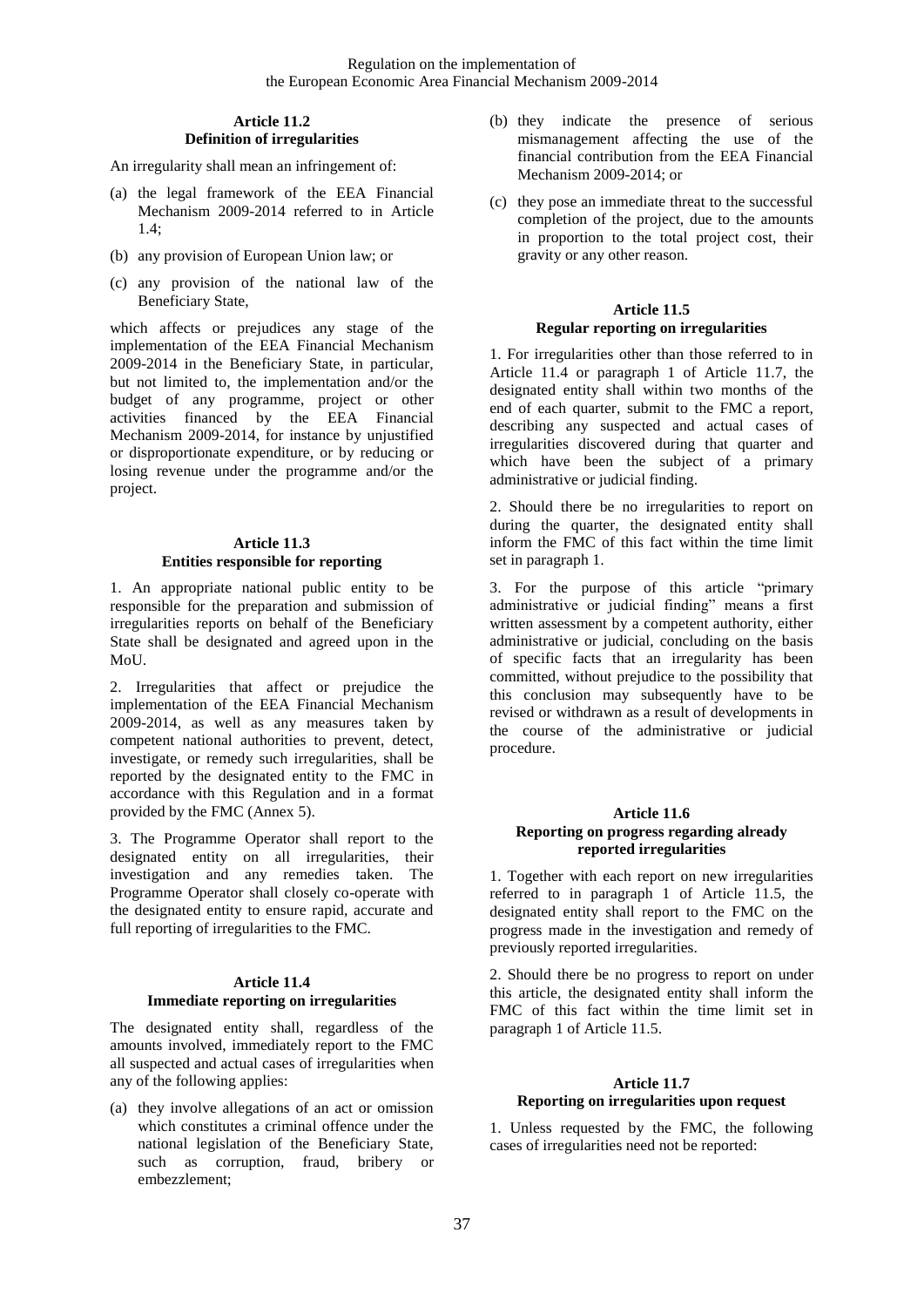- (a) cases where the irregularity consists solely in the failure to implement a project, in whole or in part, owing to the bankruptcy of the Project Promoter;
- (b) cases brought to the attention of the Programme Operator, National Focal Point or Certifying Authority by the Project Promoter voluntarily and before detection by any of them, whether before or after the payment of the project grant related to that irregularity;
- (c) cases which are detected and corrected by the Programme Operator, National Focal Point or Certifying Authority before any payment to the Project Promoter of the project grant and before inclusion of the expenditure concerned in an interim financial report or final programme report.

2. Paragraph 1 does not apply to irregularities that shall be reported immediately according to Article 11.4 or irregularities preceding a bankruptcy.

3. The designated entity shall, upon request from the FMC, provide information on irregularities referred to in paragraph 1 within one month.

4. The designated entity shall keep a registry of irregularities that do not need to be reported to the FMC.

#### **Article 11.8 Complaint mechanism**

<span id="page-37-0"></span>1. The Beneficiary State shall establish a complaint mechanism that shall be capable of effectively processing and deciding on complaints about suspected non-compliance with the principles of good governance in relation to the implementation of the EEA Financial Mechanism 2009-2014 in the respective Beneficiary State.

2. Information on how to submit a complaint shall be prominently placed on the website of the National Focal Point referred to in paragraph 4(c) of Article 4.3.

3. The Beneficiary State shall without delay report to the FMC on any complaints involving suspected irregularities referred to in Article 11.4. Complaints involving suspicion of other irregularities shall be reported to the FMC in the reports referred to in Articles 11.5 and 11.6. The FMC shall, when relevant, be consulted on the appropriate response.

# <span id="page-37-1"></span>**Chapter 12: Suspension of payments, financial corrections and reimbursement**

#### **Article 12.1 Suspension of payments**

<span id="page-37-2"></span>1. The FMC may decide to suspend payments if one or more of the following applies:

- (a) the conditions for payments in accordance with Chapter 8 have not been met;
- (b) credible information indicates that the progress of the programme is not in accordance with the programme agreement;
- (c) reports referred to in Article 5.11 and Chapter 11 or any other information requested has not been provided or include incomplete information;
- (d) access required under Chapter 10 and the programme agreement is restricted;
- (e) the financial management of the programme has not been in accordance with generally accepted accounting principles;
- (f) it becomes aware of suspected or actual cases of irregularities, or such cases have not been adequately reported, investigated or remedied;
- (g) the implementation of the programme is deemed to be in violation of national or European Union law;
- (h) a fundamental change of circumstances occurs and said circumstances constitute an essential basis for the financial contribution from the EEA Financial Mechanism 2009-2014 to the programme;
- (i) it becomes aware of any misrepresentation of facts in any information given by or on behalf of the National Focal Point, Certifying Authority or the Programme Operator<br>affecting, directly or indirectly, the affecting, directly or indirectly, the implementation of the programme agreement;
- (j) interests generated on the bank accounts referred to in Article 8.7 have not been accounted for or reimbursed;
- (k) the procedure under Article 12.4 has been opened; or
- (l) any other obligation stipulated in the programme agreement or this Regulation is not complied with by the National Focal Point, the Certifying Authority or the Programme Operator.

2. The FMC may decide to suspend payments to a programme if any of the conditions in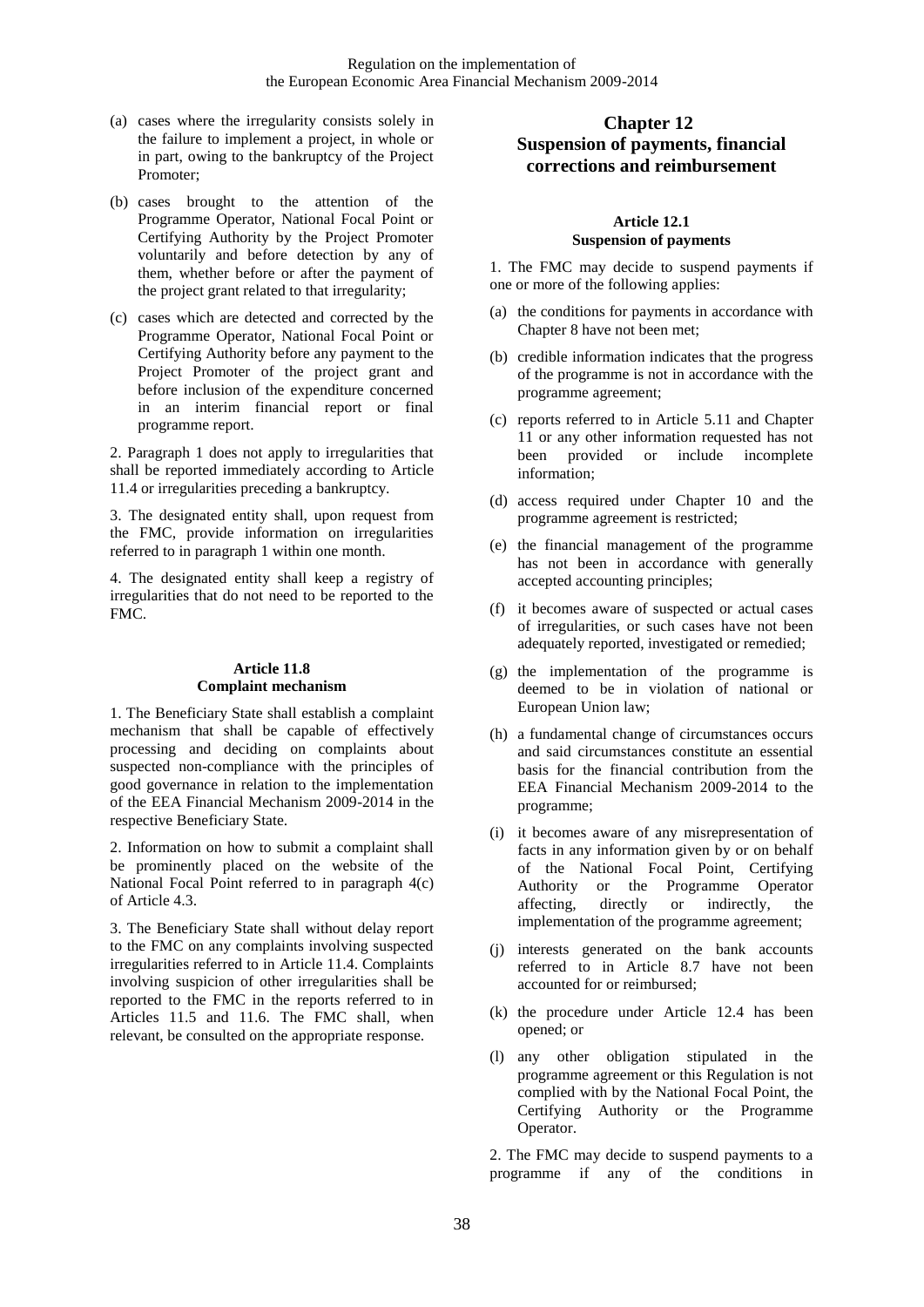subparagraphs (b), (d), (e), (f) or  $(g)$  of paragraph 1 apply *mutatis mutandis* to any of the projects under that programme and the Programme Operator has not taken the appropriate and necessary measures to investigate and, when appropriate, remedy such deficiencies or prevent loss of funds. Suspension due to deficiencies in projects shall be proportionate to the scope and extent of the breach.

3. Except for urgent cases, the National Focal Point and the Programme Operator shall be given an opportunity to provide their views before the FMC takes a decision to suspend payments. The decision to suspend payments shall be reasoned and immediately effective. The National Focal Point and the Programme Operator shall be notified no later than seven workings days from the date of the decision.

4. The National Focal Point and/or the Programme Operator can at any time present documents or other relevant evidence and request that the FMC reviews its decision to suspend payments.

5. When the FMC finds that the conditions for suspension no longer apply, it shall take a decision to continue payments.

# **Article 12.2 Financial corrections**

<span id="page-38-0"></span>1. In addition to financial corrections made by the Beneficiary State or the Programme Operator, the FMC may make financial corrections based on the criteria in Article 12.3 consisting of cancelling all or part of the financial contribution of the EEA Financial Mechanism 2009-2014 to the programme or the Beneficiary State in question.

2. Financial contributions cancelled in accordance with paragraph 1 or with Article 11.1 may be reused under the programme for projects other than those that were the subject of the correction. When a financial correction is made for systemic irregularities or irregularities related to management or control systems within a programme, the financial contribution may not be reused for that programme.

3. Financial contributions that may, according to paragraph 2, be reused for the programme within which the irregularities occurred, shall be reallocated by the Programme Operator in accordance with Article 6.9.

4. Financial contributions that may, according to paragraph 2, not be used for the same programme, shall be allocated in accordance with paragraph 8 of Article 5.9.

5. Financial contributions not reallocated according to paragraphs 3 and 4 within the relevant timeline shall be reimbursed to the FMC no later than 31

October 2015. Paragraph 5 of Article 12.5 shall apply to late reimbursements.

# **Article 12.3 Criteria for financial corrections**

<span id="page-38-1"></span>1. The FMC may make financial corrections according to Article 12.2 if one or more of the following applies:

- (a) a serious deficiency exists in the management and control systems established by the Beneficiary State for the EEA Financial Mechanism 2009-2014 which puts at risk the financial contribution from the EEA Financial Mechanism 2009-2014;
- (b) a serious breach of the programme agreement has occurred;
- (c) a serious deficiency exists in the management and control system of the programme which puts at risk the financial contribution from the EEA Financial Mechanism 2009-2014;
- (d) expenditure reported in a certified interim financial report or in a final programme report is irregular and has not been corrected by the National Focal Point or the Programme Operator prior to the sending of the notification according to paragraph 1 of Article 12.4; or
- (e) the National Focal Point and/or the Programme Operator have not complied with its obligations to investigate and/or remedy irregularities under Article 11.1 prior to the sending of the notification according to paragraph 1 of Article 12.4.

2. The FMC shall base its financial corrections on individual cases of irregularity identified, taking account of the systemic nature of the irregularity to determine whether a flat-rate or extrapolated correction should be applied, or whether the corrected amount can be based on an actual amount detected as irregular.

3. The FMC shall, when deciding the amount of a correction, take account of the nature and gravity of the irregularity and the extent and financial implications of the deficiencies found.

#### **Article 12.4 Procedure**

<span id="page-38-2"></span>1. Prior to making a decision referred to in paragraph 1 of Article 12.2, the FMC shall notify the National Focal Point and the Programme Operator of its intention to make such a decision. The notification shall outline the reasons for the decision and indicate the relevant amounts. The National Focal Point and the Programme Operator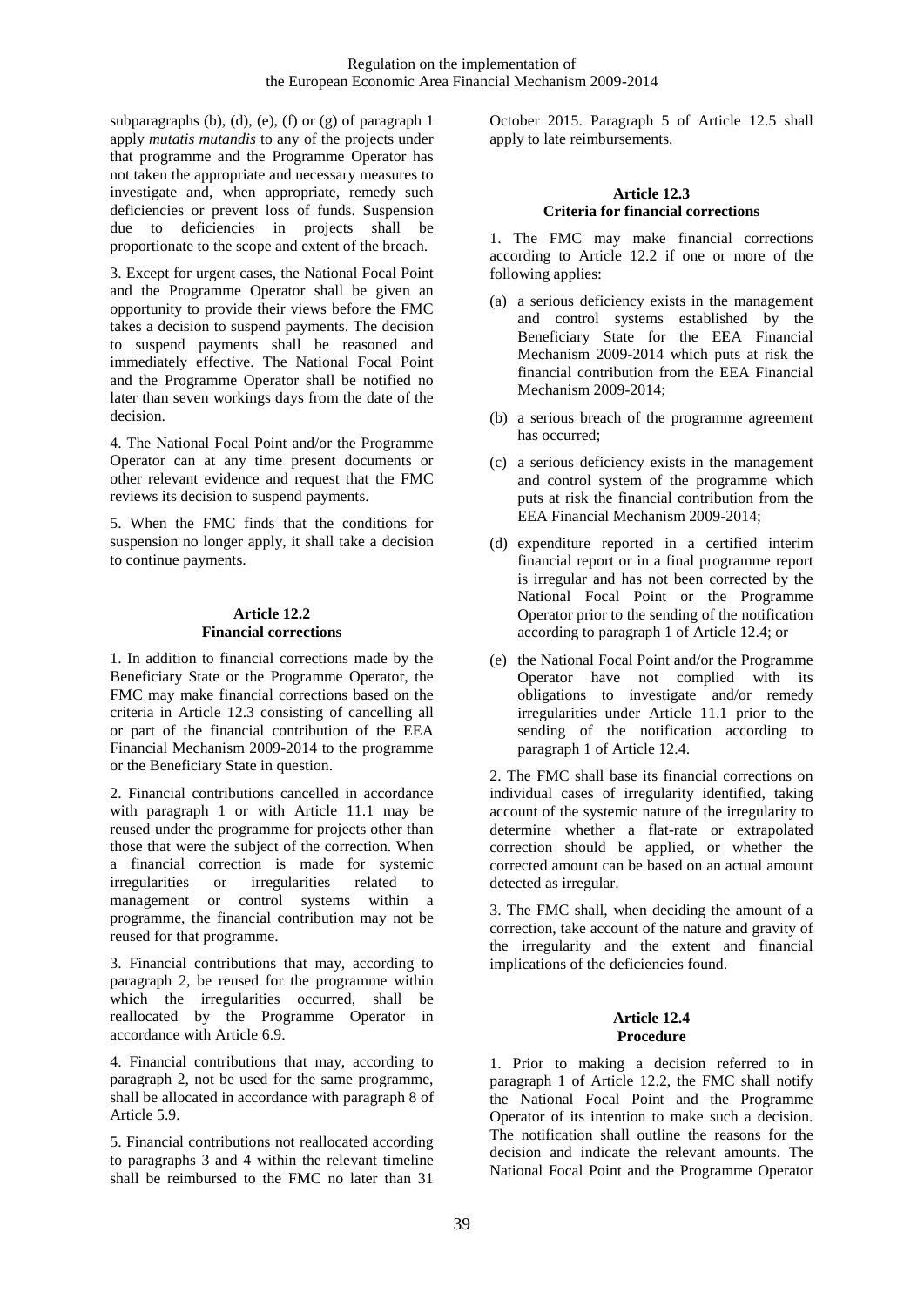can within two months from the sending of the notification provide any documents relevant to the decision.

2. Where the FMC proposes a financial correction on the basis of extrapolation or at a flat rate, the National Focal Point and the Programme Operator shall be given the opportunity to demonstrate, through an examination of the documentation concerned, that the actual extent of the irregularity was less than the FMC's assessment. In agreement with the FMC, the National Focal Point may limit the scope of this examination to an appropriate proportion or sample of the documentation concerned. Except in duly justified cases, the time allowed for this examination shall not exceed a further period of two months after the two-month period referred to in paragraph 1.

3. The FMC shall take account of any evidence supplied by the National Focal Point or the Programme Operator within the time limits referred to in paragraphs 1 and 2. At any time prior to the decision on financial corrections, the National Focal Point, the Programme Operator and the FMC can enter into a dialogue with a view to ensuring that the decision is based on accurate and correct facts.

4. The National Focal Point and the Programme Operator shall be notified of a decision referred to in paragraph 1 of Article 12.2 no later than seven workings days from the date of the decision. The notification shall outline the reasons for the decision.

# **Article 12.5 Reimbursement**

<span id="page-39-0"></span>1. The Beneficiary State shall reimburse the amount requested to the FMC within three months of the decision referred to in Article 12.2.

2. The FMC shall waive any claim for reimbursement from the Beneficiary State of funds that were subject to irregularities in a project if the National Focal Point shows that the loss and the circumstances related thereto are not due to negligent performance or non-performance of duties of entities referred to in paragraphs 1 and 2 Article 4.2 and of the Programme Operator's duties, and the National Focal Point and the Programme Operator have taken all reasonable measures to seek recovery of such funds.

3. Reimbursement from the Beneficiary State to the FMC is not contingent upon reimbursement from the Programme Operator or the Project Promoter.

4. If the Programme Operator is a private entity and the National Focal Point shows that it has and is taking appropriate measures to recover the funds from the Programme Operator, the FMC may

decide to give the Beneficiary State up to one year to reimburse the requested funds. In such a case, the FMC may also decide to contribute up to 50% of reasonable legal fees related to the recovery of the funds from the Programme Operator. For the purpose of this paragraph, a Programme Operator is considered to be a private entity when less than the majority of the votes at its managerial board meetings is controlled by public entities, such as public authorities, public agencies or companies fully owned by such authorities or agencies.

5. Any delay in reimbursement shall give rise to interest on account of late payment, starting on the due date and ending on the date of actual payment. The rate of such interest shall be one-and-a-half percentage points above the rate applied by the European Central Bank in its main refinancing operations on the first working day of the month in which the due date falls.

#### <span id="page-39-1"></span>**Article 12.6 General suspension of payments to a Beneficiary State**

1. The FMC may, after having consulted the National Focal Point with a view to reaching a solution, suspend all payments to the Beneficiary State if:

- (a) information or documents obtained by or provided to the FMC indicate the presence of systemic or widespread shortcomings regarding the management of the financial contribution from the EEA Financial Mechanism 2009-2014 in the Beneficiary State; or
- (b) a demand for reimbursement related to any type of assistance in the Beneficiary State financed by the EEA Financial Instrument 1999-2003, the EEA or Norwegian Financial Mechanisms 2004-2009 or the EEA or Norwegian Financial Mechanisms 2009-2014 has not been complied with by the Beneficiary State.

2. The procedures referred to in paragraphs 1, 3 and 4 of Article 12.4 shall apply *mutatis mutandis* to suspension of payments under this article.

# <span id="page-39-2"></span>**Chapter 13: Final provisions**